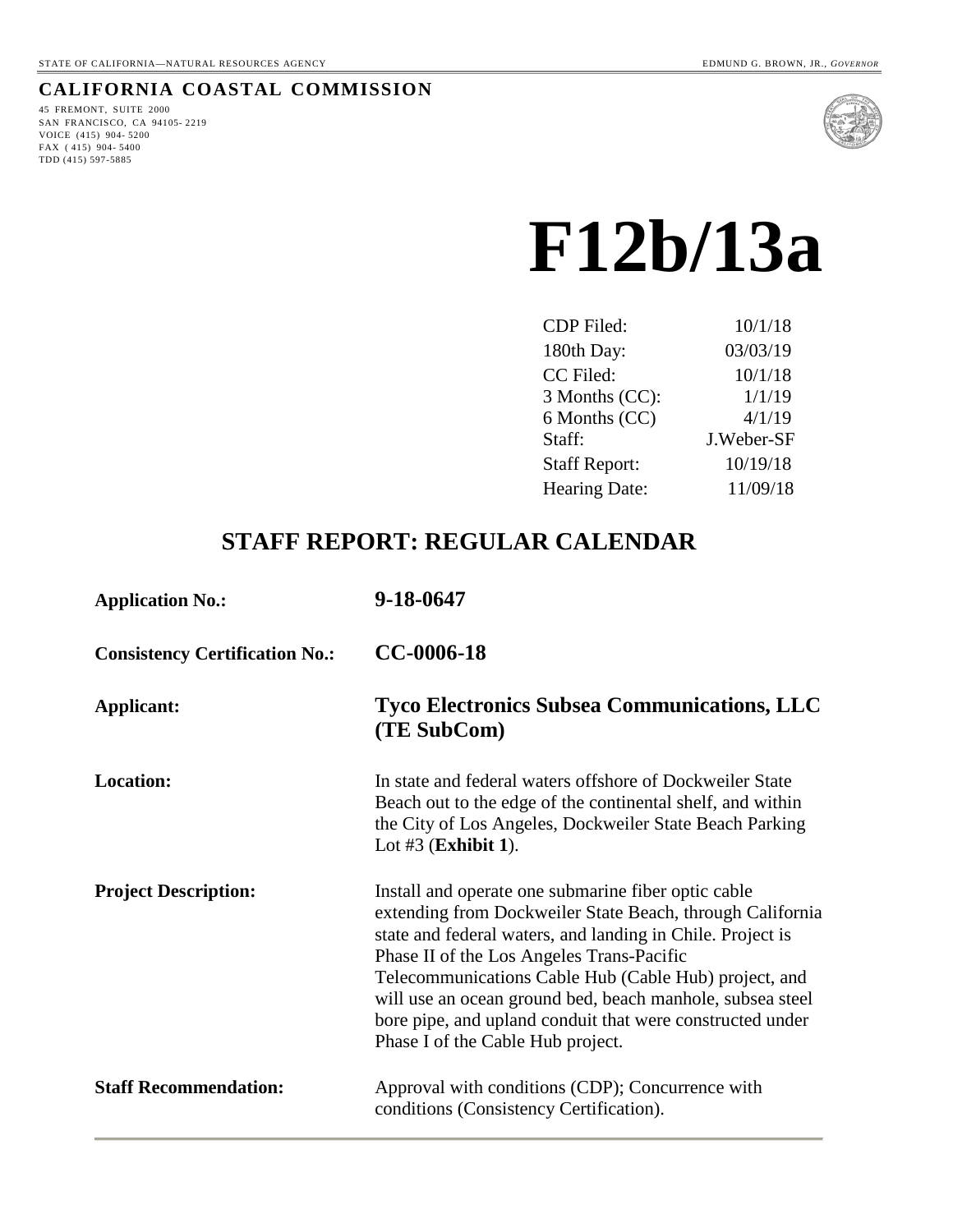## **SUMMARY OF STAFF RECOMMENDATION**

TE SubCom proposes the installation and operation of a fiber optic cable as the second phase of a multi-phase project to install and operate up to four transpacific submarine fiber optic cables to land at Dockweiler State Beach in the City of Los Angeles. The purpose of the project is to connect the United States to various locations along the western and eastern rims of the Pacific Ocean. In Phase I of the project, TE SubCom constructed a landing site and related infrastructure (including two ocean ground beds, two beach manholes, subsea steel bore pipes, and upland conduit) at Parking Lot 3 of Dockweiler State Beach and along public Rights of Way (ROW) to the Equinox Data Center in El Segundo. Phase II of this project (the subject of this staff report) will involve installation and operation of a fiber optic cable using the existing landing site at Parking Lot 3, the existing terrestrial infrastructure, and the previously installed subsea steel bore pipe. This recommendation covers a combined coastal development permit and federal consistency certification; the standard of review for both is Chapter 3 of the Coastal Act.

The key Coastal Act issues raised by this project are the potential for adverse impacts to marine resources and commercial fishing. The proposed project has the potential to harm marine mammals, fish, hard bottom habitat, soft bottom habitat and marine water quality. To minimize impacts, Commission staff recommends several conditions designed to protect marine habitats and sensitive species. These include **Special Condition 4** requiring TE SubCom to implement a Marine Wildlife Monitoring and Contingency Plan (MWMCP), **Special Condition 5** that requires the cable to be buried to a depth of 1.0 meter, and **Special Condition 6** requiring TE SubCom to avoid and eliminate cable suspensions. **Special Condition 12** requires TE SubCom to eventually remove the cable from state waters. In addition, **Special Conditions 13** and **14** require TE SubCom to quantify impacts to hard bottom substrate and mitigate for those impacts through payment of a hard bottom mitigation fee to be used to remove derelict fishing gear and marine debris from waters off of Southern California. Further, **Special Conditions 17 and 18** require TE SubCom to submit plans to protect against the discharge of hazardous and nonhazardous substances into the marine environment. As conditioned, the Commission staff recommends the Commission find the proposed project would be consistent with Sections 30230, 30231 and 30232 of the Coastal Act.

The proposed project also has the potential to result in conflicts and impacts to commercial and recreational fishing activities. To minimize this potential, **Special Conditions 7, 8**, and **9** require TE SubCom to notify fisherman of the location of the installed cable and any areas of exposed or suspended cable. In addition, **Special Condition 22** requires TE SubCom to adhere to the requirements included in the existing Fishing Agreement (**Exhibit 9**). As conditioned, the Commission staff recommends the Commission find the project would protect commercial and recreational fishing interests and is therefore consistent with Coastal Act Section 30234.5.

Commission staff recommends that the Commission **approve** coastal development permit application 9-18-0647, as conditioned, and **conditionally concur** with consistency certification CC-0006-18.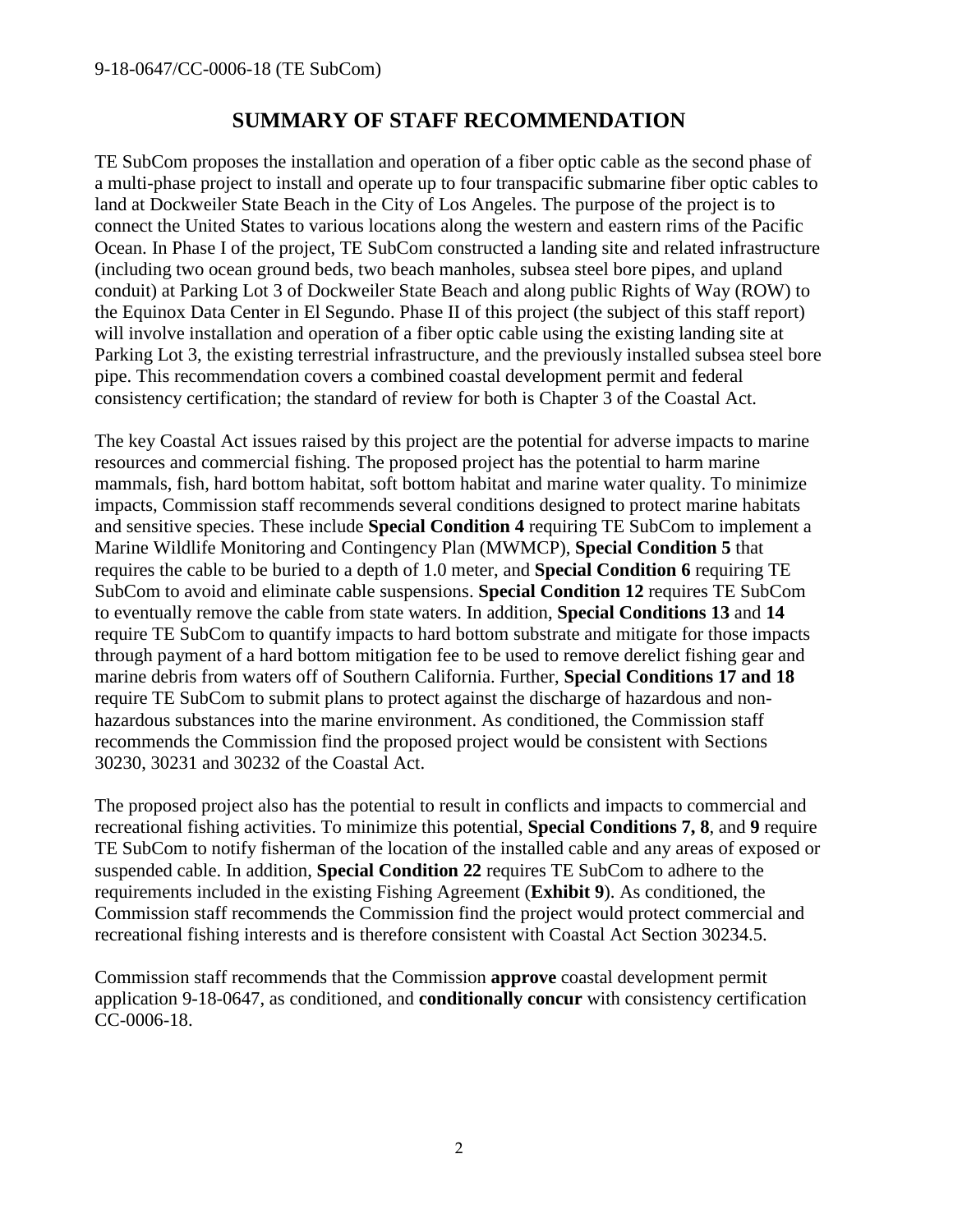# **TABLE OF CONTENTS**

|                 |                                                                     | 5 |
|-----------------|---------------------------------------------------------------------|---|
|                 |                                                                     |   |
| A.              |                                                                     |   |
| <b>B.</b>       | PRIOR FIBER OPTIC CABLE PROJECTS APPROVED BY COASTAL COMMISSION 155 |   |
| $\mathcal{C}$ . |                                                                     |   |
| D.              |                                                                     |   |
| Ε.              |                                                                     |   |
| F               |                                                                     |   |
| G.              |                                                                     |   |
| Η.              |                                                                     |   |
|                 |                                                                     |   |
|                 |                                                                     |   |
| Κ.              |                                                                     |   |
|                 |                                                                     |   |

## **APPENDICES**

Appendix A – [Substantive File Documents](#page-52-0)

# **EXHIBITS**

- Exhibit 1 Project Overview Map
- Exhibit 2 Detail, Upland Connection at Parking Lot 3, Dockweiler State Beach
- Exhibit 3 Landing Site and Location of Upland Conduit Route
- Exhibit 4 Proposed Marine Cable Route (focus through state and fed waters)
- Exhibit 5 Conservation Areas and Marine Protected Areas in the Vicinity of the Project Area
- Exhibit 6 Habitat Areas of Particular Concern in the Vicinity of the Project Area
- Exhibit 7 Diagram of a Sea Plow
- Exhibit 8 EIR Mitigation Measures Incorporated Into this CDP
- <span id="page-2-0"></span>Exhibit 9 – Fishing Agreement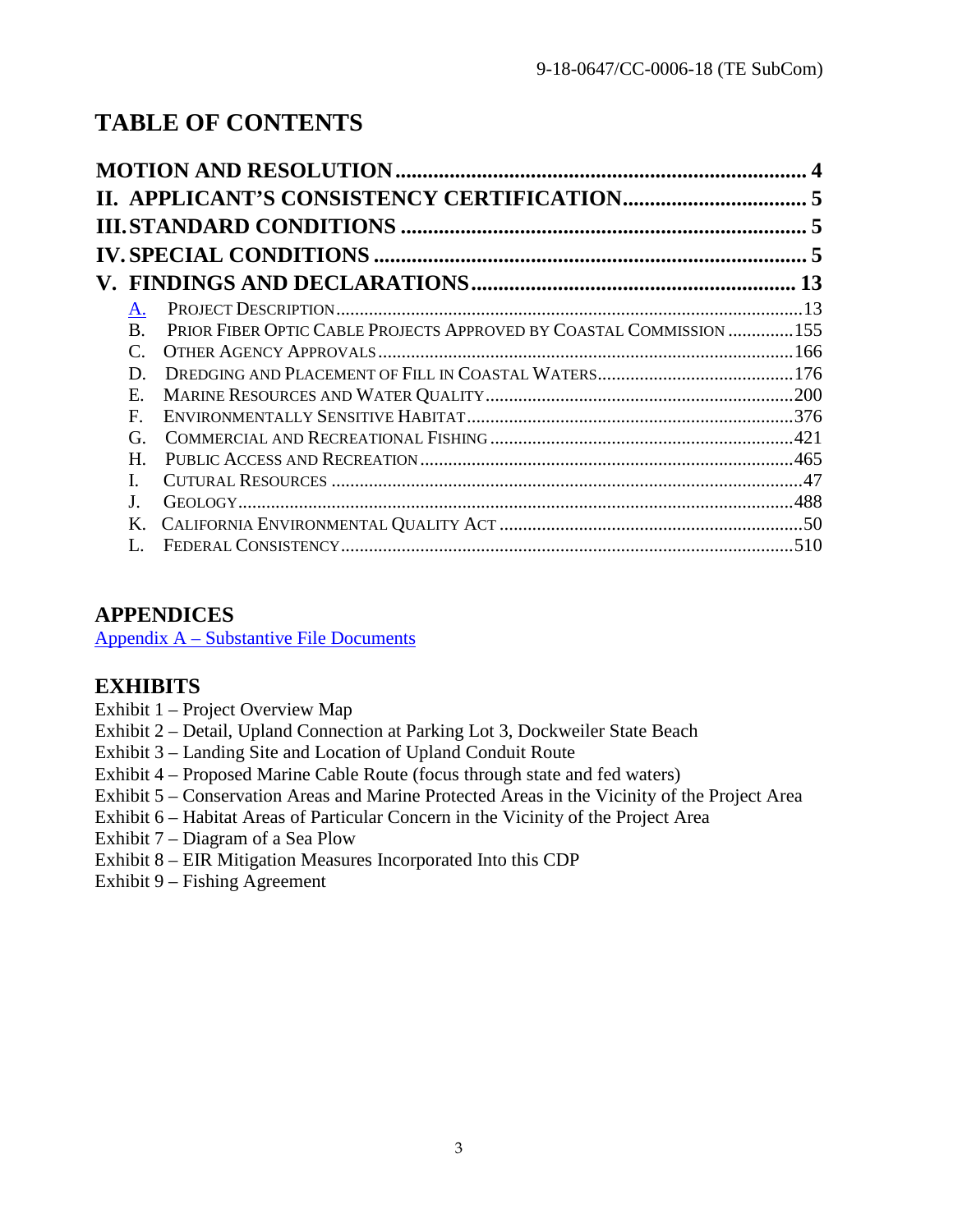# **MOTION AND RESOLUTION**

#### **1.** Coastal Development Permit

#### **Motion:**

*I move that the Commission approve Coastal Development Permit No. 9-18-0647 pursuant to the staff recommendation.*

Staff recommends a **YES** vote on the foregoing motion. Passage of this motion will result in conditional approval of the permit and adoption of the following resolution and findings. The motion passes only by affirmative vote of a majority of the Commissioners present.

#### **Resolution:**

*The Commission hereby approves Coastal Development Permit 9-18-0647 and adopts the findings set forth below on grounds that the development as conditioned will be in conformity with the policies of Chapter 3 of the Coastal Act. Approval of the permit complies with the California Environmental Quality Act because either 1) feasible mitigation measures and/or alternatives have been incorporated to substantially lessen any significant adverse effects of the development on the environment, or 2) there are no further feasible mitigation measures or alternatives that would substantially lessen any significant adverse impacts of the development on the environment.*

**2.** Consistency Certification

#### **Motion**:

*I move that the Commission conditionally concur with Consistency Certification CC-0006-18 on the grounds that, if modified in accordance with the following conditions, the project described therein would be consistent with the enforceable policies of the California Coastal Management Program (CCMP).*

Staff recommends a **YES** vote on the motion. Passage of this motion will result in a concurrence with the certification and adoption of the following resolution and findings. An affirmative vote of a majority of the Commissioners present is required to pass the motion.

#### **Resolution to Conditionally Concur with Consistency Certification:**

*The Commission hereby conditionally concurs with Consistency Certification CC-0006-18 on the grounds that, if modified in accordance with the following conditions, the project described therein would be consistent with the enforceable policies of the CCMP.*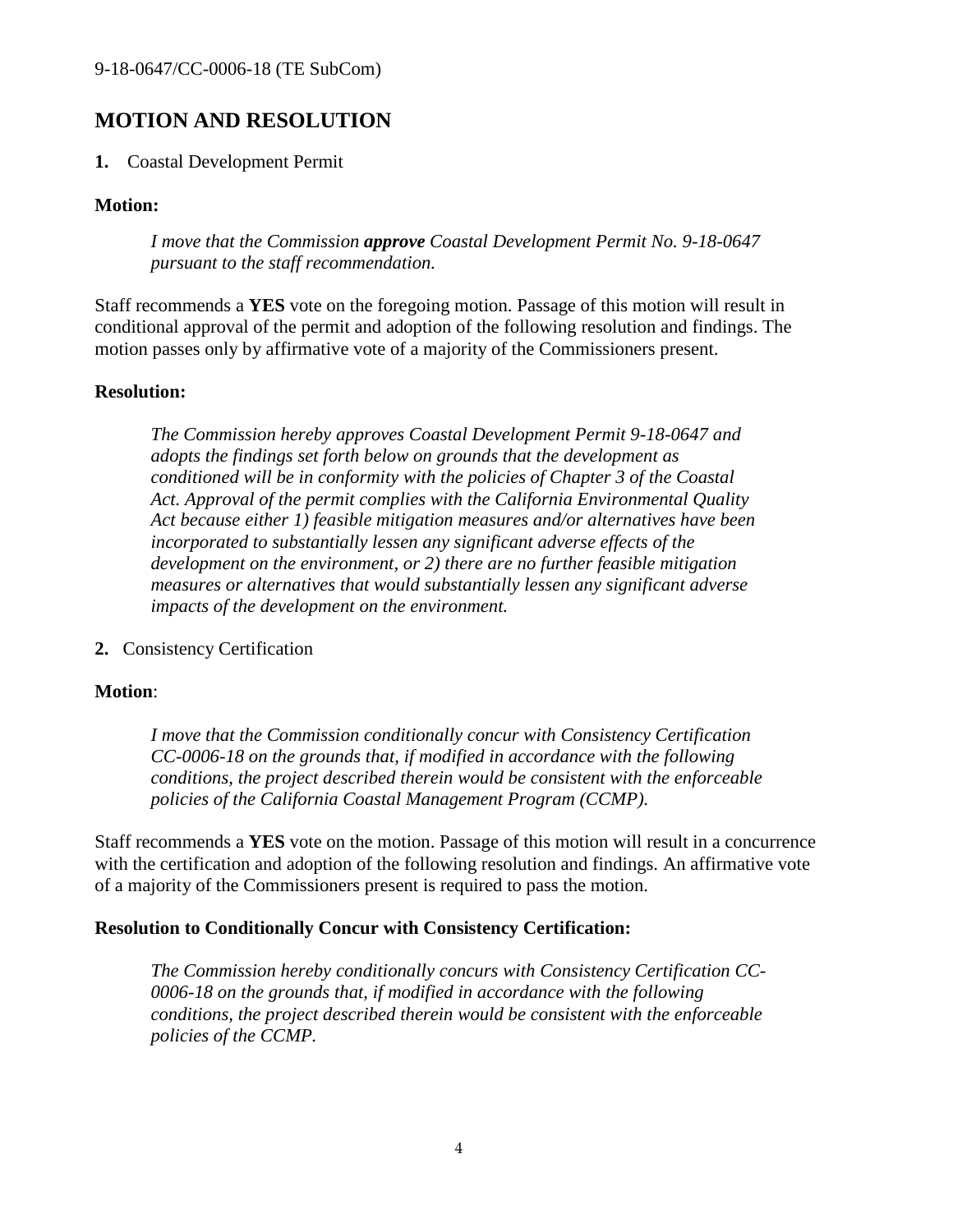# <span id="page-4-0"></span>**II. APPLICANT'S CONSISTENCY CERTIFICATION**

TE SubCom has certified that the proposed activity complies with the California Coastal Management Program and will be conducted in a manner consistent with such program.

# <span id="page-4-1"></span>**III. STANDARD CONDITIONS**

The coastal development permit (9-18-0647) is granted subject to the following standard conditions:

- 1. **Notice of Receipt and Acknowledgment**. The permit is not valid and development shall not commence until a copy of the permit, signed by the permittee or authorized agent, acknowledging receipt of the permit and acceptance of the terms and conditions, is returned to the Commission office.
- 2. **Expiration.** If development has not commenced, the permit will expire two years from the date on which the Commission voted on the application. Development shall be pursued in a diligent manner and completed in a reasonable period of time. Application for extension of the permit must be made prior to the expiration date.
- 3. **Interpretation.** Any questions of intent of interpretation of any condition will be resolved by the Executive Director or the Commission.
- 4. **Assignment.** The permit may be assigned to any qualified person, provided assignee files with the Commission an affidavit accepting all terms and conditions of the permit.
- 5. **Terms and Conditions Run with the Land.** These terms and conditions shall be perpetual, and it is the intention of the Commission and the permittee to bind all future owners and possessors of the subject property to the terms and conditions.

# <span id="page-4-2"></span>**IV. SPECIAL CONDITIONS**

Both Coastal Development Permit (CDP) No. 9-18-0647 and Consistency Certification (CC) No. CC-0006-18 are granted subject to the following special conditions:

- 1. **Performance Bond.** Prior to issuance of this permit, the applicant shall provide a surety bond or other security device guaranteed by the Permittee acceptable to the Executive Director of the Coastal Commission (hereinafter Executive Director), for \$500,000, and naming the Coastal Commission as the assured, to guarantee the faithful observance and performance of the applicant of the terms and conditions of this permit. The surety bond or other security device shall be maintained in full force and effect at all times until the cable has been removed pursuant to **Special Condition 12** of this permit.
- 2. **Other Permits and Approvals:** PRIOR TO THE START OF CONSTRUCTION, the applicant shall provide to the Executive Director copies of all other local, state, and federal permits required to perform project-related work. These permits and approvals include: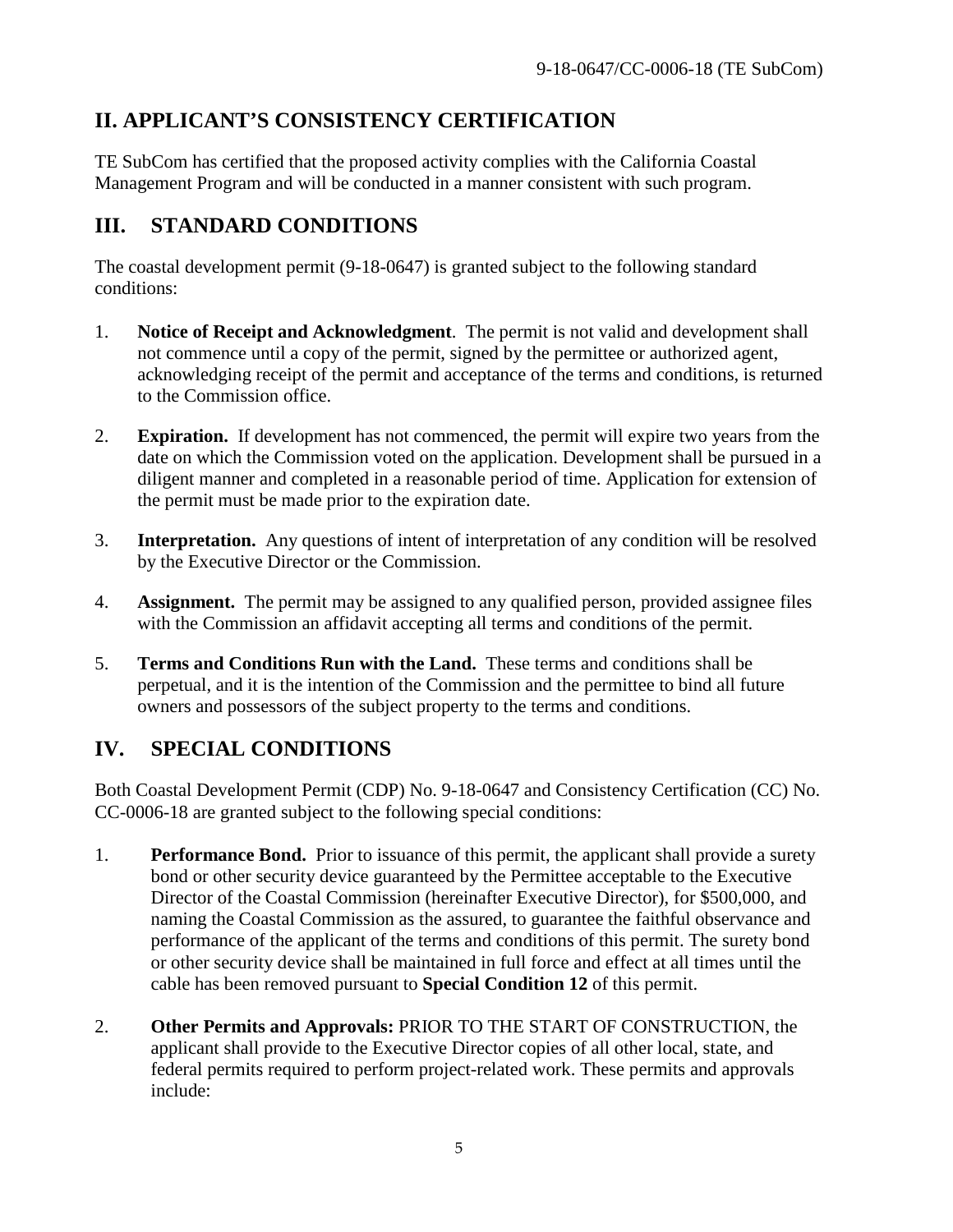- a. Regional Water Quality Control Board Los Angeles Region: final approved Clean Water Act Section 401 water quality certification and National Pollution Discharge Elimination (NPDES) General Construction Permit.
- b. U.S. Army Corps of Engineers: Authorization under Nationwide Permit #12, pursuant to Rivers and Harbors Act Section 10 and Clean Water Act Section 404.
- c. California State Parks and Recreation: Right of Entry Permit and Easement.
- d. Los Angeles County Beaches and Harbors: Right of Entry Permit
- e. City of Los Angeles: Easement (submerged land and upland parcel) and Local Coastal Development Permit.
- 3. **Environmental Impact Report Mitigation Measures.** This permit incorporates those mitigation measures identified in the March 2016, *Final EIR for the Los Angeles Trans-Pacific Telecommunications Cable Hub* (State Clearinghouse No. 2016101050) concerning marine habitats, biological resources, fishing, public access, and cultural resources that are attached to this report as **Exhibit 8.**
- 4. **Marine Wildlife Monitoring and Contingency Plan (MWMCP**). AT LEAST 30 DAYS PRIOR TO THE START OF CABLE INSTALLATION ACIVITIES, the Permittee shall prepare a MWMCP for review and approval by the Executive Director. The Permittee shall implement the MWMCP during all marine operations (e.g., cable installation, post-lay inspection, burial, maintenance and repair, retrieval of entangled fishing gear, and inspection surveys). The MWMCP shall include the following elements, and shall be implemented consistent with vessel and worker safety:
	- Prior to the start of offshore activities, the Permittee shall provide awareness training to all Project-related personnel and vessel crew, including viewing of an applicable wildlife and fisheries training video, on the most common types of marine wildlife likely to be encountered in the Project area and the types of activities that have the most potential for affecting the animals.
	- A minimum of two National Marine Fisheries Service (NMFS)-qualified marine mammal observers shall be located on the cable installation vessel (CIV) to conduct observations, with two observers on duty during all cable installation activities. The MWMCP shall identify any scenarios that require an additional observer on the CIV or other Project vessel and, in these cases, make recommendations as to where they should be placed to ensure complete coverage of the surrounding marine environment.
	- Shipboard observers shall submit a daily sighting report to the Executive Director no later than noon the following day, provided that electronic communications from the CIV are available, that shall be of sufficient detail to determine whether observable effects to marine mammals are occurring.
	- The observers shall have the appropriate safety and monitoring equipment adequate to conduct their activities (including night-vision equipment).
	- The observers shall have the authority to stop any activity that could result in harm to a marine mammal or sea turtle. For monitoring purposes, the observers shall establish a 1,640 foot (500 meter) radius avoidance zone around the CIV and other Project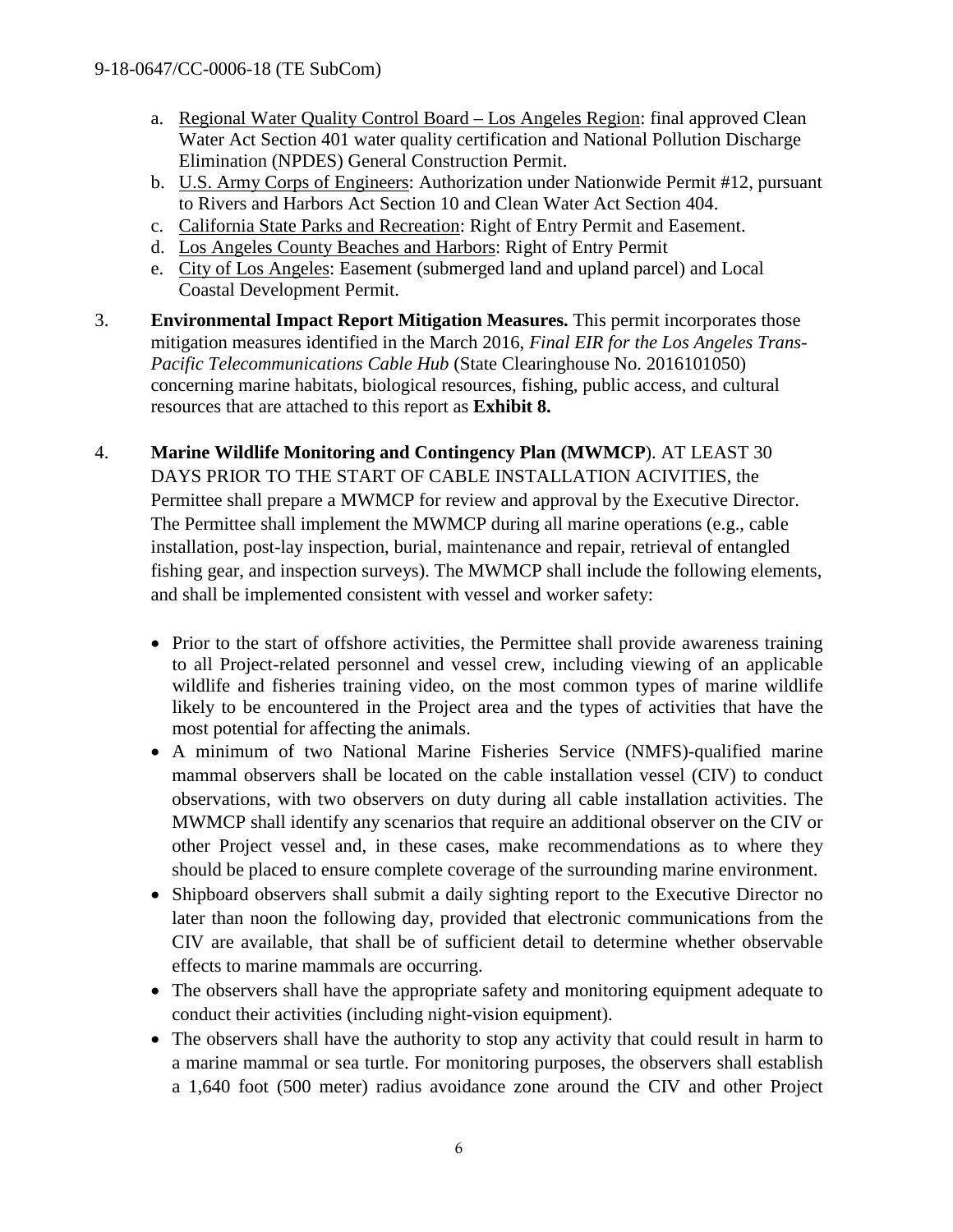vessels (if required by the MWMCP) for the protection of large marine mammals (i.e., whales) and a 500-foot (152-meter) radius avoidance zone around the CIV and other Project vessels (if required by the MWMCP) for the protection of smaller marine mammals (i.e., dolphins, sea lions, seals, etc.) or sea turtles.

- In the event that a whale becomes entangled in any cables or lines, the observer shall immediately notify NMFS and the Executive Director, so appropriate response measures can be implemented. Similarly, if any take involving harassment or harm to a marine mammal occurs, the observer shall immediately notify the Executive Director, NMFS and any other required regulatory agency.
- While cable is being deployed, CIV speeds shall be limited to less than 2 nautical miles per hour (knots), with the speed of Project support vessels while assisting the CIV moderated to 3 to 5 knots to minimize the likelihood of collisions with marine mammals and sea turtles.
- Propeller noise and other noises associated with cable laying activities shall be reduced or minimized to the extent feasible.
- The captain of the CIV and the Permittee's Project management team shall be responsible for ensuring that the MWMCP is implemented.
- A final report summarizing the results of monitoring activities shall be submitted to the Executive Director and other appropriate agencies no more than 90 days following completion of cable installation and retrieval activities. The report shall include: (a) an evaluation of the effectiveness of monitoring protocols and (b) reporting of: (i) marine mammal, sea turtle, and other wildlife sightings (species and numbers); (ii) any wildlife behavioral changes; and (iii) any project delays or cessation of operations due to the presence in the project area of marine wildlife species subject to protection.
- 5. **Cable Burial Depth**. The cable shall be buried to a depth of 1.0 meter in waters up to 1200 meters, except where proposed use of the plow for installation is precluded by seafloor substrates or by other physical factors such as steeply sloping seafloor. Where a 1.0-meter burial depth cannot be achieved, the Permittee shall bury the cables to the maximum depth feasible.
- 6. **Avoid and Eliminate Cable Suspensions**. AT LEAST 30 DAYS PRIOR TO THE START OF CABLE INSTALLATION ACTIVITIES, the Permittee shall prepare a Cable Slack Management Plan for review and approval by the Executive Director. The plan shall include the following elements to avoid and eliminate cable suspensions:
	- During cable surface-lay operations, the Permittee shall employ a remotely-operated vehicle (ROV) to track cable-lay operations and provide real-time ROV video feed to the cable ship.
	- If the ROV video feed identifies a suspended segment of cable that can be eliminated or minimized by repositioning or introduction of additional cable slack, the Permittee shall recover the cable and reinstall it using the above methods.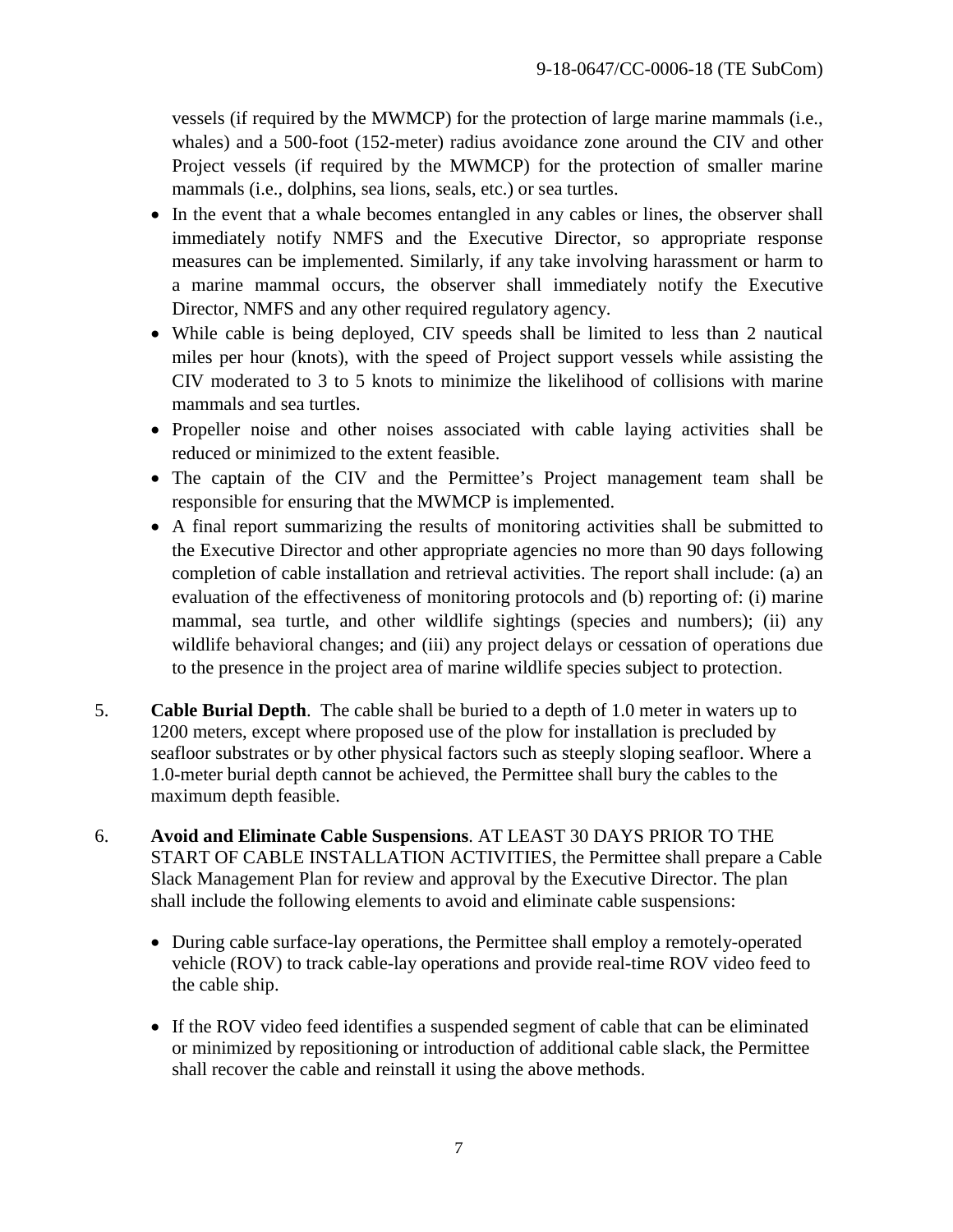- During post-lay inspection and burial operations, the Permittee shall use a ROV to reposition and/or bury to 1.0 meter any suspended or exposed cable segment, unless precluded from doing so by seafloor substrates.
- 7. **Notification of Exposed Cable**. During the marine cable installation phase of the project, the Permittee shall submit to (a) the Executive Director, (b) the U.S. Coast Guard (for publication in a Notice to Mariners), and (c) the signatories of the Fishing Agreement (see **Special Condition 22**), weekly notices containing preliminary as-built coordinates of any unburied or exposed sections of cable. The Permittee shall also make radio broadcast announcements on the local fishers' emergency radio frequency that provide the current cable installation location and a toll-free number that can be called for additional information.
- 8. **As-Built Documentation**. Within 45 days of completing marine cable installation, the Permittee shall submit to the Executive Director and the signatories of the Fishing Agreement (see **Special Condition 22**) the following: (a) as-built plans in writing (Route Position List) and alignment or strip charts depicting bathymetry, seafloor substrates or features, seabed profile, depth of cable burial below the seafloor, and cable tension; (b) electronic as-built plans (in a format to be determined by the Fishing Agreement signatories); and (c) as-built cable plans overlaid on National Oceanic and Atmosphere Administration (NOAA) navigation charts. The cable location shall be obtained by an acoustic navigation system linked to a surface differential global positioning system. The transponder for the acoustical navigational system shall be mounted on the equipment used for cable burial. The cable shall be considered installed the day after the last day of post-lay inspection burial operations.
- 9. **Changes to Nautical Charts:** WITHIN 30 DAYS OF COMPLETING INWATER CONSTRUCTION, the Permittee shall provide written verification to the Executive Director that the Permittee has submitted project-related information to NOAA to be included on area nautical charts. Information submitted shall include as-built drawings, blueprints, or other engineering documents which depict the completed development; geographic coordinates of the location, using a Differential Geographic Positioning System (DGPS) unit or comparable navigational equipment; and the Permittee's point of contact and telephone number.
- 10. **Cable Installation Report**. WITHIN 60 DAYS OF CABLE INSTALLATION, the Permittee shall submit to the Executive Director a cable installation report containing, at minimum, the following: (a) a summary of pre-lay, cable-laying, and burial methods used; (b) a summary of slack control equipment and methods applied during cable installation; (c) results from the post-lay burial survey indicating the depth of burial achieved along the cable route; (d) identification of any areas of cable suspension greater than 1.0 meter from the seafloor and a description of why cable could not be re-routed to avoid suspended cable; (e) a map depicting the cable route and indicating areas where the cable could not be buried and where cable suspensions of greater than 1.0 meter from the seafloor are present; (f) an evaluation of the consistency of cable installation with the project description and applicable special conditions of this permit; and (g) a description of any observed fishing activity during the pre-lay and cable installation project phases.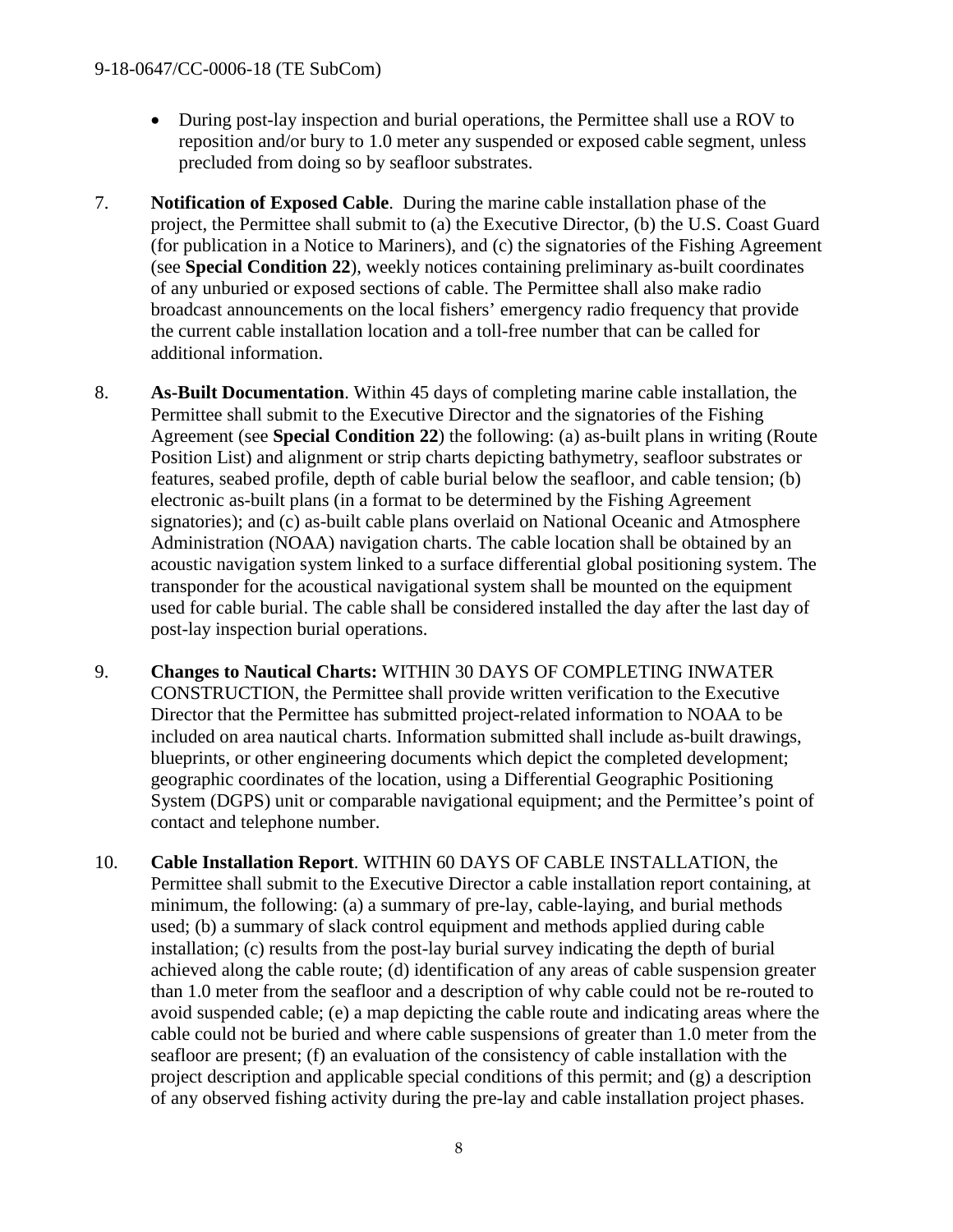- 11. **Cable Surveying**. Five years after cable installation, the Permittee shall survey those portions of the cable route from the mean high tide line to where project operations extend into federal waters out to the 1,200-meter depth contour to verify that the cables have remained buried consistent with the as-built cable burial plan. The survey shall be conducted by a third party, approved by the Executive Director, using a ROV equipped with video and still cameras. Within 30 days of survey completion, the Permittee shall submit to the Executive Director a report describing the results of the survey (including still images) and a copy of the video recorded during the cable survey. The video shall include a display that identifies the date, time, position, water depth, and heading of the ROV.
	- a. If the Executive Director determines that the initial five year cable installation survey demonstrates no significant change in cable burial status, then the Permittee shall not be required to conduct a follow-up cable survey except after any event that has the potential to affect the cable. "Event" for the purposes of this condition is defined as: an incident or activity (such as a gear snag), the circumstances of which indicate the likelihood that the previously buried cable has become unburied; an act of God, such as a severe earthquake in the vicinity of the cables that could cause deformation of the sea floor or underwater landslides; or any other significant event that could cause excessive ocean floor scouring. The applicant shall notify the Executive Director in writing within 10 days of the reporting or other identification of a qualifying event, and shall schedule a survey at the soonest available opportunity, subject to vessel availability, weather conditions, and related operational conditions affecting the survey. Five years after the initial cable survey, and once every five years thereafter, in the absence of an event that would trigger a cable survey as described above, the applicant shall submit a written statement to the Executive Director confirming that no qualifying event has occurred since the prior cable survey and that no other conditions or changes have occurred that would affect the burial status of the segments of the cable that were documented as buried in the post-lay survey and subsequent cable surveys.
	- b. If, instead, the Executive Director determines that the initial five year survey demonstrates that a segment(s) of a cable is no longer buried consistent with the asbuilt cable burial plan, the Permittee shall, within 30 days of survey completion, submit to the Executive Director for review and written approval a plan to re-bury that cable segment(s). Upon approval of the plan by the Executive Director, the Permittee shall proceed to implement the plan in accordance with the time schedule specified therein. The Permittee shall also be required to conduct additional cable burial surveys within five years of the initial survey and every five years thereafter and to re-bury any unburied cable identified in such surveys consistent with this special condition.
- 12. **Cable Removal**. WITHIN 90 DAYS OF EITHER TAKING A CABLE OUT OF SERVICE or after the expiration or sooner termination of the Permittee's City of Los Angeles' lease(s) or permit(s), the Permittee shall apply for an amendment to this permit to remove the cable(s) from the territorial waters of the State of California. Upon approval by the Commission of the permit amendment, the applicant shall implement the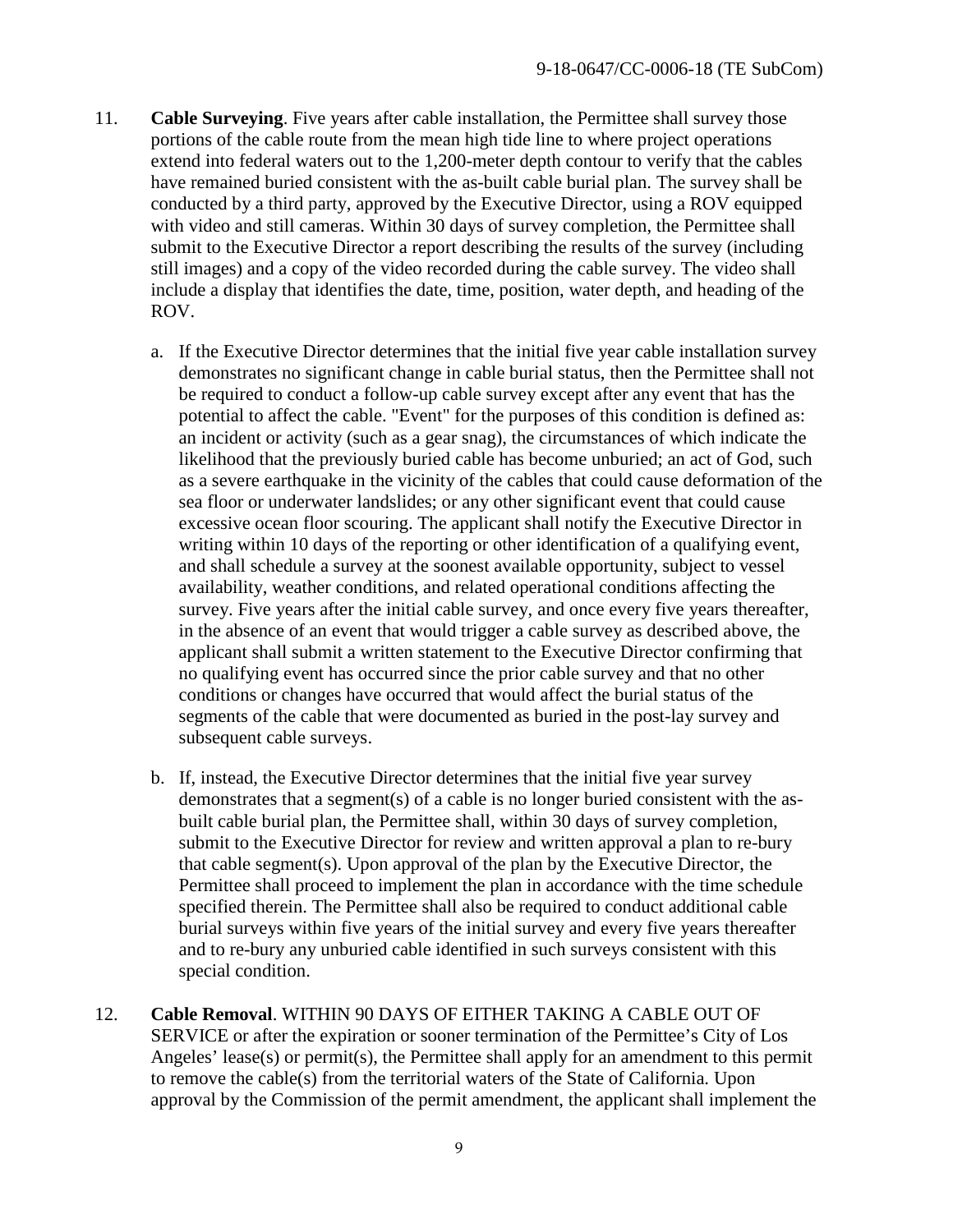cable removal project authorized by the amendment in accordance with the time schedule specified therein.

- 13. **Hard Bottom Seafloor Study.** WITHIN 60 DAYS OF CABLE INSTALLATION, the Permittee shall submit to the Executive Director for review and approval the results of a Hard Bottom Study that quantifies the extent of hard bottom substrate that is impacted by the installed cable out to the edge of the Outer Continental Shelf. The study will use data collected during cable installation and/or post-lay burial operations to determine areas where the cable is in direct contact with or is suspended above hard bottom substrate. At least 30 days prior to the cable installation work, the Permittee shall submit to the Executive Director for review and approval a proposed methodology for collecting the necessary data and calculating the hard bottom impact. Still-photographs of representative habitat shall be taken in any area of rocky substrate traversed by the cable. The survey shall quantify the extent of exposed rocky substrate, including type and relief along the cable corridor and the height and length of any cable suspended over rocky or soft substrates at heights greater than 1.0 meter from the seafloor.
- 14. **Hard Bottom Mitigation Fund.** The applicant shall compensate for all project-related impacts to hard bottom habitat through payment of a compensatory hard bottom mitigation fee to be used to remove derelict fishing gear and other marine debris from waters in the Southern California Bight. This work will be carried out pursuant to a Memorandum of Agreement (MOA) by and between the California Coastal Commission and the Regents of the University of California on behalf of the UC Davis Wildlife Health Center's California Lost Fishing Gear Recovery Project.

The amount of the hard bottom mitigation fee shall be calculated by applying a 3:1 mitigation ratio to the total square footage of impacted hard bottom and then multiplying that acreage by a compensation rate of \$14.30 per square foot. The total square footage of hard bottom impacted shall be calculated by multiplying the linear distance of cable laid on or suspended over hard bottom by approximately twice the width of the cable (i.e., 3 inches). The fee shall be paid to the UC Davis Wildlife Center within 30 calendar days of the approval of the Executive Director of the results of the hard bottom study required by **Special Condition 13**. The applicant shall provide evidence of this payment to the Executive Director within the same time frame.

15. **Spill Prevention and Response Plan.** PRIOR TO ISSUANCE OF THE COASTAL DEVELOPMENT PERMIT, the Permittee shall submit a Project-specific Spill Prevention and Response Plan to the Executive Director for review and approval. The Plan shall identify the worst-case spill scenario and demonstrate that adequate spill response equipment will be available. The Plan shall also include preventative measures the Permittee will implement to avoid spills and clearly identify responsibilities of onshore and offshore contractors and the Permittee personnel and shall list and identify the location of oil spill response equipment (including booms), appropriate protocols and response times for deployment. Petroleum-fueled equipment on the main deck of all vessels shall have drip pans or other means of collecting dripped petroleum, which shall be collected and treated with onboard equipment. Response drills shall be in accordance with Federal and State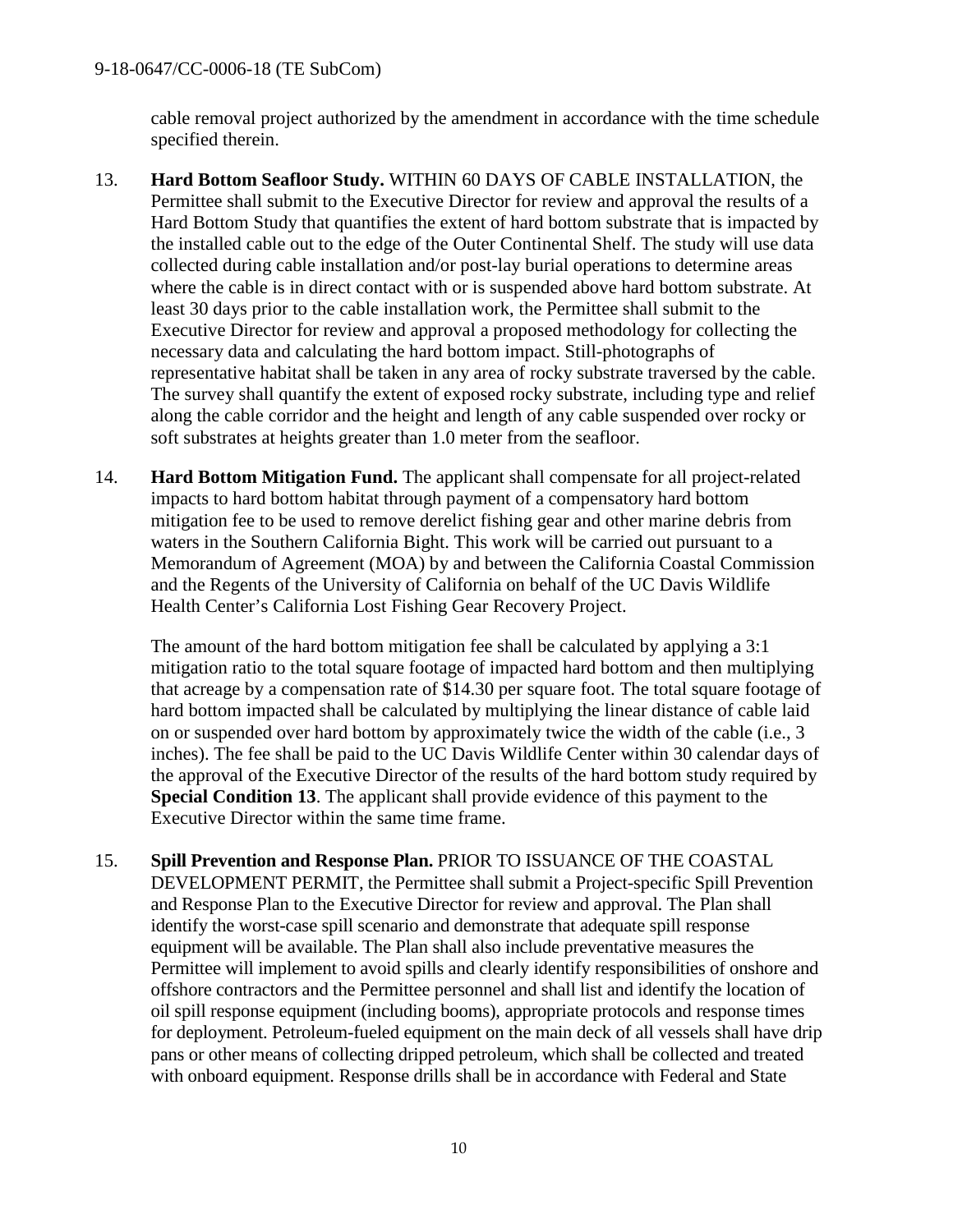requirements. Contracts with off-site spill response companies shall be in-place and shall provide additional containment and clean-up resources as needed.

- 16. **Critical Operations and Curtailment Plan (COCP).** PRIOR TO ISSUANCE OF THE COASTAL DEVELOPMENT PERMIT, the Permittee shall submit a Final COCP to the Executive Director for approval. The COCP shall define the limiting conditions of sea state, wind, or any other weather conditions that exceed the safe operation of offshore vessels, equipment, or divers in the water; that hinder potential spill cleanup; or in any way pose a threat to personnel or the safety of the environment. The COCP shall provide for a minimum ongoing 5-day advance favorable weather forecast during offshore operations. The plan shall also identify the onsite person with authority to determine critical conditions and suspend work operations when needed.
- 17. **Marine Discharge**. There shall be no marine discharge of sewage or bilge/ballast water from vessels either installing or repairing the cables. A zero-discharge policy shall be adopted for all project vessels.
- 18. **Stormwater Management Plan:** PRIOR TO ANY PROJECT-RELATED GRADING OR FILLING, the Permittee shall provide for the Executive Director's review and approval a Stormwater Management Plan that describes all structural and non-structural measures the Permittee will implement to avoid and minimize stormwater-related impacts during construction activities. The Plan shall identify measures the Permittee will implement to store and/or contain materials, soils, and debris originating from the project in a manner that precludes their uncontrolled entry and dispersion into nearby waters or habitat areas. Any debris that inadvertently enters coastal waters or waters shall be removed immediately. The Plan will identify Best Management Practices (BMPs) that will be implemented during project activities to prevent erosion and excessive sedimentation and to protect wetlands, coastal waters and upland habitats from stormwater runoff associated with project activities.
- 19. **El Segundo Blue Butterfly Avoidance and Southern Foredune Habitat Protection Plan.** The Permittee shall implement the El Segundo Blue Butterfly Avoidance Plan that was approved by the Executive Director as part of the approval for Phase 1 of the Cable Hub Project (CDP 9-17-0389/CC-0004-17).
- 20. **Avoidance of Nesting Birds**. NO MORE THAN 14 DAYS PRIOR TO COMMENCEMENT OF CONSTRUCTION ACTIVITIES, a qualified biologist, approved by the Executive Director, shall conduct a pre-construction survey for the presence of nesting birds. If an active nest of a Federal or State-listed threatened or endangered bird species, bird species of special concern, or any species of raptor is identified during such preconstruction surveys, or is otherwise identified during construction, the Permittee shall notify all appropriate State and Federal agencies within 24 hours, and shall develop an appropriate action plan specific to each incident that shall be consistent with any recommendations of those agencies. The Permittee shall notify the Executive Director in writing within 24 hours and consult with the Executive Director regarding the determinations of the State and Federal agencies. At a minimum, if the active nest is located within 300 feet of construction activities (within 500 feet for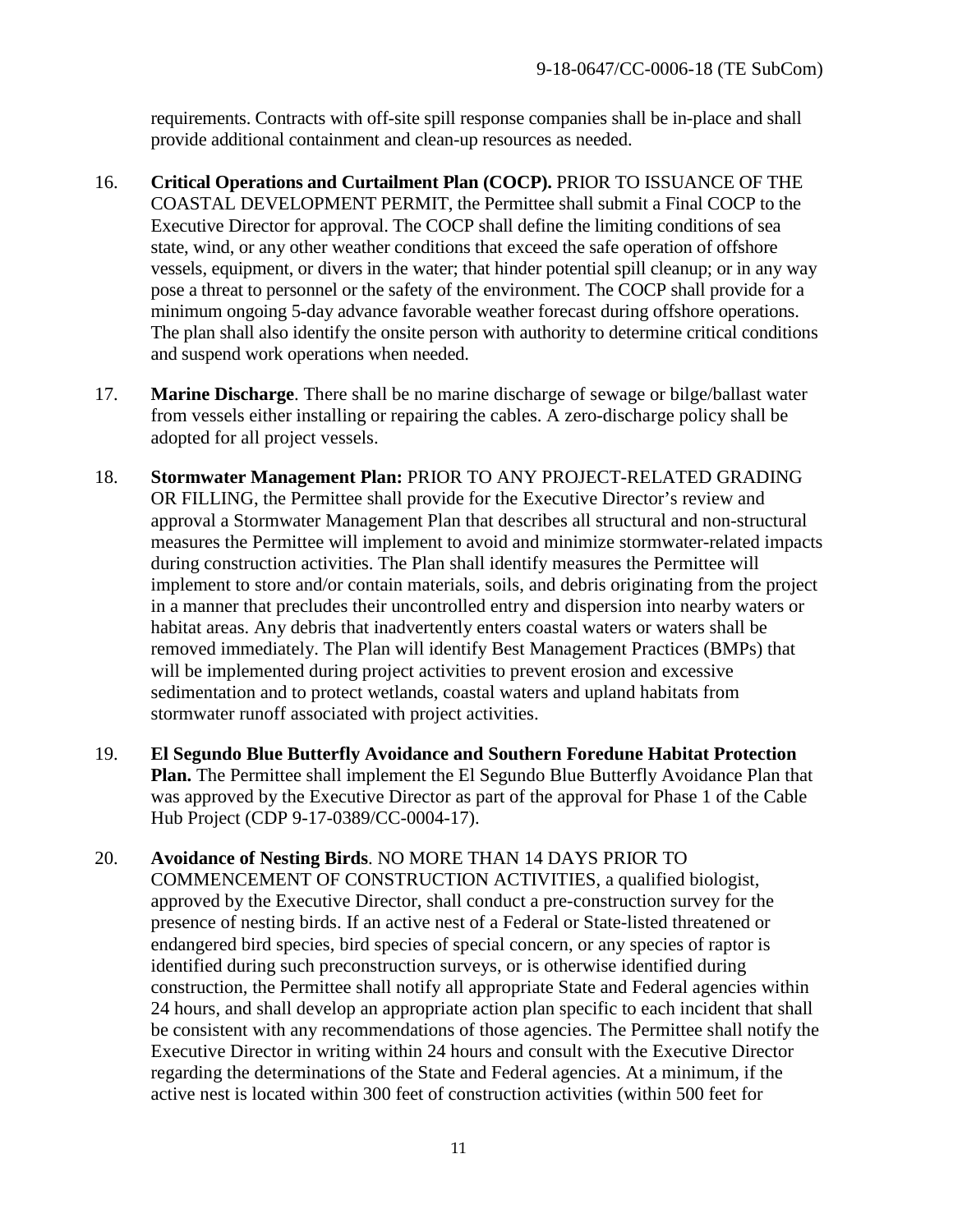raptors), the Permittee must ensure that nesting birds are not disturbed by constructionrelated noise and activity, and shall submit a plan to the Executive Director, for review and approval, demonstrating how construction activities will be modified to avoid, minimize and mitigate impacts to nesting birds, including, but not limited to, such measures as buffer zones around nests, limits on duration of construction activities, and limits on the location of construction-related machinery and activity.

- 21. **Artificial Lighting**. Artificial lighting of work areas during nighttime hours shall be minimized to the maximum extent practicable. If nighttime lighting is necessary, lights shall be low-wattage, non-reflective, shielded, and directed downward such that no light will shine beyond the boundaries of the immediate work area or onto the surrounding beach and dune areas.
- 22. **Compliance with Fishing Agreement Requirements**. In a manner consistent with the requirements of Sections 1.1(a) through 1.1(k) of the Fishing Agreement (see **Exhibit 9**), the Permittee shall comply with all deadlines for payment, reimbursement, and compensation of all expenses of the Cable Committee and Cable Committee representatives, as approved by the Cable Committee in its Annual Budget.
- 23. **Cable Repairs**. The Permittee shall provide notice of proposed cable repairs in writing to the Executive Director and in a U.S. Coast Guard Notice to Mariners 15 days prior to any cable repair or maintenance activity, or as soon as possible for emergency repairs.
- 24. C**able Entanglements and Gear Retrieval**. In the event that fishermen snag a cable and lose or cut gear, or that any other type of entanglement occurs (e.g., involving a whale), the Permittee shall use all feasible measures to retrieve the fishing gear or inanimate object. In the event of an entanglement involving a whale, the Permittee shall notify the NOAA stranding coordinator. The Permittee shall notify the Executive Director within 48 hours of its knowledge of gear loss or other cable entanglement. Retrieval shall occur no later than six weeks after discovering or receiving notice of the incident, unless otherwise authorized by the Executive Director. If full removal of gear is not feasible, the Permittee shall remove as much gear as practicable to minimize harm to wildlife (e.g. fishes, birds, and marine mammals). Within two weeks of completing the recovery operation, the Permittee shall submit to the Executive Director a report describing (a) the nature of and location of the entanglement (with a map) and (b) the retrieval method used for removing the entangled gear or object or the method used for minimizing harm to wildlife if gear retrieval proves infeasible.
- 25. **Elimination of Future Hazards.** Within 30 days of discovering that a project component approved under this CDP that is located on the beach or further inland has become unburied, the Permittee shall rebury the project components or, if reburial is infeasible, it shall submit an amendment to this CDP to seek approval for a different course of action.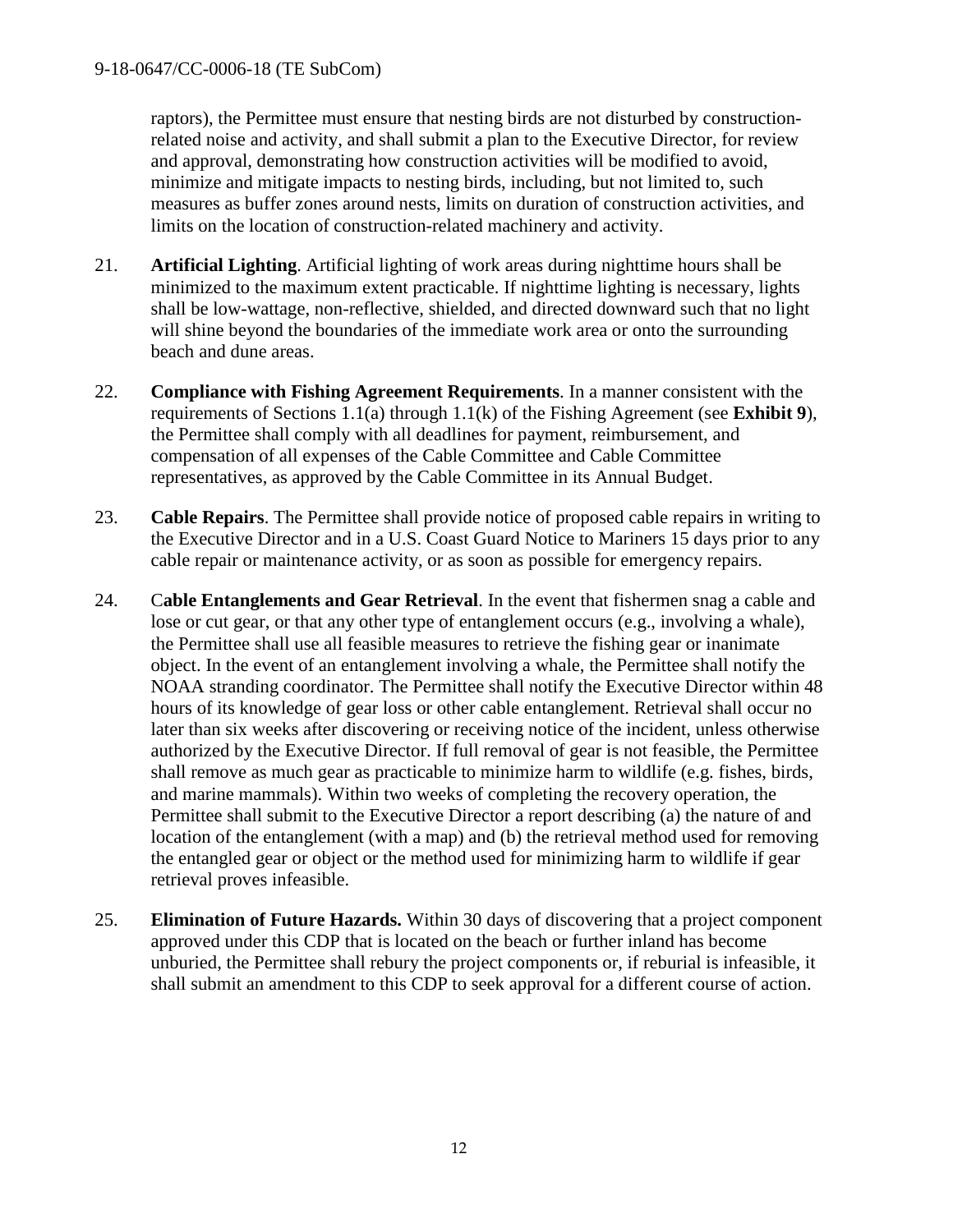# <span id="page-12-0"></span>**V. FINDINGS AND DECLARATIONS**

## <span id="page-12-1"></span>**A. PROJECT DESCRIPTION**

TE SubCom proposes the second phase of a multi-phase project to install and operate up to four transpacific submarine fiber optic cables to land at Dockweiler State Beach (Dockweiler) in the City of Los Angeles with the purpose of connecting the United States to various locations along the eastern and western rims of the Pacific Ocean (**Exhibit 1**). In Phase I of the project, TE SubCom constructed a landing site and related infrastructure (including two ocean ground beds, two beach manholes, subsea steel bore pipes, and upland conduit) at Parking Lot 3 of Dockweiler and along public Rights of Way (ROW) to the Equinox Data Center in El Segundo. The proposed project is the second phase of this effort and would result in the installation and operation of a fiber optic cable using the existing landing site at Parking Lot 3, the existing terrestrial infrastructure, and a previously installed subsea steel bore pipe (**Exhibits 2** and **3**).

TE SubCom proposes to install the cable along the alignment shown in **Exhibit** 4. This alignment was selected to avoid known marine features such as the Santa Monica and Redondo Canyons, the Channel Islands National Marine Sanctuary, the Hyperion wastewater treatment plant outfalls, areas of Essential Fish Habitat such as Hidden Reef-Kidney Bank and Catalina Island, and Habitat Areas of Particular Concern such as mapped sea grass, rocky reefs, and kelp beds (**Exhibits 5** and **6**).

For onshore construction staging, TE SubCom will use up to 58 parking spots at Parking Lot 3 (with approximately 370 parking spots remaining open in the immediate lot), which is approximately 4.5% of available parking at Dockweiler State Beach Parking Lots 1, 2, and 3.

Immediately prior to installing the submarine fiber optic cable on the seafloor, TE SubCom will conduct a pre-lay grapnel run to clear debris from the cable corridor. Anything snagged on the grapnel, such as discarded fishing gear, will be retrieved and disposed of onshore. The grapnel blade can penetrate the seafloor (depending on bottom substrate type and composition) up to a depth of 15.7 inches (40 centimeters). The pre-lay grapnel run will extend to a depth of approximately 3,937 feet (1200 meters) but will not occur over areas of hard bottom or in the vicinity of existing buried cables. TE SubCom estimates that the pre-lay grapnel run will last for three to five days.

Following the pre-lay grapnel run, cable installation involves three steps: tie-in of the cable to the landing site, installation of the offshore cable, and post-cable lay inspection and burial. These steps are described below.

#### *Cable tie-in*

The initial step in cable installation is the connection at the previously installed landing site at Parking Lot 3 at Dockweiler, which includes two ocean ground beds, two beach manholes, landside landing of a subsea steel bore pipe extending under the beach to an exit point approximately 4,000 feet (1,219 meters) offshore, and upland conduit. A one- or two-day operation, the shore-side connection involves a winch to pull the cable from the cable ship offshore through the bore pipe and anchoring the cable in place behind the beach manhole. A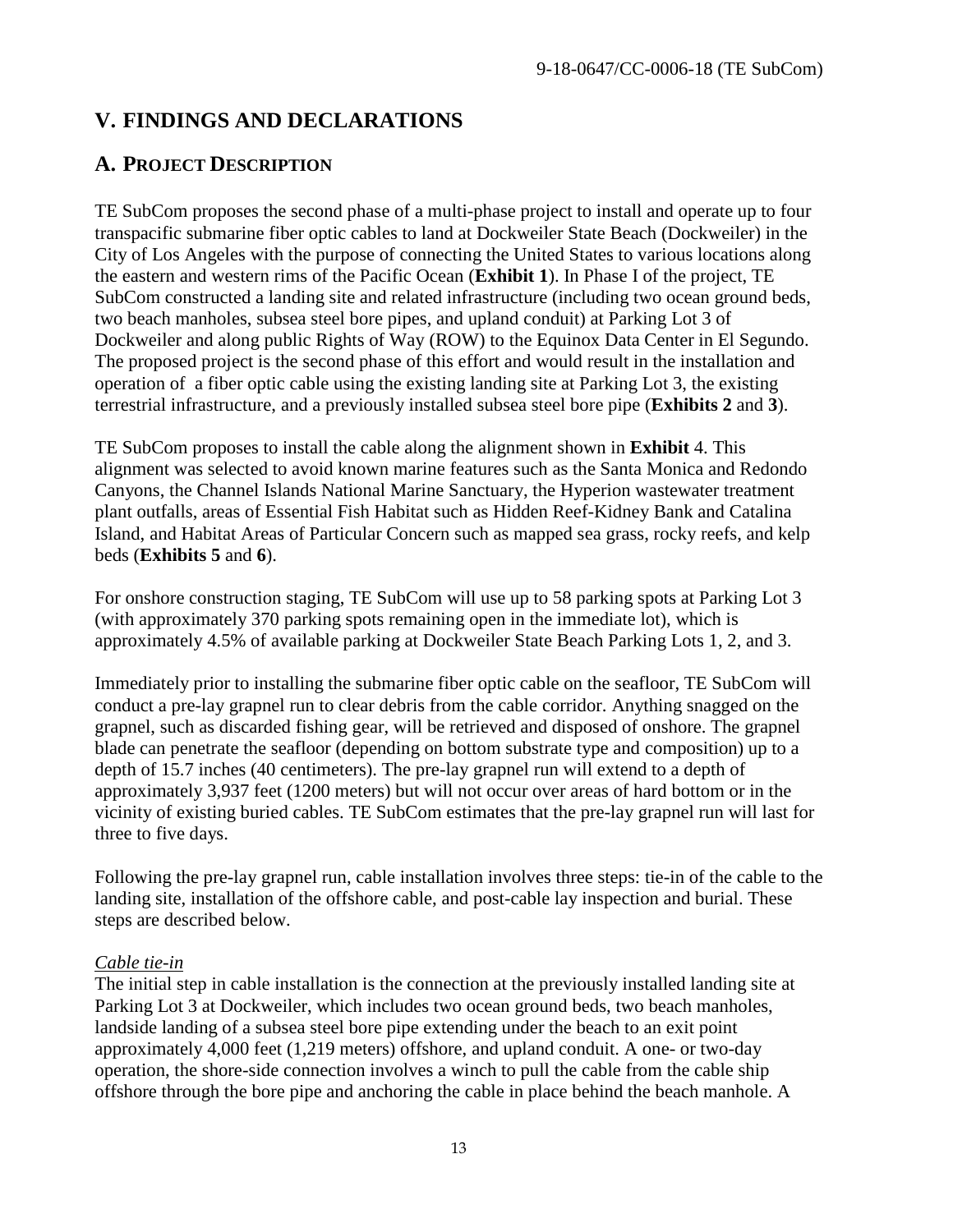trench will be excavated in the parking lot for a 97 foot (30 meter) long articulated pipe to connect the cable from the landward end of the bore pipe to the beach manhole. This trench will be repaved and returned to preconstruction contours and elevations per the requirements of the Los Angeles County Right-of-Entry permit.

#### *Offshore cable installation*

Following the tie-in at the landing site, the offshore cable installation process will begin with a dive team installing articulated pipe extending seaward 16.4 feet (five meters) from the offshore bore pipe exit point. The dive team then will bury the cable (within this articulated pipe) to a target depth of 3.3 feet (one meter) using jetting and continue the jetting process from the seaward end of the articulated pipe for another approximately 80 to 115 feet (25 to 35 meters). The dive team will operate from two support boats and a dive platform.

Beginning at the end of the articulated pipe, the cable will be payed out by the cable lay vessel and temporarily laid on the seafloor. Where possible, from the end of the bore pipe to 3,937 feet (1,200 meters) water depth, the offshore cable will be buried to a target depth of 3.3 feet (1 meter) below the sea floor. Through areas of soft seafloor, the cable lay vessel will install and bury the cable simultaneously using a sea plow (**Exhibit 7**). As the plow is towed (and controlled by an operator on the cable ship), it creates a 1.5 foot (45 cm) wide furrow into which the cable is placed. As the plow continues to move forward, the weight of the sled and the weight of the sediment which falls back into the furrow closes and compacts the furrow, effectively burying the cable to the target burial depth.

In areas of hard seafloor, areas where substrate types or high slopes preclude burial, and in areas with water depths greater than 3,937 feet (1,200 meters), the cable will be laid directly on the ocean floor. In areas where plow burial is not possible (e.g. at crossings of other in-service cables or where plow burial could not achieve the target depth because of bottom conditions), the cable will be surface-laid by the main cable lay vessel and subsequently buried during the post lay inspection and burial process (described below).

#### *Post lay inspection and burial*

Post lay inspection and burial is expected to take place immediately following laying of the cable to ensure that the cable was sufficiently buried by the plow or to bury the cable in areas where using the plow was infeasible or unsuccessful. Post lay burial can include two types of operations. In deeper waters between 98 and 328 feet (30 and 100 meters), TE SubCom will use a remotely-operated vehicle (ROV) deployed and operated from the cable lay vessel to which it is tethered. The ROV will use water jets to fluidize the seafloor sediments beneath the cable, allowing the cable to settle to the desired depth. In shallower depths between 32 and 98 feet (10 and 30 meters), TE SubCom can use diver-assisted jet burial, where fluidizing the seabed with hand jets facilitates cable burial.

Following the cable installation procedure described above, the cable will be connected to the existing terrestrial fiber optic conduit by pulling the cable from one manhole to the next using trailers for transportation of the cable and trucks with mechanical pulling equipment. Terrestrial cable pulling for this project will not involve physical ground disturbance, although traffic control may be required for manholes located in traffic lanes.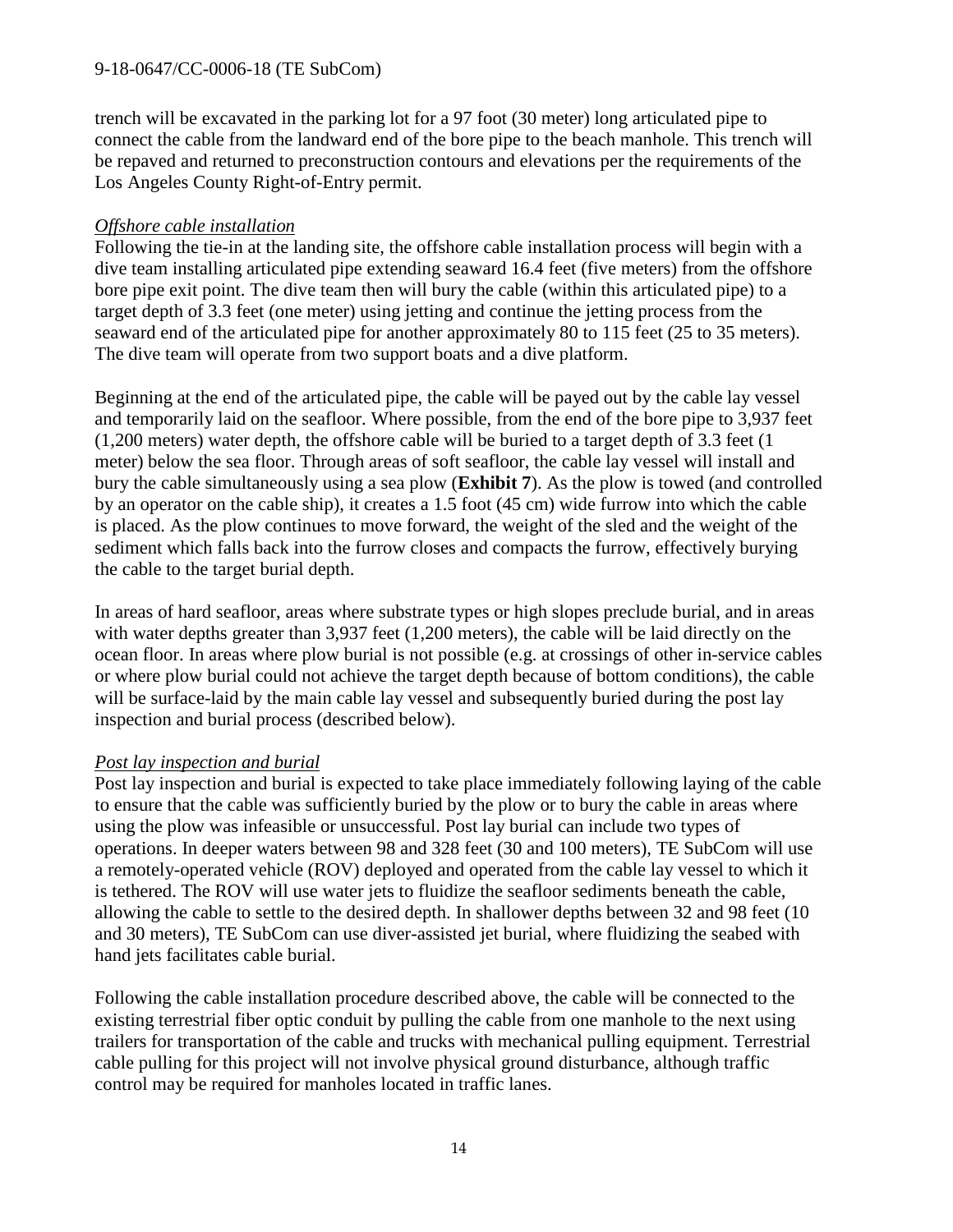TE SubCom estimates that construction of the entire proposed project will take approximately two months in total and will take place in the first months of 2019. Onshore, landing site-related activities such as setup, landing support, and cleanup will take approximately two weeks and will occur during the hours of 7:00 AM to 9:00 PM on Monday through Friday and 8:00 AM to 6:00 PM on Saturdays and Sundays. The shore-end landing and cable pulling activities will last for one to two days and occur 24 hours a day. Offshore activities will also be conducted 24 hours a day, seven days a week, except for the pre-lay grapnel run, which will occur only during daylight hours. The marine cable lay is planned to last for three to four weeks, with the post-lay inspection and burial lasting three to five days.

Once installed, the marine and terrestrial portions of the fiber optic cable do not require routine maintenance. However, damage caused by salt water intrusion into the conduit, anchors or snagged fishing gear could result in a fault that would need to be repaired. If the cable is buried in the vicinity of the fault, a standard grapnel would be used to recover the cable in burial depths up to 20 inches. If the cable is buried deeper, a de-trenching grapnel, divers and an ROV could be used to remove the cable from the burial trench and bring it to the surface. There, the cable would be repaired and then reburied in its original position to the extent practicable. If the cable is not buried, it might be possible to bring the cable to the surface without cutting it.

TE SubCom estimates that the proposed fiber optic cable project would have a life of approximately 25 years. Within 90 days of either taking the cable out of service or the expiration of the City's entitlement, TE SubCom would notify the City, the Commission and other applicable agencies of the status and the proposed disposition of the inactive cable. At the end of the cable's life, TE SubCom proposes to abandon the conduit and manhole system as well as buried portions of the cable in place, both in the water and on land.

# <span id="page-14-0"></span>**B. PRIOR FIBER OPTIC CABLE PROJECTS APPROVED BY THE COMMISSION**

The Commission has approved a number of fiber optic cable projects in offshore waters:

- In January 1992, the Commission approved the installation, operation, and maintenance of one cable, HAW-5, and four conduits offshore of Montana de Oro State Park (#4-91- 61).
- In September 1994, the Commission approved two additional cables, TPC5-T1 and TPC5-G offshore of Montana de Oro State Park (#4-91-61-A1).
- In April 2000, the Commission approved the installation of two fiber optic cables and five offshore conduits by MFS Globenet and MCI WorldCom at Montana de Oro State Park (E-99-011).
- In May and June 2000, the Commission approved the installation of two fiber optic cables by AT&T off of Montana de Oro State Park (E-98-029).
- In June 2000, the Commission approved the installation of three fiber optic cables and three conduits by PC Landing Corporation and PAC Landing Corporation at Grove Beach (E-98-27).
- In September 2000, the Commission approved the installation of one fiber optic cable and five conduits at Manchester State Beach, and one cable off of Montana de Oro State Park by AT&T Corporation (E-00-004).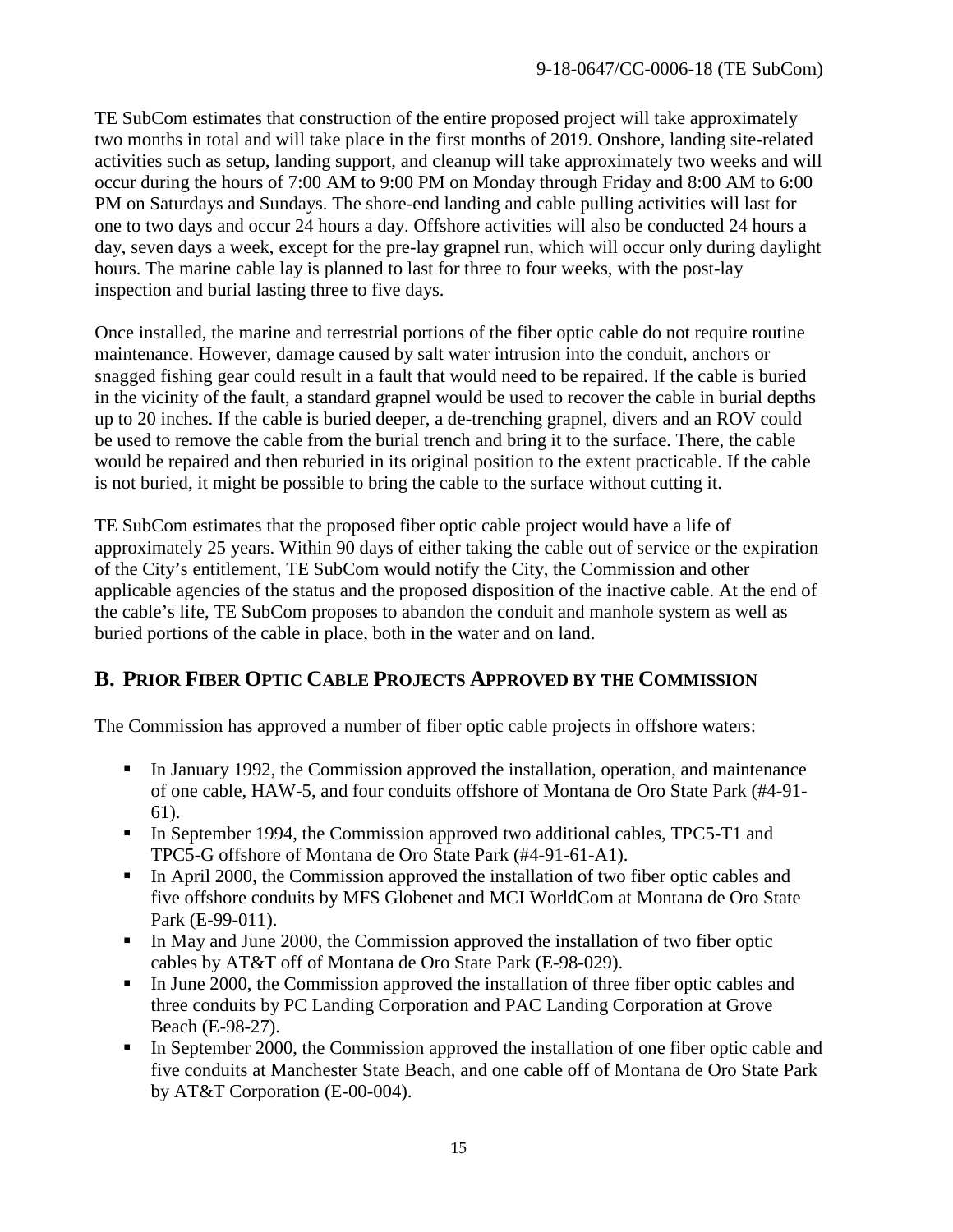- In December 2000, the Commission approved the installation of a festoon fiber optic cable along the California coastline landing onshore at four locations (Morro Bay, Leadbetter Beach in Santa Barbara, Manhattan Beach, and Mission Beach in San Diego) by Global West Network, Inc. (E-00-008).
- In July 2002, the Commission approved the installation of two fiber optic cables landing at the City of Hermosa Beach in Los Angeles County by Tyco Networks (US), Inc. (E-01-029).
- In September 2005, the Commission approved the installation of a research fiber optic cable extending from Moss Landing to the Smooth Ridge in Monterey Bay by the Monterey Bay Aquarium Research Institute (MBARI) (E-05-007).
- In March 2009, the Commission approved the installation of two additional fiber optic cables by AT&T off of Montana de Oro State Park (E-08-021).
- In July 2016, the Commission approved the installation of one fiber optic cable offshore of Hermosa Beach and the construction of two landing sites in Hermosa Beach with a total capacity of four cables by MC Global BP4, Inc. (9-16-0160)
- In February 2018, the Commission approved Phase I of this project, including a fiber optic cable and 4-cable landing site at Dockweiler State Beach (9-17-0389).

Through its federal consistency authority, the Commission has also concurred with numerous other consistency certifications, consistency determinations, and negative determinations for submarine fiber optic cable-related projects in other areas of the state and in federal waters by, for example, the Navy, Coast Guard, and the Federal Aviation Administration.

# <span id="page-15-0"></span>**C. OTHER AGENCY APPROVALS AND TRIBAL CONSULTATIONS**

#### **City of Los Angeles**

The City of Los Angeles (City) is the lead agency under the California Environmental Quality Act (CEQA) for the proposed project. On November 3, 2017, the City certified the final EIR for Phase I of the project, and issued an addendum to the final EIR for the proposed project in June 2018. The June 2018 Addendum to the Final EIR, prepared by the City of Los Angeles for the proposed cable and related activities that are the subjects of this permit, did not identify any additional mitigation measures. In October 2018, the City issued a local Coastal Development Permit (local CDP) for the proposed project that has an appeal period that expires on November 1, 2018. Ownership and management of the tidelands offshore of the City was granted to the City by the State Lands Commission. On May 31, 2018, the City granted an easement to the applicant for the proposed project.

The onshore portions of the proposed project are located within the City of Los Angeles dual permit jurisdiction area. The Coastal Act requires that any development located in this jurisdiction which receives a local CDP also obtain a second (or "dual") CDP from the Commission. The Commission's standard of review for proposed development in the dual permit jurisdiction area is the Chapter 3 policies of the Coastal Act. The offshore portions of this project are within the Commission's original jurisdiction, where Chapter 3 is also the standard of review. Thus, the Commission will consider both the onshore and offshore portions of the project within the Coastal Zone as part of a CDP. In addition to issuing a local CDP, the City is the landowner for one upland parcel and the submerged lands offshore of Dockweiler State Beach. Ownership and management of the tidelands offshore of the City was granted to the City by the State Lands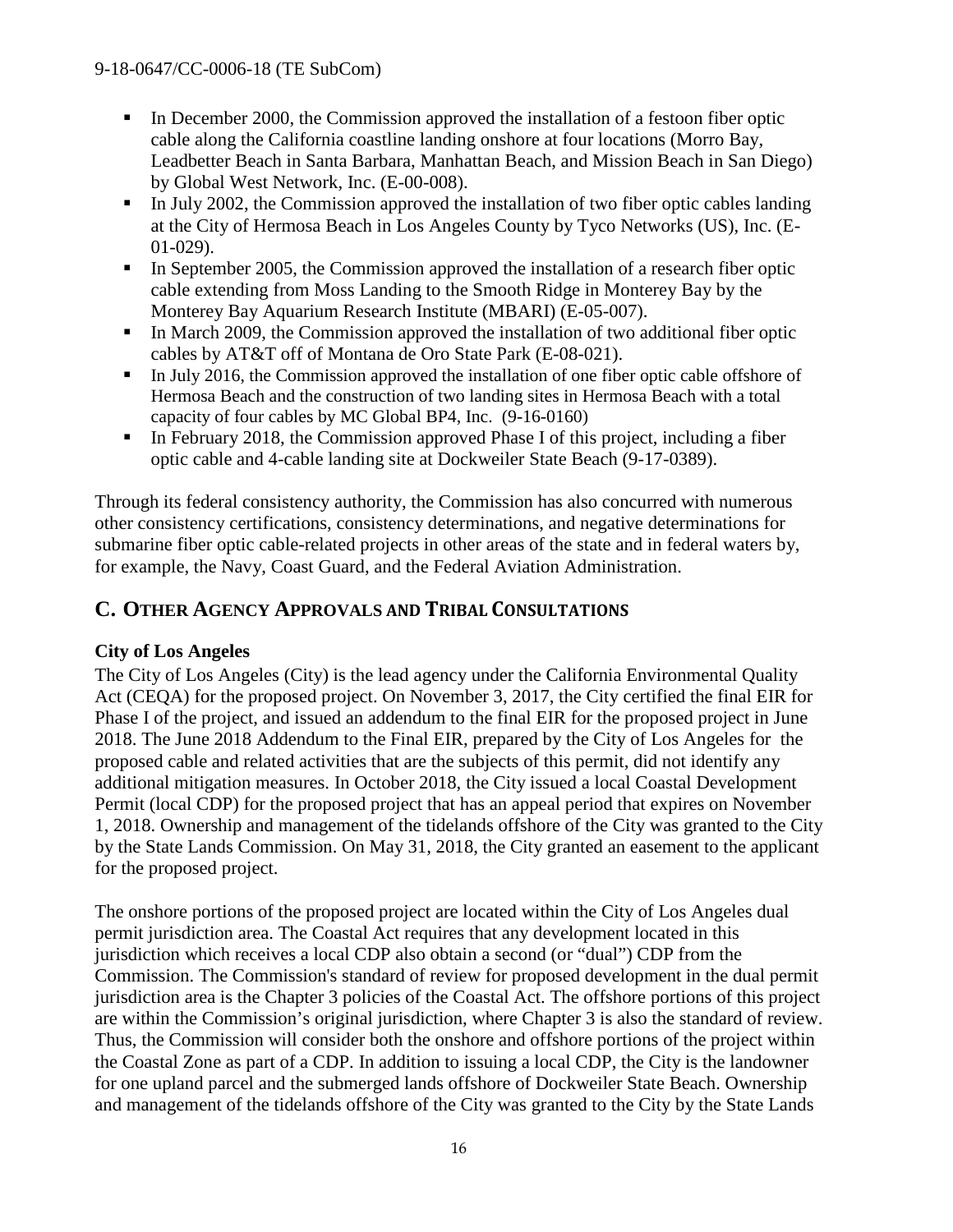Commission. Easements and an Excavation Permit on these lands are currently being considered by the City.

#### **County of Los Angeles**

The applicant applied to the County for a Right-of-Entry Permit for work at Dockweiler State Beach, which is operated by Los Angeles County Beaches and Harbors. This approval is pending.

#### **California Department of State Parks and Recreation**

The applicant applied for a Right of Entry Permit and an Easement from the California Department of State Parks and Recreation for work at Dockweiler State Beach. The Right of Entry Permit was approved February 28, 2018, and the Easement negotiation is complete and is pending final signatures.

#### **Regional Water Quality Control Board – Los Angeles Region (RWQCB)**

The RWQCB regulates waste discharges into receiving waters in the project area. On September 6, 2018, the Applicant submitted an application for a Section 401 water quality certification. The RWQCB is expected to issue a final water quality certification in late 2018 and issued a National Pollution Discharge Elimination System (NPDES) general construction permit on February 2, 2018.

#### **U.S. Army Corps of Engineers (Corps)**

The Corps has regulatory authority over the proposed project under Section 10 of the Rivers and Harbors Act of 1899 (*33 U.S.C. 1344*) and Section 404 of the Clean Water Act (*33 U.S.C. 1344*). The Applicant requested federal authorization from the Corps on June 5, 2018. The Corps is processing the request under Nationwide Permit #12 (Utility Line Activities) and a final decision is expected in late 2018.

#### **Tribal Outreach and Consultations**

During the process of reviewing TE SubCom's CDP amendment application for this project and developing this recommendation, Commission staff reached out to representatives from Native American Tribes understood to have current and/or historic connections to the project area. These Tribes include the Fernandeno Tataviam Band of Mission Indians and the Gabrieleno/Tongva San Gabriel Band of Mission Indians. Contact information for these Tribal Representatives was gathered from the Native American Heritage Commission's Native American Contact List dated July 23, 2018. At the time of publication of this staff report and recommendation, no questions or concerns had been brought to the attention of Commission staff by representatives of these Tribes. Any concerns raised subsequent to the publication of this report will be brought to the attention of the Commission through the development of an addendum to this staff report and recommendation.

## <span id="page-16-0"></span>**D. DREDGING AND PLACEMENT OF FILL IN COASTAL WATERS**

Coastal Act Section 30233(a) states: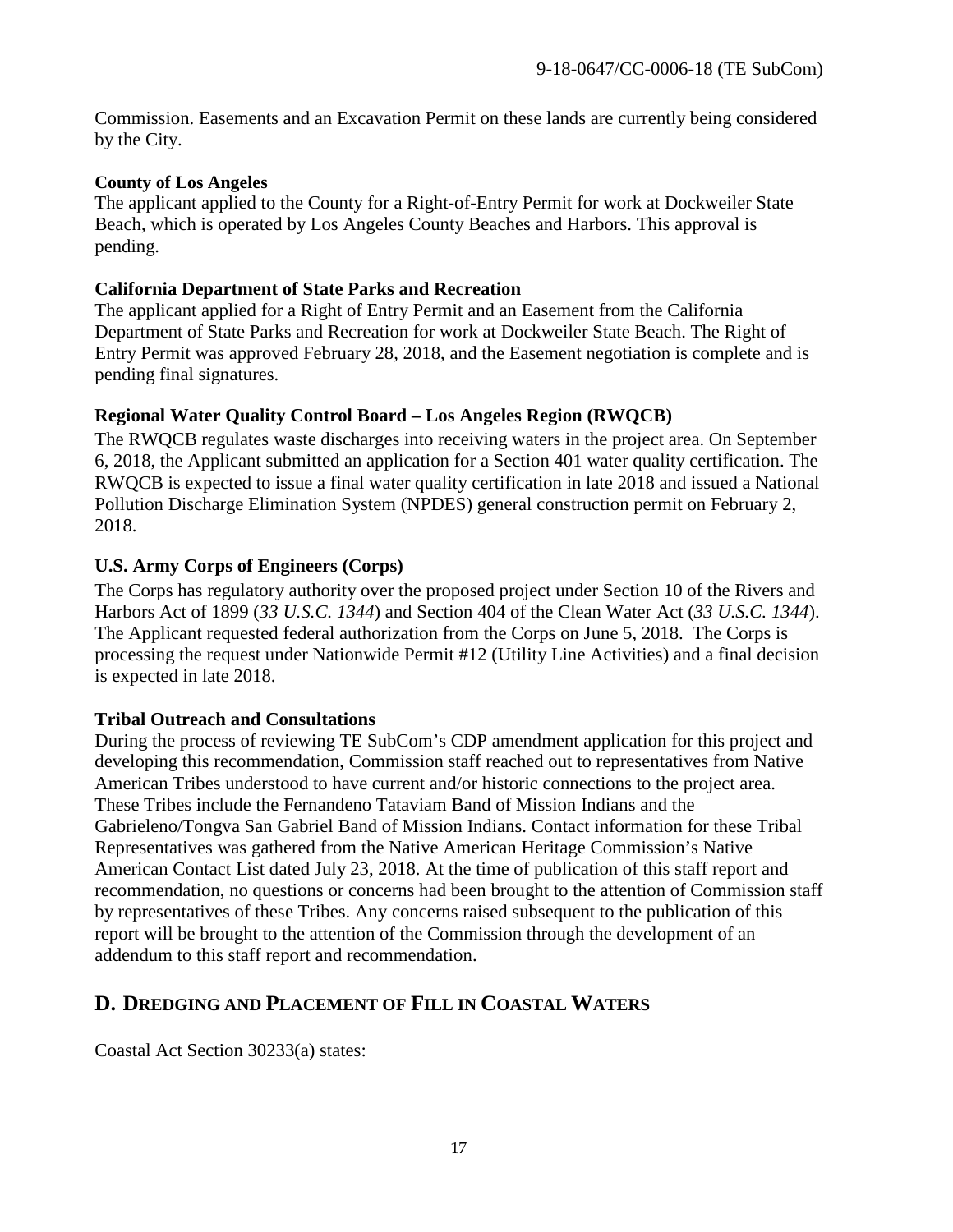*The diking, filling, or dredging of open coastal waters, wetlands, estuaries, and lakes shall be permitted in accordance with other applicable provisions of this division, where there is no feasible less environmentally damaging alternative, and where feasible mitigation measures have been provided to minimize adverse environmental effects, and shall be limited to the following:*

- *(1) New or expanded port, energy, and coastal-dependent industrial facilities, including commercial fishing facilities.*
- *(2) Maintaining existing, or restoring previously dredged depths on existing navigational channels, turning basins, vessel berthing and mooring areas, and boat launching ramps.*
- *(3) In open coastal waters, other than wetlands, including streams, estuaries, and lakes, new or expanded boating facilities and the placement of structural pilings for public recreational piers that provide public access and recreational opportunities.*
- *(4) Incidental public service purposes, including but not limited to, burying cables and pipes or inspection of piers and maintenance of existing intake and outfall lines.*
- *(5) Mineral extraction, including sand for restoring beaches, except in environmentally sensitive areas.*
- *(6) Restoration purposes.*
- *(7) Nature study, aquaculture, or similar resource dependent activities.*

The proposed project includes the burial or placement of a marine cable on the seafloor. This constitutes fill of open coastal waters that is subject to Coastal Act Section 30233(a), which imposes three tests on a project that includes dredging and/or fill of open coastal waters. The first test requires that the proposed activity must fit into one of the seven categories of uses enumerated above. The second test requires that there be no feasible less environmentally damaging alternative. The third test requires that feasible mitigation measures be provided to minimize the project's adverse environmental effects.

#### **Allowable Use Test**

One of the seven allowable uses of fill under 30233(a) is a coastal-dependent industrial facility. The proposed TE SubCom transoceanic fiber optic cable, the purpose of which is to provide direct ocean connectivity between the United States and Chile, is "coastal-dependent" since it requires "a site on, or adjacent to, the sea to be able to function at all" as defined in Coastal Act Section 30101. The Commission thus finds that the proposed cable meets the allowable use test of Coastal Act Section 30233(a).

#### **Alternatives**

The Commission must further find that there is no feasible less environmentally damaging alternative to the proposed project, especially with respect to the impacts of submarine cables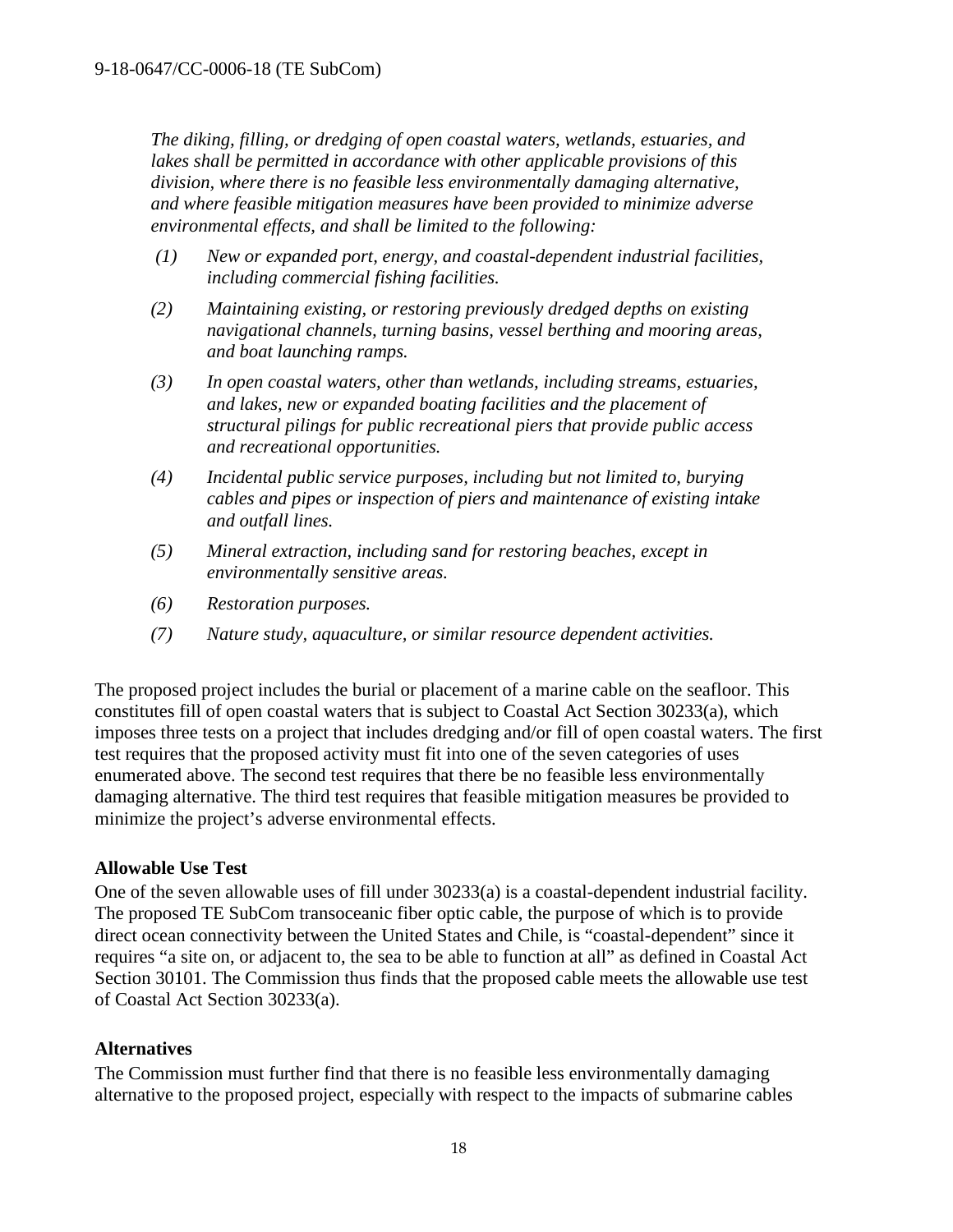and cable installation on marine organisms and hard bottom habitat. In order to find that there is no less environmentally damaging alternative to the proposed project, it is necessary to assess two types of alternatives: (a) alternatives to the proposed landing site and (b) alternative offshore routes.

#### *Alternatives to the Proposed Landing Sites*

The Project EIR examined alternative landing sites within the City of Los Angeles, including at Dockweiler State Beach, Hermosa Beach, and Manhattan Beach. Results of this analysis are summarized in the staff report for A-5-DRL-17-0071/ CDP 9-17-0389/CC-0004-17. As discussed in that staff report, the Commission found that there was no less environmentally damaging alternative to the proposed landing site at Dockweiler State Beach, and the CDP approved its construction. The proposed fiber optic cable described in this staff report would land at the previously approved (and already constructed) landing site. An alternative landing site would involve new construction or use of a different but already constructed landing site. Constructing a new landing site would result in additional terrestrial and marine habitat and species-specific, water quality, or other impacts from construction activities. Thus, use of a new alternative landing site would be considered more environmentally damaging than the proposed use of the existing landing site at Dockweiler. Use of a different existing landing site would involve the same types of construction activities and impacts associated with the proposed project, and therefore would also not be considered less environmentally damaging. For these reasons, the Commission finds that there is no feasible less environmentally damaging alternative landing location to the proposed project.

#### *Alternative Offshore Routes*

TE SubCom sited the proposed cable route to minimize or avoid sensitive marine habitats and other known marine features. Areas that were identified by TE SubCom for avoidance or impact minimization included: rocky substrates, kelp beds, marine sanctuaries, conservation areas, fishing areas, explosives dumping areas, contaminated sediments, commercial outfalls and anchorages, submarine canyons and unstable substrates, as well as known significant marine cultural resources. **Exhibits 5** and **6** show the proposed cable route and several habitat areas that were avoided. In addition, TE SubCom worked with local fishing organizations to choose routes with minimal potential to affect fisheries.

Specifically, the following areas were avoided:

- Areas designated as Essential Fish Habitat
- Habitat Areas of Particular Concern
- Channel Islands National Marine Sanctuary
- Chemical waste dumping areas and spoil grounds
- El Segundo Offshore Marine Terminal Safety Zone
- Contaminated sediments associated with the Palos Verdes Shelf and the Hyperion sewerage outfall
- Commercial vessel anchoring and pilot boarding areas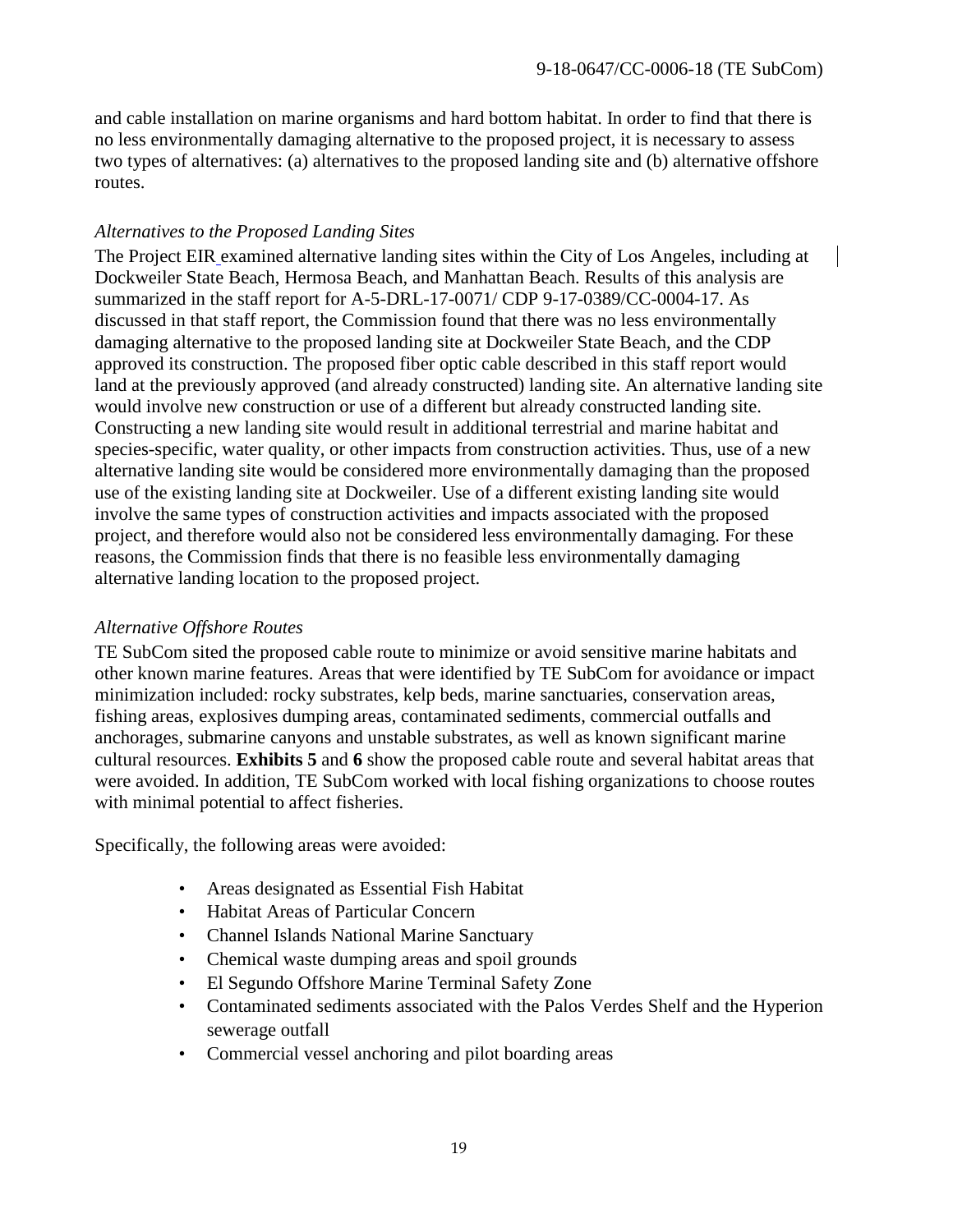Although the proposed project will not avoid all hard bottom substrate, impacts to communities that surround these areas will be minimized. TE SubCom conducted a geophysical survey of seabed features that concluded that the majority of hard bottom habitat within the cable corridor consisted of low relief rocks or sub-cropping rocks (defined as rock covered by a thin layer of loose sediment less than 5 feet thick and including areas where rocks or boulders are intermittently exposed at the seabed surface). No high-relief rocky areas were identified.

These results are fairly typical of the surrounding marine environment of the Southern California Bight. Although the EIR did not specifically analyze alternate marine cable routes, it is not likely that, due to the prevalence of scattered low-relief rocky outcrops in the relatively narrow corridors available, an alternate route could be found that would be able to completely avoid or even significantly decrease impacts to hard bottom areas. Additionally, as described above, the proposed route was designed specifically to avoid several areas designated for protection or conservation.

Accordingly, for the reasons described above, the Commission finds that the proposed project is the least environmentally damaging feasible alternative and therefore meets the second test of Coastal Act Section 30233(a).

#### **Mitigation**

The final requirement of Coastal Act Section 30233(a) is that dredging and filling of coastal waters may be permitted if feasible mitigation measures have been provided to minimize any adverse environmental effects. In Sections E and F of this report, the Commission has identified feasible mitigation measures that will minimize the adverse environmental effects of the proposed cable. These mitigation measures include: requiring TE SubCom to bury the cable to a depth of 1 meter; avoiding and eliminating cable suspensions; providing notification to fisherman of the location of the cable and any exposed sections (to reduce the potential for snags); submitting plans to minimize impacts from anchoring, spills of hazardous material and stormwater runoff; and assessing and mitigating for impacts to hard bottom habitat caused by the proposed project.

With the imposition of the afore-mentioned conditions of this permit, the Commission finds that the third test of Coastal Act Section 30233(a) has been met and the proposed project is consistent with Section 30233(a) of the Coastal Act.

# <span id="page-19-0"></span>**E. MARINE RESOURCES AND WATER QUALITY**

#### Section 30230 of the Coastal Act states:

*Marine resources shall be maintained, enhanced, and where feasible, restored. Special protection shall be given to areas and species of special biological or economic significance. Uses of the marine environment shall be carried out in a manner that will sustain the biological productivity of coastal waters and that will maintain healthy populations of all species of marine organisms adequate for longterm commercial, recreational, scientific, and educational purposes.*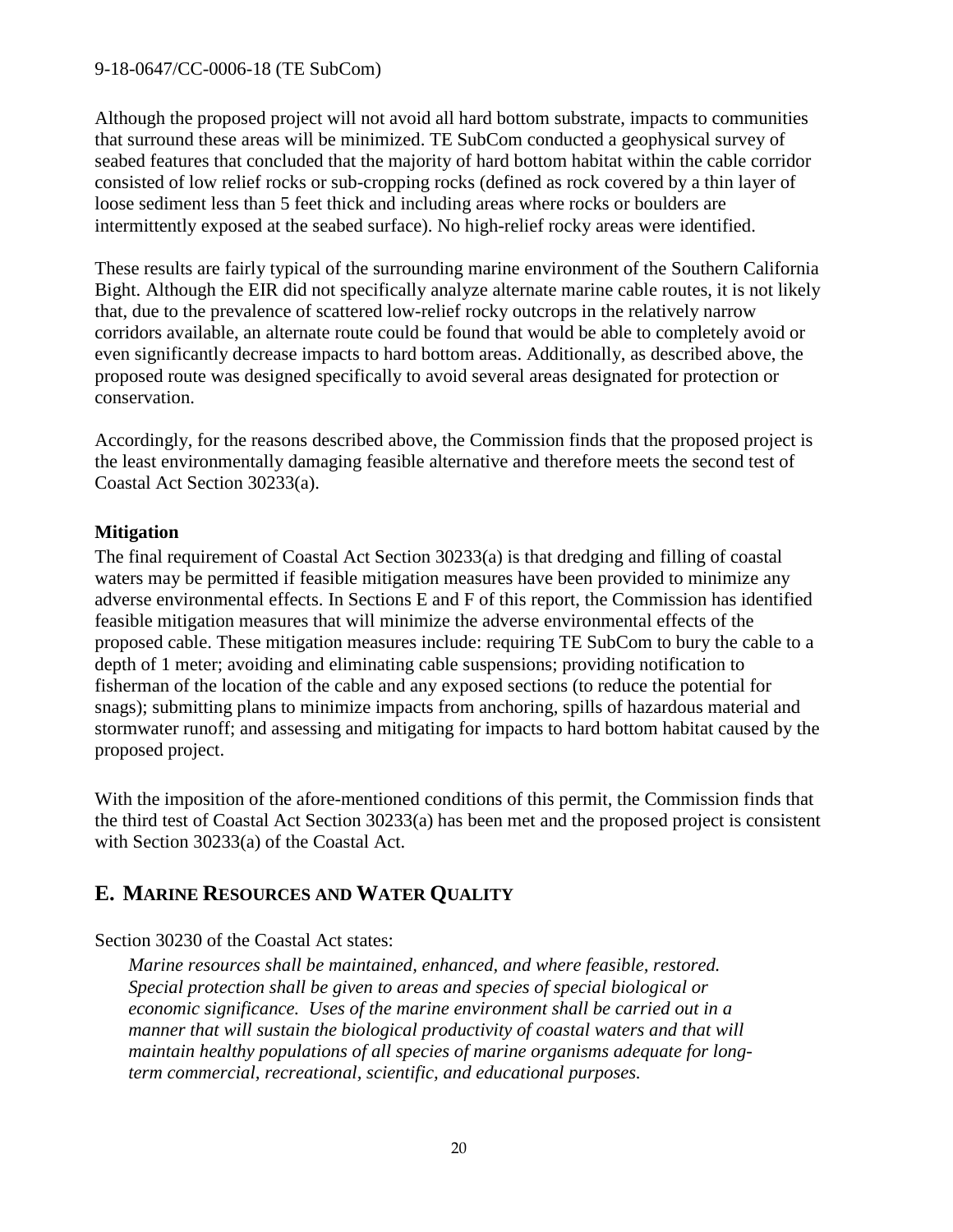#### Section 30231 of the Coastal Act states:

*The biological productivity and the quality of coastal waters, streams, wetlands, estuaries, and lakes appropriate to maintain optimum populations of marine organisms and for the protection of human health shall be maintained and, where feasible, restored through, among other means, minimizing adverse effects of waste water discharges and entrainment, controlling runoff, preventing depletion of ground water supplies and substantial interference with surface water flow, encouraging waste water reclamation, maintaining natural vegetation buffer areas that protect riparian habitats, and minimizing alteration of natural streams.*

#### Section 30232 of the Coastal Act states:

*Protection against the spillage of crude oil, gas, petroleum products, or hazardous substances shall be provided in relation to any development or transportation of such materials. Effective containment and cleanup facilities and procedures shall be provided for accidental spills that do occur.*

The offshore portion of the project extends from the shoreline at Dockweiler Beach State Park; through the Santa Monica, Santa Cruz, and Tanner Basins; and out to the edge of the Outer Continental Shelf (**Exhibit 4**). This area is known for its biological diversity and contains several valuable marine habitats characterized by both soft and hard substrate, and supports several special-status species. Although not located within a State or federal Marine Protected Area, the project site is in the vicinity of the Channel Island National Marine Sanctuary, Point Vicente and Point Dume State Marine Conservation Area (SMCA), several SMCAs on Catalina Island, and the Santa Barbara Island State Marine Reserve (SMR) (**Exhibit 5**). Santa Monica Bay is also designated as Essential Fish Habitat (EFH) and serves as an important commercial fishery for a variety of fish and invertebrate species. The proposed project also crosses a portion of the California Department of Fish and Wildlife (CDFW)-designated Cowcod Conservation Area (**Exhibit 5**).

The proposed project involves the installation of fiber optic cable on the seafloor from the shoreline out to the edge of the OCS and has the potential to result in impacts to marine mammals and sea turtles, fish, hard bottom habitat, soft bottom habitat, and marine water quality. Each of these potential impacts is discussed in detail below.

#### **1. Marine Mammal and Sea Turtle Impacts**

There are three potential types of impacts to whales and other marine wildlife due to the proposed project: entanglement with the project cable, entanglement with "ghost nets" or abandoned fishing gear, and collision with project vessels.

#### *Potential Whale Entanglement with the Project Cable*

Marine mammals that live and migrate through coastal waters in the project area may become entangled in unburied or insufficiently buried cable or in cable suspensions. Whale species commonly observed in the area through which the cable would pass include gray whales (*Eschrichtius robustus*), humpback whales (*Megaptera novaeangliae*), blue whales (*Balaenoptera musculus*), fin whales (*B. physalus*), minke whales (*B. acutorostrata*), sperm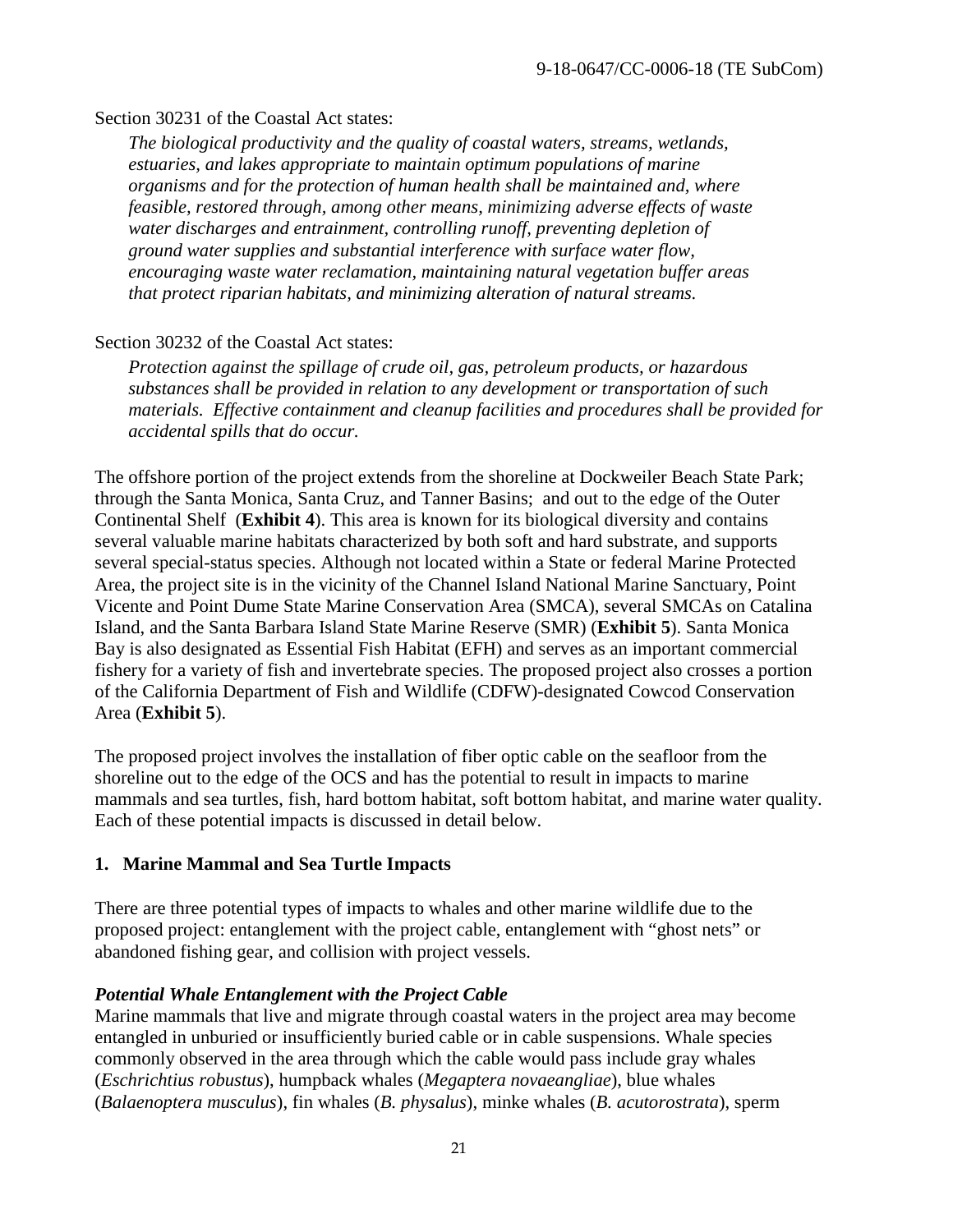whales (*Physeter microcephalus*), and killer whales (*Orincus orca*), several of which are listed as endangered under the federal Endangered Species Act. In addition, several types of dolphins and porpoises, including bottlenose dolphins (*Tursiops truncates*), Pacific white-sided dolphins (*Lagenorhynchus obliquidens*) and Risso's dolphins (*Gampus griseus*) are also common in the area. Other marine mammals such as pinnipeds (*e.g.,* sea lions, harbor seals), fissipeds (*e.g.,* sea otters) and sea turtles have also been observed.

Of the marine mammal species that frequent the area, two species—the California gray whale (*Eschrichtius robustus*) and sperm whale (*Physeter macrocephalus*)—have the potential to become entangled due to, respectively, bottom-feeding behavior or deep-diving behavior. Approximately 20,000 gray whales migrate through California waters each year between Alaskan waters and Baja California. Due to their abundance off the Pacific coast, their tendency to hug the shoreline during migration and their bottom feeding patterns, gray whales may face the highest risk of entanglement with insufficiently buried or exposed cables. The majority of southbound (November to January) gray whales migrate within 2 nautical miles (nm) from shore, while the northbound migration occurs much closer to shore, with mother and calves reported within kelp beds sometimes only yards from the shoreline. These distances vary seasonally over time, particularly because of the deterring presence of boat traffic. The number of migrating gray whales recorded near San Clemente Island suggests that a significant proportion of the total population crosses the project area during the southbound and northbound migrations (E&E 2001).

Gray whales usually feed nearshore in soft-bottom sediments and typically feed opportunistically during migration (MMS 1989). Gray whales forage on the seafloor by diving, rolling onto one side on the seafloor, and sucking up sediments that the whale filters with its baleen (E&E 2001). One study also found sea floor gouges approximately 15 centimeters deep created by migrating gray whales offshore of Northern California, and concluded that migrating gray whales interact with the muddy part of the central marine shelf (at 60-120 meter water depths), although this behavior was determined to be secondary to their migratory objective (Cacchione et al. 1987). Gray whales can also dive in waters from 150 to 200 meters deep, but usually prefer shallower water.

Sperm whales are much less abundant off the coast of California than gray whales, numbering only approximately 1,200 individuals. Sperm whales typically inhabit deep open waters, and are the deepest and longest diving of all cetaceans. Sperm whales regularly dive to water depths between 200 and 1,000 meters (E&E 2001). Sperm whales are the only species confirmed to have been entangled in a submarine cable, and their deep diving puts them at risk of entanglement with insufficiently buried, exposed, or suspended cables. However, based on aerial and boat surveys off California, sperm whales are usually found north of the project area (Fahy 2002). In addition, unlike gray whales, sperm whales do not bottom feed; instead, they feed solely on squid and octopi found in the water column (E&E 2001). The National Marine Fisheries Service (NMFS) has therefore determined the risk of sperm whale entanglement from bottom-laid cables to be very low (Fahy 2002).

Several older studies have documented occurrences of whale entanglements with submarine cables. A study by Heezen (1957) documents fourteen examples of sperm whale entanglements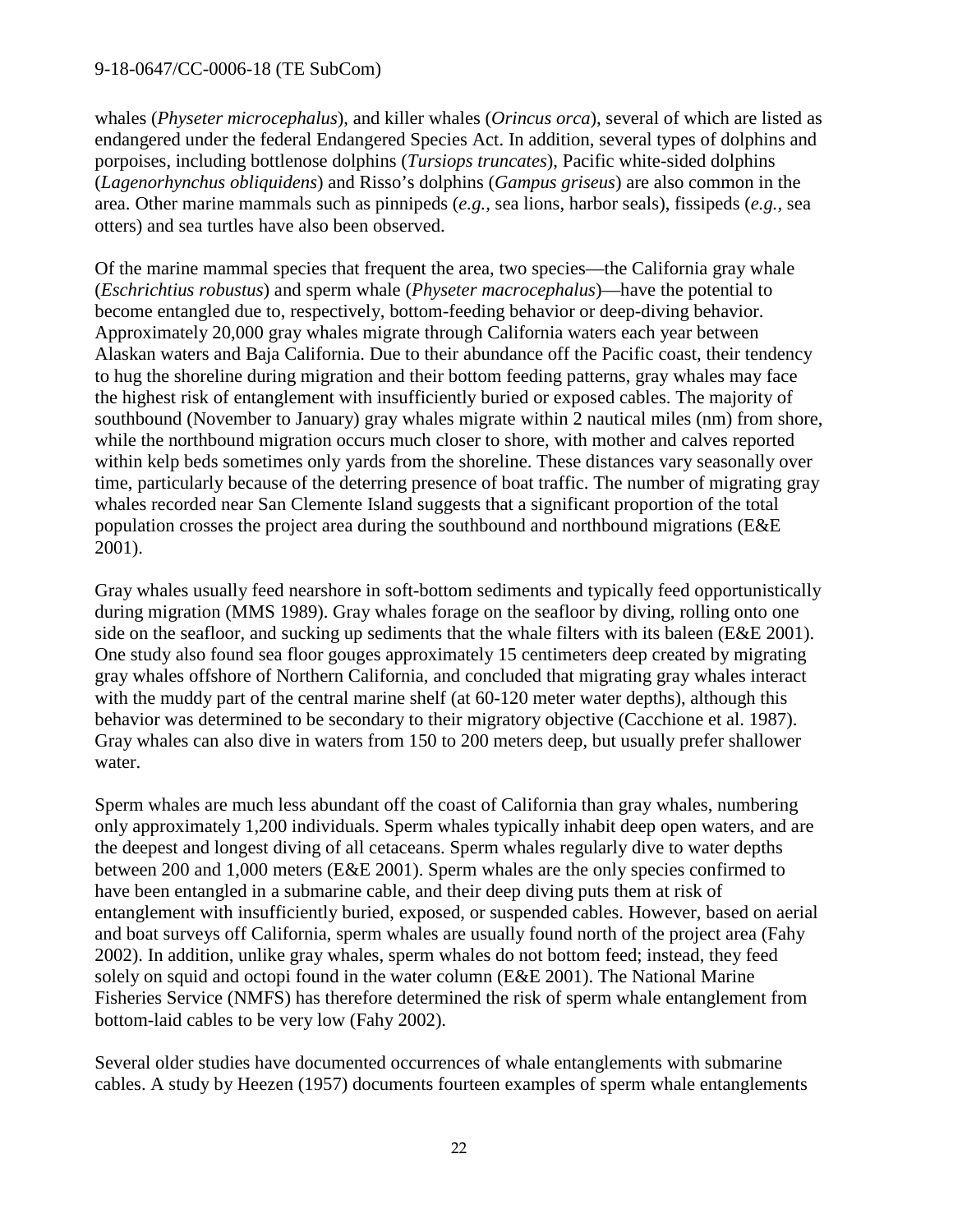with submarine telegraph cables worldwide between [1](#page-22-0)930 and 1955.<sup>1</sup> Heezen postulated that the sperm whales became entangled "…while swimming along in search of food, with their lower jaw skimming through the upper layer of sediment. It may also be that the whales attacked the cable mistaking it for prey." The report also documented possible entanglements of baleen (*e.g.,* gray) whales in shallower water, and one humpback whale reported entangled in Alaskan waters.

In the October 2008 *IEEE Journal of Oceanic Engineering*, Wood and Carter published the results of a new evaluation of two substantial fault databases to determine the occurrence of whale entanglements with telecommunication cables since the 1955-1966 time period. Wood and Carter discuss the 14 cable faults occurring between 1877 and 1955 attributed to whales in Heezen's 1957 study, and they cite a 1969 study of the Alaska-mainland USA telegraph system which reported two whale entanglements prior to 1966. Wood and Carter state that both of the aforementioned studies "continue to be cited as examples of the potential threat posed to whales by submarine cables although there is a suggestion (unsupported by definitive data) that entanglements may not have occurred since 1955-1966." Wood and Carter's 2008 report concluded that:

*Before 1955-1966, up to 16 faults in submarine telegraphic cables were reported and attributed to entanglements with mainly sperm whales. Circumstantial evidence suggests that capture was related to excessive slack in repaired cables laid in areas of rough and/or steep topography. Since 1955-1966, substantial fault data sets contain no reference to whale entanglements. This cessation and its continuation to the present day is largely related to marked changes in submarine cable design, deployment, and maintenance as well as advances in marine surveying. The period from 1955 to 1966 marked the phased replacement of submarine telegraphic cables by coaxial types, which were superseded by fiber-optic systems in the 1980s. Cables of the post telegraphic era have different torsional and flexile characteristics, are laid with just enough slack to follow the seabed topography, and are commonly buried below the seabed on the continental shelf and upper continental slope – the main sounding habitat of sperm whales. Furthermore, precision marine surveys allow for accurate cable placement to avoid areas where potential ensnaring suspensions may result.*

Despite these findings, the potential for whale entanglement with submarine cables still exists. Given the diving depth ranges of both gray whales and sperm whales, and the bottom-foraging behavior of gray whales, the presence of suspensions in the submarine cable increases the risk of whale entanglement. In addition, the potential for entanglement is present during the initial installation of the cable as cable is payed out from the cable-laying vessel on the surface and traverses the entire length of the water column before it is buried in the seafloor sediments. Due to the protection of these marine mammals under the Endangered Species Act and the Marine Mammal Protection Act, entanglement or injury impacts due to insufficiently buried or exposed cables or from cable-laying would be significant. TE SubCom estimates that approximately 6 percent of the total cable distance to the edge of the continental shelf (approximately 9.4 miles) crosses hard substrate where the cable will not be buried and will instead be placed on the ocean floor, thus creating the potential for cable suspensions. TE SubCom also estimates that

<span id="page-22-0"></span> $\frac{1}{1}$ <sup>1</sup>At the time of the study, there were nearly a half-million miles of cable laid on the sea floor in various parts of the world (Heezen 1957). That figure has more than doubled in the years since (Rampal 1998).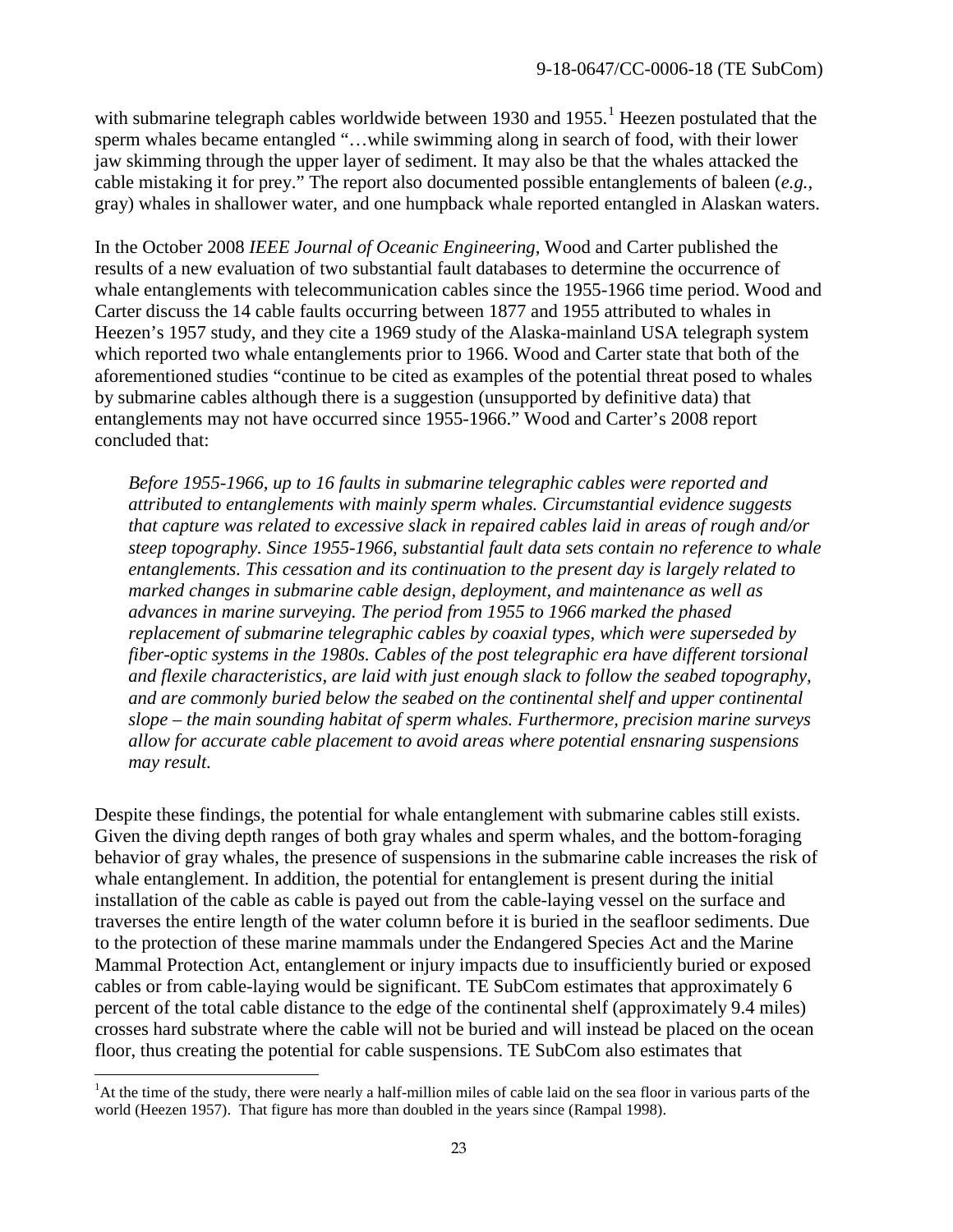approximately 6 percent of the total cable distance to the edge of the outer continental shelf (approximately 9.5 miles) crosses areas where other physical factors (such as steeply sloping substrate) will preclude use of the plow to bury the cable.

The Project EIR analyzed the risk to whales from cable entanglement and concluded that the impact was not significant. Specifically, the EIR listed several factors that contribute to this conclusion:

- The majority of the cable in the nearshore environmental where whales transit the coast will be buried.
- In hard bottom areas where the cable cannot be buried, the cable would be surface-laid with only enough slack to allow the cable to conform to the seabed.
- Post-lay burial and inspection would be conducted to attempt to re-bury any segments of exposed cable.

To ensure that the proposed project minimizes the potential for whale and other marine wildlife interaction with the project cables, and to document any future entanglements, the Commission requires that several conditions be met by the applicant. **Special Condition 3** requires TE SubCom to implement the mitigation measures related to marine resources included in the final EIR (**Exhibit 8**). Final EIR mitigation Measures MBIO-1, 2 and 3 require TE SubCom to provide two observers for marine mammal and sea turtle monitoring, submit a cable burial verification report to the City immediately post-project (and five years after cable installation) and after any future event that might result in unburial of the cable, and retrieve any reported snagged fishing gear. **Special Conditions 10** and **11** require such reports to be submitted to the Commission as well; see below for discussion of **Special Condition 24** related to retrieval of entangled fishing gear. To further reduce the potential for entanglement during cable laying, **Special Condition 4** requires TE SubCom to prepare and implement a Marine Wildlife Monitoring and Contingency Plan. The plan will incorporate the marine protection elements of EIR Mitigation Measures MBIO-1 but also will include provisions for a marine mammal avoidance zone, reporting requirements, reduced vessel speed during cable-laying activities and minimization of propeller noise. The observers will send daily sightings reports to the Executive Director and other agencies and will have the authority to stop any activity that could result in harm to a marine mammal or sea turtle.

To minimize the potential for entanglement once the cable is installed, **Special Condition 5** requires TE SubCom to bury the cable to a depth of 1.0-meter except where use of the plow is precluded by seafloor substrates or other physical conditions such as steeply-sloping bottom. Where a 1.0-meter burial depth cannot be achieved, TE SubCom is required to bury the cable to the maximum depth feasible. In order to ensure that cable installation is consistent with the project description, **Special Condition 8** requires TE SubCom to submit to the Executive Director and the signatories to the Fishing Agreement (required by **Special Condition 22**) the asbuilt plans, including burial depth, of the project cable.

To minimize the occurrence of suspended cable, **Special Condition 6** requires TE SubCom to develop and implement a Cable Slack Management Plan. This Plan will describe the steps TE SubCom will take during cable installation to identify and eliminate, where feasible, segments of cable that are suspended above the seafloor.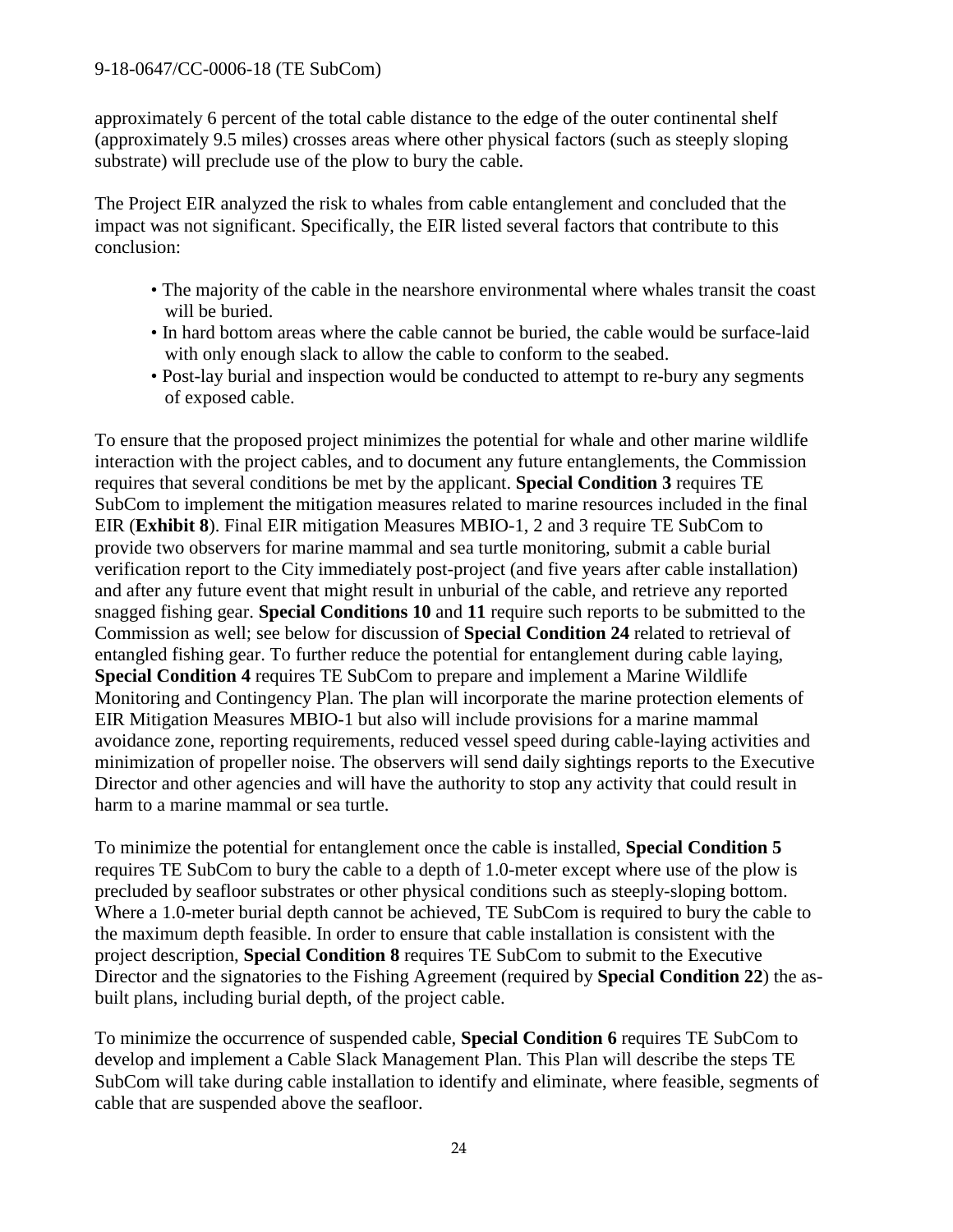In addition, **Special Condition 12** requires TE SubCom to apply for an amendment to this permit to remove the cable within 90 days of either taking the cable out of service or after the expiration or sooner termination of TE SubCom's easement in state waters off of Dockweiler State Beach.

In order to ensure compliance with these and other conditions, **Special Condition 1** requires TE SubCom to post a performance bond in the amount of \$500,000 to cover its cable operations in State and federal waters out to the 1,200-meter water depth.

#### *Entanglement with Ghost Nets and Abandoned Fishing Gear*

Fishermen may snag gear or nets on cables. When this occurs, fishermen generally abandon their gear or nets (creating "ghost nets"), thereby creating a risk to marine mammals and other species. Pursuant to a Fishing Agreement executed by TE SubCom with various fishermen and their representatives (see **Exhibit 9**), when it appears that a fisherman has snagged a cable, he or she is expected to cut their gear instead of risking damage to the cable. If the fisherman was operating consistent with established procedures, TE SubCom will reimburse the fisherman for the lost gear. This abandoned gear, and particularly the nets, can become a hazard to marine life, potentially entangling marine mammals and fish, preventing them from feeding and causing them to drown.

To address these concerns, the proposed project was designed to reduce impacts to commercial and recreational fishing. The practice of burying the cable to an optimal depth of 1 meter will ensure that the vast majority of the cable is buried beneath the surface and does not create a potential hazard for fisherman. To further minimize the likelihood that fisherman come into contact with the cable, **Special Condition 8** requires TE SubCom to provide the signatories to the Fishing Agreement with as-built plans of the installed cable, including information related to burial depth and cable suspensions. This information can be used by fisherman to avoid potentially problematic areas where the cable is exposed. In addition, **Special Condition 9** requires TE SubCom to provide NOAA with the information necessary to update its nautical charts to reflect the position and burial status of the installed cable.

Although the entanglement of fishing with the proposed cable is not expected to occur, to provide additional assurance that any gear that does become entangled would not pose a threat to marine wildlife, **Special Condition 24** requires TE SubCom to use all feasible measures to retrieve any fishing gear or object that becomes entangled in a cable no later than six weeks after discovering or receiving notice of the incident. If full removal is not feasible, TE SubCom shall remove as much gear as practicable to minimize harm to wildlife. Within two weeks of completing a recovery operation, TE SubCom is required to submit to the Executive Director a report describing the nature and location of the entanglement and the retrieval method used.

#### *Marine Mammal or Sea Turtle Collision with Project Vessels*

The proposed project could also result in impacts to marine mammals and sea turtles from collisions with or harassment from project vessels during marine operations associated with the proposed project. As described above, several species of marine mammals are known to inhabit the waters in the vicinity of the proposed project. Ship strikes of whales present the most serious concern. In 2007, four blue whales were found dead in the vicinity of the Santa Barbara Channel and Los Angeles-Long Beach Harbors with direct or indirect evidence of having been struck by a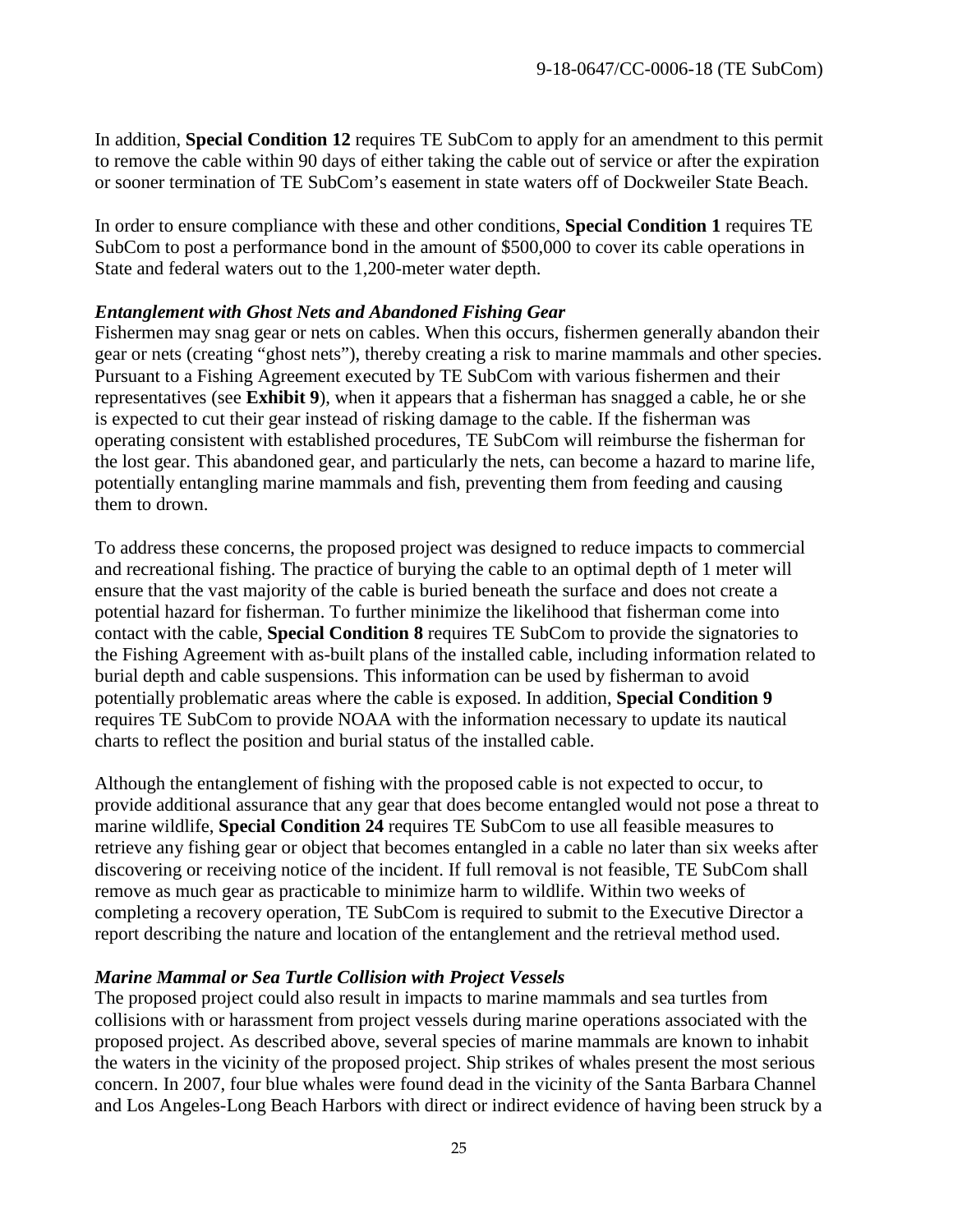ship. However, the slow speeds necessary for project vessels during cable installation activities are likely to limit the potential for collisions with marine mammals or sea turtles. The EIR for the MC Global fiber optic cable project, a similar project with a cable landing just south of the project site (in Hermosa Beach) states that:

*Ship strikes during cable installation is highly unlikely since the speed of the ship during the cable laying activities is slower (approximately 0.5 to 1.5 knots while plowing) than migrating whales or fast-swimming sea lions. According to the Large Whale Ship Strike Database, the majority of strikes were by vessels traveling between 13 and 15 knots, there are no reported collisions below 2 knots (Jenson and Silber, 2003). Nevertheless, there remains a small risk of marine mammals and sea turtles encountering Project vessels and, therefore, there is a potential for collisions. Any collision or potential for harm to marine mammals and sea turtles would be a significant impact.* 

In addition, the EIR for the proposed project states that impacts from noise and vessel movement have the potential to result in behavioral changes or disruptions in animal movements. These impacts, however, would be temporary and geographically isolated and would not cause disruptions substantially different than normal ship traffic through the area.

The EIR also includes MBIO-1, a mitigation measure designed to reduce the impact on marine mammals and sea turtles to a less than significant level. This measure requires awareness training, monitoring by two qualified observers, development of project-specific monitoring procedures and control measures and reporting any collisions to the resource agencies. **Special Condition 3** requires TE SubCom to implement this mitigation measure. However, although this measure is likely to decrease the risk of a collision, additional measures are necessary for the proposed project to be found consistent with the requirement to protect marine species under Section 30230 of the Coastal Act. For example, for previous cable-laying projects of similar scope, the Commission has generally required a minimum of two NMFS-qualified marine mammal observers on duty during all cable installation activities to ensure adequate coverage of the project area. In addition, these conditions do not identify an appropriate avoidance zone or require project vessels to reduce speeds to avoid collisions.

Therefore, consistent with previous fiber optic submarine cable project approvals, the Commission has included an additional mitigation measure to ensure that impacts to marine mammals and sea turtles are minimized and healthy populations of marine organisms are maintained. **Special Condition 4** requires TE SubCom to prepare and implement a Marine Wildlife Monitoring and Contingency Plan. This plan will incorporate elements of the EIR mitigation measures described above but also will include provisions for a minimum of two NMFS-qualified marine wildlife observers on duty during all cable installation activities, the establishment of a 500-1640 foot avoidance zone, limits on project vessel speed, and reporting requirements. With these conditions in place, the potential for adverse impacts to marine mammals and sea turtles from collisions with project vessels or harassment from noise associated with project activities will be minimized.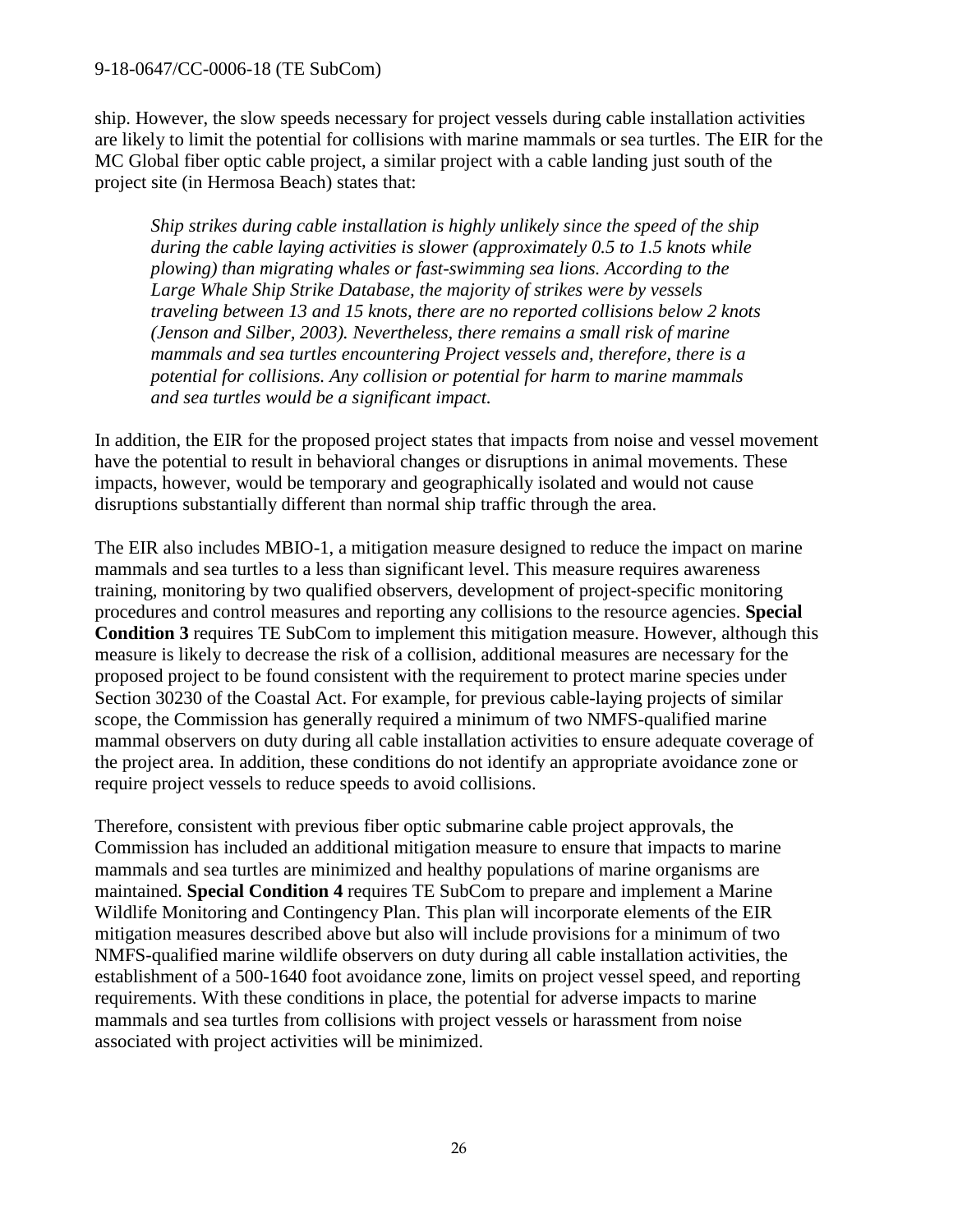#### **2. Fish**

The distribution of fish species in Santa Monica Bay, like the rest of the California Coast, is influenced by depth, substrate type, temperature, and ocean currents. According to the MC Global EIR, nearshore rocky areas in the Southern California Bight (SCB) vary widely with respect to the observed assemblages of macroinvertebrates and fishes. Many of the most abundant species in the SCB are schooling fish found in the water column such as senorita (*Oxyjulis californica*) and blacksmith (*Chromis punctipinnis*) or demersal (i.e., fishes living on or near the sea floor) species such as kelp bass (*Paralabrax clathratus*) and California sheephead (*Semicossyphus pulcher*) often associated with giant kelp communities. In soft substrates, the most widespread benthic habitat in the SCB, fish assemblages are characterized by flatfishes such as sandabs (*Citharichthys* spp), California halibut (*Paralichthys californicus*) and other demersal species as well as several species of pelagic fishes, such as northern anchovy (*Engraulis mordax*), topsmelt and California grunion (*Leuresthes tenuis*). Grunion have been observed to spawn on the sandy beaches at Dockweiler and, consequently, were the focus of a special condition incorporated as part of the CDP for Phase I of the project because it included installation of beach-side infrastructure; this project does not include activities within the areas of the beach where grunion spawning would occur. Other special status species may also be present including the scalloped hammerhead (*Sphyrna lewini*) and steelhead (*Oncorhynchus mykiss*). In addition, the proposed cable route passes through areas of Santa Monica Bay designated as Essential Fish Habitat for three Fishery Management Plans (Pacific Coast Groundfish, Coastal Pelagic Species, and Highly Migratory Species), and through an area designated as a Cowcod (*Sebastes levis*) Conservation Area.

The Cowcod Conservation Area (CCA) is a 4,200-square-nautical miles  $(\sim 3.6$  million acres) area (see **Exhibit 5**) established in 2001 to rebuild heavily overfished cowcod populations to sustainable levels. Cowcod is a large and resilient groundfish species that favors a range of habitats including benthic soft-bottom environments and rocky deep shelf regions as deep as 1,600 feet. The geographic range for the cowcod extends as far north as Oregon, as far south as Baja Mexico, and up to approximately 500 miles offshore (NOAA 2009; Pacific Fishery Management Council [PFMC] 2016). Thus, the area of cowcod habitat is not limited to the CCA.

In contrast to benthic species that are immobile or severely restricted in their mobility, fish species are not likely to experience direct impacts from project activities. Cable installation activities will result in a temporary increase in turbidity that will likely cause mobile species such as fish and marine mammals to avoid the project area. However, sediment is likely to settle relatively quickly (i.e., within a matter of hours), and the relatively narrow project footprint will not substantially limit available habitat. Thus, these impacts are not expected to be significant. During cable-lay operations, the cable installation vessel will move slowly, allowing any mobile species to avoid the descending cable. **Special Condition 16** requires TE SubCom to submit a Critical Operations and Curtailment Plan which describes the sea and weather conditions under which project activities can safely proceed, thus minimizing sediment dispersal and the potential for release of hazardous material by limiting construction activities to avoid periods of storms or heavy seas.

Another potential concern for fish species are impacts associated with noise from construction activities. Criteria developed by several federal and state agencies, including the NMFS, U.S.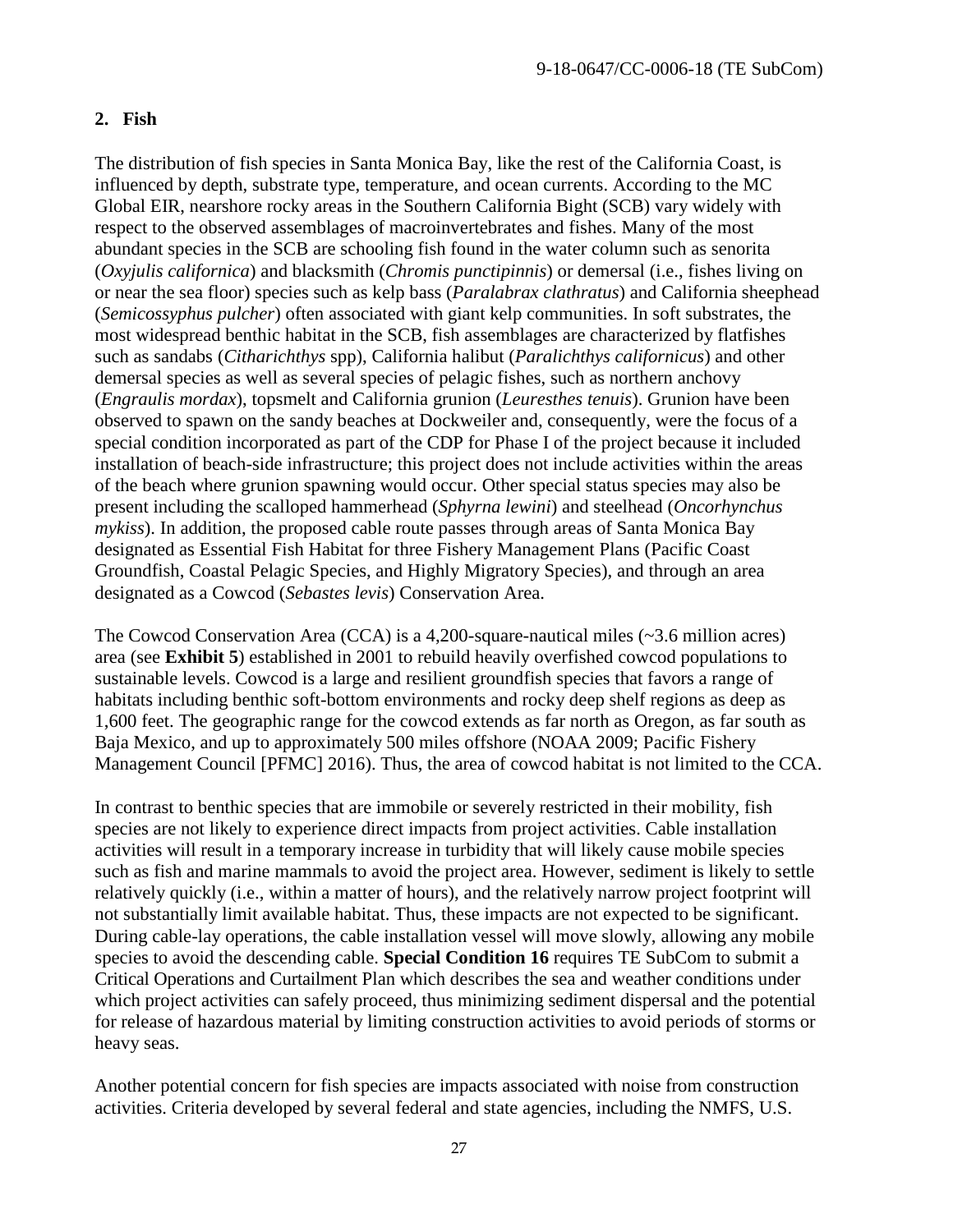Fish and Wildlife Service (USFWS) and CDFW set threshold-type criteria for exposure to impulse sounds at [2](#page-27-0)06 dB.  $^2$  Lower levels may cause fish to alter their behavior patterns by avoiding the affected area but are not expected to cause injury. Project-related underwater noise is expected to originate from project vessels, wherein underwater noise is generally correlated with vessel speed. One study measured sound levels from a tug travelling at 11 knots at 160dB at a distance of 2 meters. Due to underwater attenuation, noise levels would be reduced to less than 120 dB at a distance of 200 meters. Background levels of noise in the near-shore environment are often close to 120 dB due to both anthropogenic and natural sources of noise. Based on this information, noise levels are not anticipated to reach levels that would cause injury in fish. As an additional precaution, the Marine Wildlife Monitoring and Contingency Plan described in **Special Condition 4** requires TE SubCom to limit the speed of project cable-laying vessels to two nautical miles per hour (knots), further reducing noise levels associated with project activities.

The proposed project also has the potential to result in disturbance to Essential Fish Habitat. Specifically, in areas of soft substrate, the pre-lay grapnel run and cable installation activities including use of the sea plow or ROV to bury the cable could result in short term disturbance associated with the displacement of sediments and minor, local turbidity effects from suspended sediments. In addition, resuspension of contaminated sediments could occur, although the areas of highest concentration will be avoided. These potential impacts are likely to be short-lived, with full recovery expected within a year. In hard bottom areas, horizontal movement and strumming of the cable has the potential to harm organisms in the immediate vicinity of the cable. However, according to the Project EIR, "methods and equipment used to install undersea cables have improved over the years to greatly reduce horizontal movement during installation, and for this Project an impact width of only 0.25 feet (3 inches; 7.6 centimeters) is assumed." Thus, impacts to hard substrate in Essential Fish Habitat would be minor and localized. Further, although recovery in hard bottom areas is expected to be longer than in soft-bottom areas, the small width of the disturbance corridor would limit impacts to individuals. Therefore, the proposed project is not likely to lead to any measurable reduction in the capacity of these environments to support fishes identified in Fishery Management Plans for the Pacific Coast.

As described above, a portion of the proposed cable will be laid within the Cowcod Conservation Area (CCA). The area of project-related bottom habitat impact within the CCA would be relatively minimal compared to the overall size of the CCA—approximately 5.6 acres of soft substrate will be disturbed by use of the sea plow. This impact would be temporary (as described in further detail below in the discussion of soft substrate impacts) and will not adversely affect the cowcod population itself or the ability of CDFW to effectively manage the CCA. Correspondence with CDFW indicated its posit that the goals and fishing restrictions of the CCA "are relative to fishing activities not habitat impacts relative to proposed projects" (CDFW personal communication 2018) and did not include opposition or a need for additional measures to be applied to the proposed cable.

 $\overline{a}$ 

<span id="page-27-0"></span><sup>2</sup> Underwater standard ((dB re 1µPa @ 1m).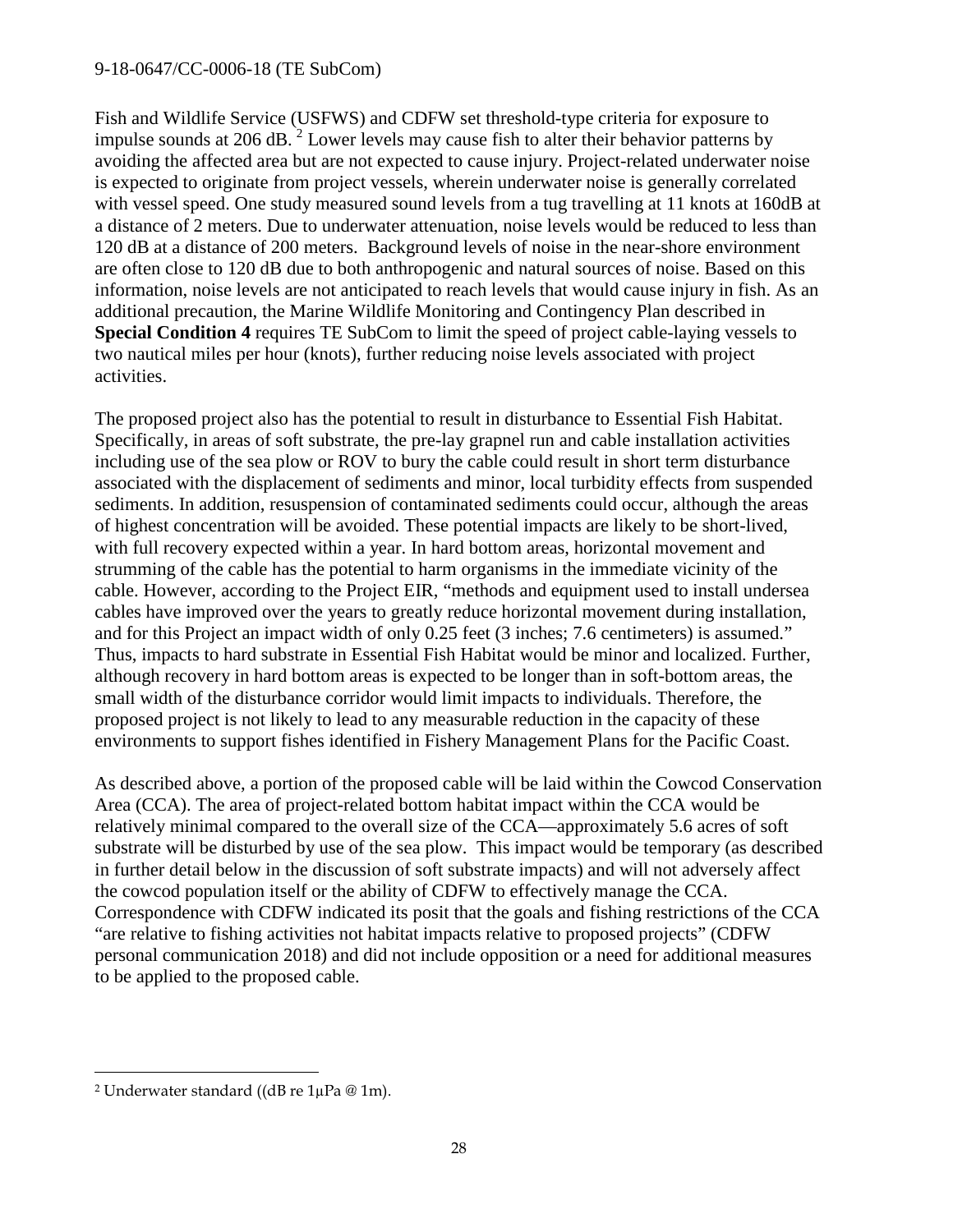#### **3. Benthic Species: Hard Substrate Impacts**

Cable-laying operations could adversely impact hard substrate habitat and associated biota. Hard substrate is exposed rocky seafloor area that provides habitat for a diverse group of plants and animals. Common epifaunal invertebrates occurring in the hard substrate areas vary based on depth and substrate relief height. Along much of the California coast, there is a strong positive association between the types of communities and the depths and substrate types in which they occur. Hard substrates, including rocky bottoms, rock outcrops, and rock crevices, provide habitat and shelter for numerous sessile organisms, demersal fishes, and mobile invertebrates such as lobsters and crabs. In shallow waters (less than 200 meters or 656 feet), algae, including giant kelp, eelgrass and anemones such as *Corynactis californica* are present. At these depths (and deeper), depending on favorable high relief substrate, current speeds and sedimentation rates, branching hard and soft corals have also been reported. In deeper waters (greater than 600 meters or 1,968 feet), hydroids provide substrate to anemones, amphipods, polychaetes, and ectoprocts. Gorgonians, large sponges, shrimp, crinoids, ophiuroids, brittle stars, and seastars are also present.

Hard substrate (especially high-relief substrate) and its associated biota are relatively rare in the SCB, and therefore any effect to them is potentially significant. Impacts to high-relief substrate in particular are significant because: (a) deepwater reefs are relatively rare along the central and southern California coast; (b) they support a diverse assemblage of epifaunal invertebrates; (c) they attract fish as a nursery ground, food source, and as shelter; and (d) epibiota residing on rocky substrates are sensitive to mechanical disturbance and increased sediment loads.

Adverse impacts (*e.g.,* crushing, scraping, and/or displacement) to hard substrate can occur during cable installation and subsequent movement of the cable on the seafloor due to currents and wave action. In their study on the environmental impacts of a one- to three-inch submarine cable offshore of Half Moon Bay, Kogan et al. (2006) found incisions, scrapes, and vertical grooves from 2.5-inches to 17.5-inches wide in rocky substrate along the cable route. Hard substrate was altered or damaged by these scrapes and grooves and typical epifaunal organisms were absent. Placement of the project cable on rocky substrates would disrupt associated bottom communities, likely crushing and/or dislodging small, sessile or relatively sedentary invertebrates along a narrow strip. Sessile species may experience repeated, localized disturbances throughout the life of the cable if it moves due to current action.

Potentially significant impacts to hard substrate and biota could occur if rock features are crossed with the grapnel or if anchors are placed directly on hard bottom. The grapnel will be dragged along the proposed alignment in soft sediment areas and is expected to disturb a three foot-wide area along the centerline of the cable lay corridor. However, to avoid impacts to hard bottom associated with the pre-lay grapnel run, TE SubCom will not deploy the grapnel in areas of rocky seafloor substrate*.* Impacts to hard bottom habitat from anchors would be temporary, and studies have shown that hard bottom ecosystems are relatively slow to recover from direct impacts (e.g., as compared to soft bottom ecosystems). According to the project description and CDP application materials, the main cable laying vessel is equipped with a dynamic positioning system that does not use anchors. This includes during storms, high waves and other reasonably foreseeable circumstances. Diver-support vessels, which would be used to support cable installation at the offshore bore pipe exit point, may use an 18" anchor similar to what is used in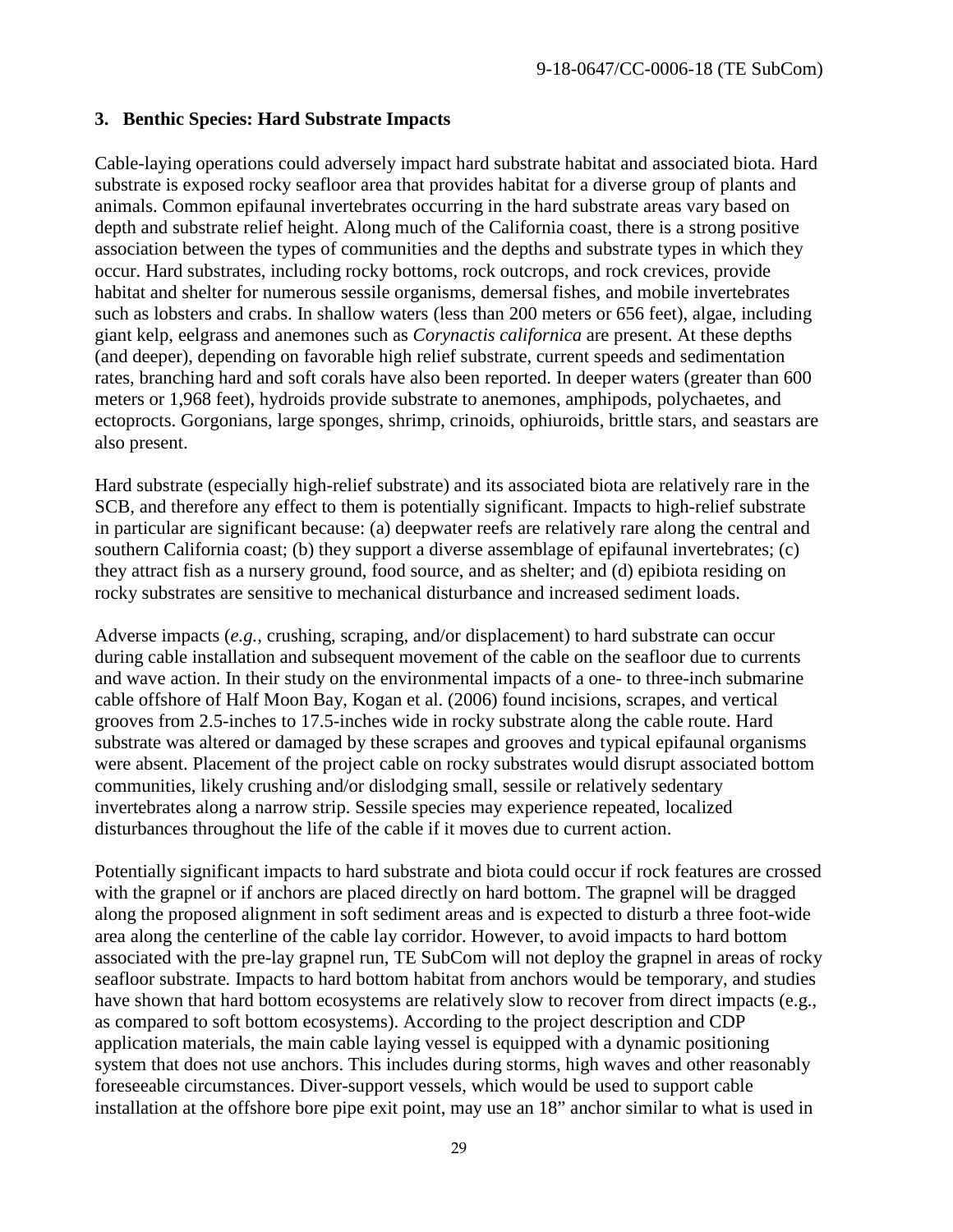a fishing boat in rough conditions. The bore pipe is located in an area of soft sediment, however, so no hard bottom impacts will occur from any such anchoring. **Special Condition 13** (described in more detail below) requires that TE Subcom submit a post-project study that documents project-related impacts to hard bottom areas, including from any unanticipated anchoring. Thus, with inclusion of this measure, impacts to hard bottom habitat and the associated benthic species from anchoring of project vessels will be minor.

However, TE SubCom will lay cable over areas of hard substrate. The Commission calculates the hard substrate impact area by multiplying the length of cable that will be laid over hard substrate by double the cable width (because the cable does not necessarily stay stationary). In this case, TE SubCom estimates the length of cable to be laid over hard substrate to be 14.3 kilometers (46,916 feet). Double the width of cable is 3 inches or 0.25 feet. The projected hard substrate impact area is thus estimated at 11,729 square feet. As described above, cable-laying activities and any ongoing movement of the cable over the life of project has the potential to damage or crush rocky substrate and its associated biota.

In previous marine cable related projects, the applicant has agreed to compensate for potential project-related impacts to hard substrate and its biota by paying a mitigation payment to the UC Davis Wildlife Health Center's California Lost Fishing Gear Recovery Project. Started in 2005 by the SeaDoc Society, a marine ecosystem health program of the UC Davis Wildlife Health Center, the primary purpose of the Recovery Project is to remove commercial fishing gear that is accidentally lost or intentionally discarded in California's marine environment.

Derelict fishing gear is likely found in the water along the entire coast of California. The gear is potentially hazardous to divers and an array of wildlife including seabirds, fish, turtles, sea otters, and other marine mammals. Derelict fishing gear affects the marine environment in several ways: it can continue to "catch" fish and marine animals, which become enmeshed or trapped, and it can damage the habitat upon which it becomes entangled or upon which it rests. It is also a visual blight on the seafloor, diminishing the natural aesthetic quality of the seafloor and rocky habitat. Currently, the SeaDoc Society is focusing gear recovery efforts in the newly established Central Coast Marine Protected Areas network and near the Channel Islands.

The Commission has previously found contributions to the Recovery Project to be an acceptable form of compensation for unavoidable adverse impacts to hard substrate and the organisms it supports. In combined CDP/Consistency Certification no. E-08-021/CC-005-09, the Commission accepted AT&T's offer of \$100,000 to the Recovery Project as adequate to compensate for potential project-related impacts to 5,500 square feet of hard substrate and its biota. Subsequent marine cable projects have used this \$100,000 dollars per 5,500 square feet of impact area figure approved under E-08-021/CC-005-09 to determine appropriate compensatory funds for different areas of impact. For example, the Commission approved a payment of \$32,000 (32% of \$100,000) to compensate for a hard bottom impact of 1760 square feet (32% of 5,500 square feet).

In 2016, Commission staff examined data on completed compensatory mitigation work to quantify the acreage of compensation that could be achieved for the funds provided to the Recovery Project for this purpose. In total, the Recovery Project had received \$801,193 in compensatory mitigation funds to mitigate impacts to a collective total of 24,325 square feet of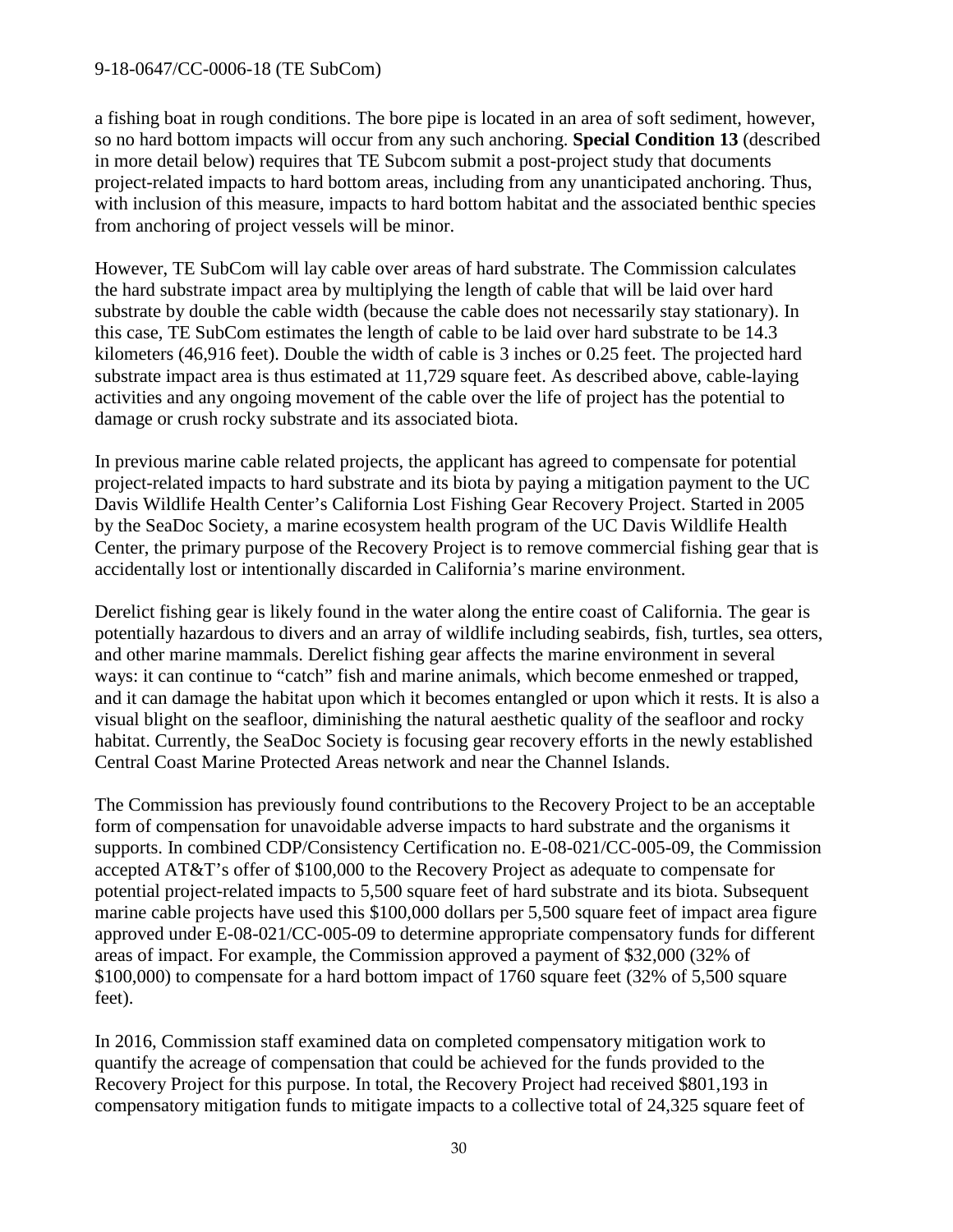hard bottom habitat from seven fiber optic cable projects and two pipeline removal projects. With these funds, the Recovery Project was able to collect 1301 items of derelict fishing gear over 105 field days, resulting in the enhancement of an estimated 64,702 square feet. These data showed that the Recovery Project was able to achieve enhancement of marine habitats at a mitigation ratio of 2.7 to 1 and for a cost per area of \$12.38/square foot. When this cost per acre figure is adjusted to 2018 dollars using the Consumer Price Index, the result is \$14.30/square foot.

For all fiber optic cable projects approved in 2106 or after, including Phase I of this project (CDP 9-17-0389), the Commission has applied the results from the analysis of Recovery Project data described above to determine an appropriate mitigation fee for impacts to hard bottom substrate from submarine cable projects. In addition, the Commission applied a 3:1 mitigation ratio because of the nature of the mitigation work performed by the Recovery Project. The Recovery Project's work removes chronic sources of habitat and wildlife disturbance and loss, but it does not actively restore habitat areas after those sources of disturbance are removed. The actual "restoration" of the disturbed areas is achieved through natural recruitment of missing organisms over time. It can often take years for that natural recovery to occur on marine hard substrate habitats (Lissner et al., 1991). Compensating for this time lag between the impact and the success of the mitigation site is one of the principal reasons the Commission has applied mitigation ratios larger than 1: 1 in other cases. Another key consideration is the likelihood of mitigation success. Once the Recovery Project removes a source of disturbance from a particular area, it is highly likely that natural recovery of the restored site will occur over the long-term. However, unlike terrestrial mitigation projects where the Commission generally requires conservation easements or other types of protections to protect against future ecological damage, there is no similar mechanism that can be applied to protect marine mitigation sites. Thus, the Commission cannot assume that future anthropogenic disturbance of the same site will not occur in the future. It is likely that some of the sites that are restored by the Recovery Project could be subjected to future damage as lost fishing gear re-accumulates or other types of damage are sustained. Thus, in this case, the uncertainty in the long term restoration of the site also justifies applying a 3:1 mitigation ratio when calculating the appropriate mitigation fee.

As described above, TE SubCom estimates that the proposed project could impact approximately 11,729 square feet of hard bottom substrate. This impact area was determined using data from a 2018 geophysical survey that used sonar to determine substrate type within the cable corridor. These data are then used to forecast the anticipated depth of burial that can be achieved, but can only provide an estimate of the impact. To determine the actual impact**, Special Condition 13** requires TE SubCom to conduct a post-lay burial study of the installed cable to quantify the extent of actual hard bottom impacts. The survey shall also quantify the height and length of any cable suspended at heights greater than 1.0-meter from the seafloor. Within 60 days of completing the survey, TE SubCom will submit to the Executive Director a written report describing the results of the survey for review and approval.

Additionally, **Special Condition 14** requires TE SubCom to compensate for all project-related impacts to hard bottom habitat through payment of a compensatory hard bottom mitigation fee to the UC Davis Wildlife Center to be used to remove derelict fishing gear and other marine debris from waters in the Southern California Bight. The total hard bottom mitigation fee will be calculated by applying a 3:1 mitigation ratio to the total square footage of impacted hard bottom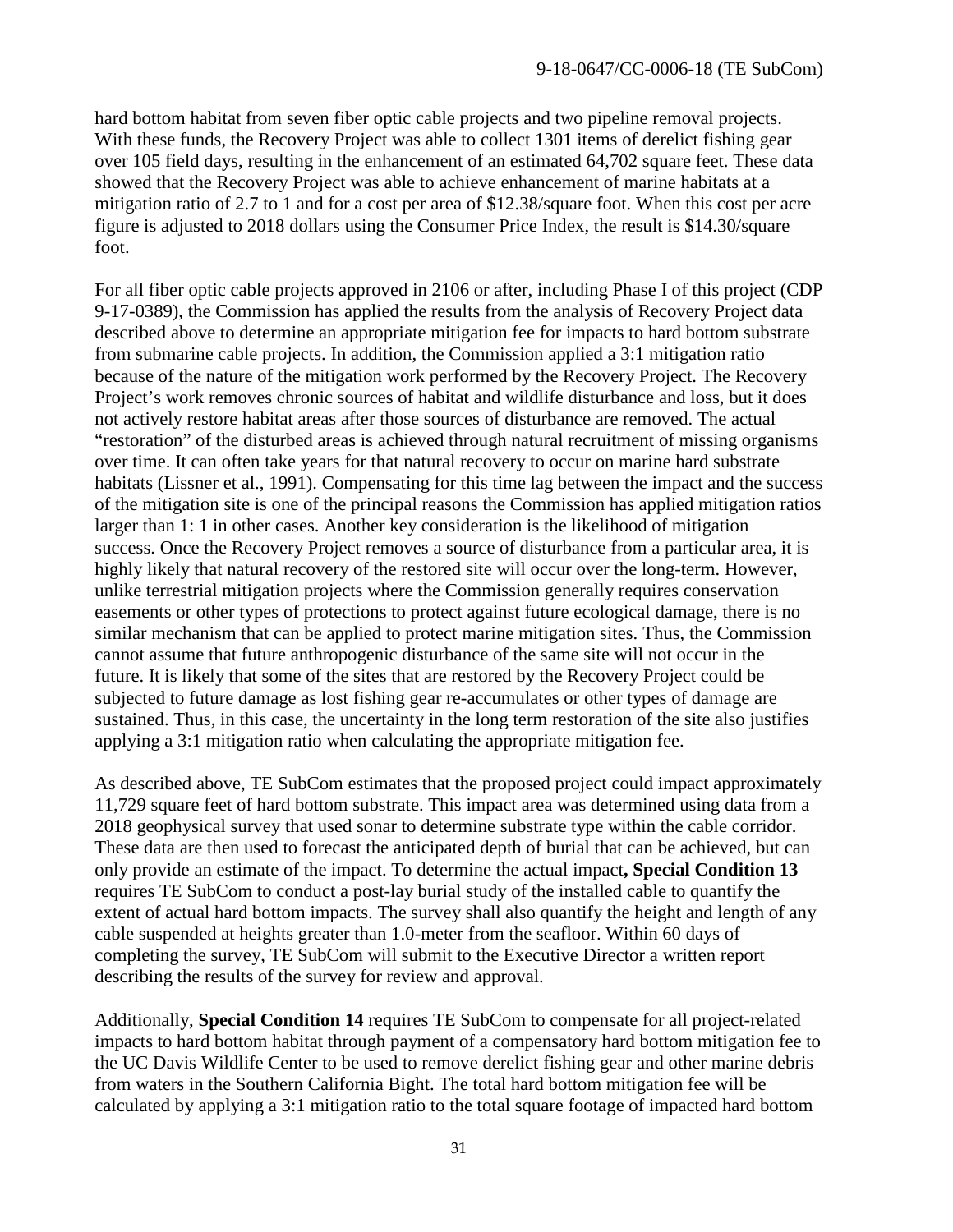and then multiplying that acreage by a compensation rate of \$14.30 per square foot. The total square footage of hard bottom impacted will be calculated by multiplying the linear distance of cable laid on or suspended over hard bottom by approximately twice the width of the cable (i.e., 3 inches.

The mitigation work will be carried out pursuant to a Memorandum of Agreement (MOA) by and between the Commission and the Regents of the University of California on behalf of the UC Davis Wildlife Health Center's California Lost Fishing Gear Recovery Project. Once the mitigation funds are received, the Recovery Project will submit a spending plan to the Executive Director for review and approval that includes, at minimum, a description of the mitigation project and its estimated cost. The mitigation work will aim to recover known (previously located and/or reported) and opportunistically encountered derelict commercial fishing nets, traps and other types of gear within the Southern California Bight. The removal of derelict nets snagged on rocky bottom habitat or on underwater structures, or in some cases still attached to fishing vessels, is critical because this form of derelict fishing gear (net) presents a significant entanglement/drowning risk to wildlife and to underwater users (divers, scientists, engineers). The Recovery Project also will recover lost trap gear that results in hazards, blight, and/or interferes with fishing, emphasizing recovery soon after the close of commercial seasons. Project personnel will collect data on all gear recovered, including location, type, substrate type and impacts to resources and habitat. The overall scope of the field effort will be dependent upon the final determination of mitigation funds.

The Commission finds that removing lost fishing gear and other marine debris from the marine environment will offset the projected impacts to rocky bottom areas caused by cable-laying activities. Thus, with the above special condition incorporated, impacts to hard bottom habitat and the associated benthic species will be minimized, consistent with the requirement in Coastal Act Section 30230 that marine resources be maintained, enhanced, and where feasible, restored.

#### **4. Benthic Species: Soft Bottom Habitat Impacts**

Soft-bottom areas are unconsolidated sediments (e.g., gravel, coarse-grained and mixed sediments, sand, and mud) that provide habitat to epifauna (surface living) and infaunal (belowsurface living) organisms. Impacts to epifauna and infauna due to the proposed project are of concern because: (1) the proposed cable burial will disturb their seafloor habitat; (2) many infaunal organisms have limited mobility and cannot easily escape habitat disturbance or rapidly repopulate regions of disturbance; and (3) they are a source of food for more mobile epifaunal and pelagic marine organisms such as crabs, fin fish, and marine mammals.

Soft-bottom benthic communities in the nearshore areas of the proposed cable route are comprised of species associated with the sand and gravel substrate typical of the high-energy and dynamic environments of the California coast. As depth increases from the shore to 200 meters (656 feet), the density of infaunal species increases, most likely because of the greater stability of the sediments. Examples of dominant species present at shallow water depths (subtidal to 30 meters or 98.4 feet) include several species of red algae and epibenthic biota such as the ornate tube worm (*Diopatra ornata*), cancer crabs (*Cancer* sp.), the slender crab (*Cancer gracilis*), the masking crab (*Loxorhynchus crispatus*), octopus (*Octopus rubescens* and *O. bimaculatus/*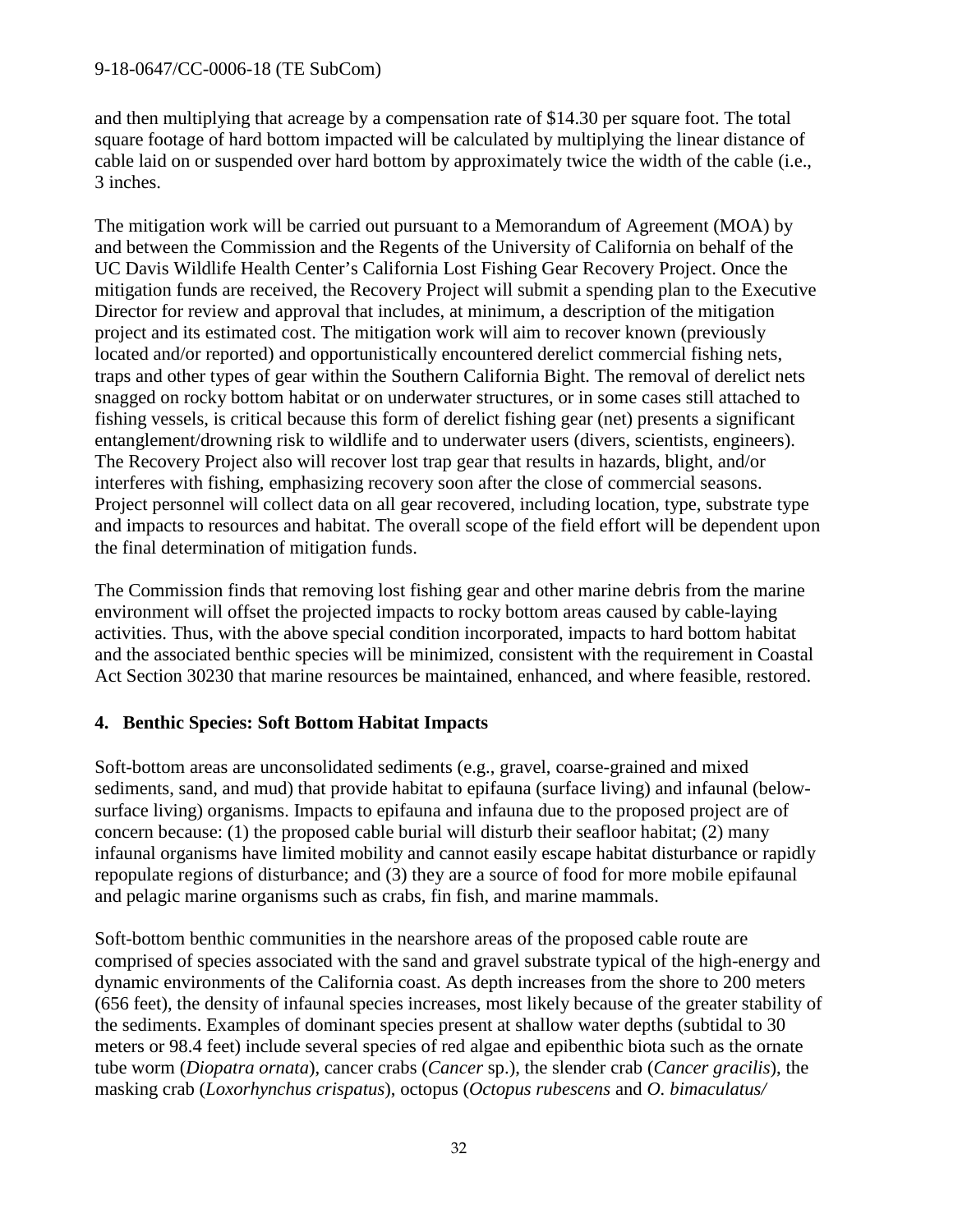*bimaculoides*), the white sea pen (*Stylatula elongata*), the sea cucumber (*Parastichopus californicus*), the sunflower star (*Pycnopodia helianthoides*). In the coarser sand habitats, the invertebrate community was typically dominated by ornate tubeworms and sand dollars when they were present in colonies occupying fairly narrow bands. Demersal fish present include the California halibut and other flat fish species. From 30-150 meter (98.4-410 feet) depths, species such as sea pens, several species of anenomes, the sea slug (*Pleurobranchea californica*), and the leafy flat star (*Petalaster [Luidia] foliolata*), and flatfish are also present. At 125-600 meter (410-1,968 feet) depths, most of the epibenthic fauna are sea urchins. At deeper depths, soft substrates are generally inhabited by sea pens, octopus, sea stars, and multiple species of small polychaetes and crustaceans. In deep basin areas (*e.g.,* below roughly 600 meters or 1,968 feet), low oxygen conditions contribute to decreased abundance and biomass of invertebrates. However, in near-island habitats such as the Santa Barbara Channel, which comprise a significant portion of the proposed cable route, the above communities become diverse and abundant. The proposed cable routes pass outside the current boundaries of the Channel Islands National Marine Sanctuary. According to the EIR, no threatened or endangered soft-bottom benthic species were identified during surveys or are known to exist in the project area.

Approximately 60 percent of the proposed cable route crosses soft-bottom habitat (TE SubCom 2018). In 2018, TE SubCom completed a geophysical survey of the proposed cable corridor between the proposed offshore terminus of the landing borepipe extending seaward approximately 270 km. Data collected during that survey were used to characterize the seafloor habitat and associated biota.

The EIR states that potential impacts to marine habitats and associated biota could occur throughout the cable laying operation, including those resulting in seafloor disturbance (i.e., prelay grapnel clearance and the laying and burial of the cable). In addition, following surveying of the cable route as required by **Special Condition 11**, any cable segments that have become exposed will be reburied with an ROV jet pursuant to an approved re-burial plan.

In evaluating the significance of potential project impacts on soft-bottom habitat and associated biota, the EIR states that:

*The scale and duration of disturbance caused by Project activities, however, are limited, resulting in localized and temporary disturbance to the seabed. As described in environmental analyses for similar projects in California, the maximum width of the disturbance area caused by the sea plow would be approximately 26 ft (8 m), but the furrow or trench would be approximately 3.3 ft (1 m) (AMS 2015, as cited in City of Hermosa Beach 2016).* 

*Motile invertebrates, fish, and other wildlife in the vicinity are anticipated to avoid the plow and recolonize the area after the plow has left. Species that inhabit the upper layer of the soft-bottom sediments may be displaced, smothered or crushed by cable placement and burial. As discussed in Section 3.1.1.3, these organisms are accustomed to the dynamic conditions of soft bottom habitats and as such the populations are resilient. The area disturbed by cable installation would be small relative to available habitat, and species in*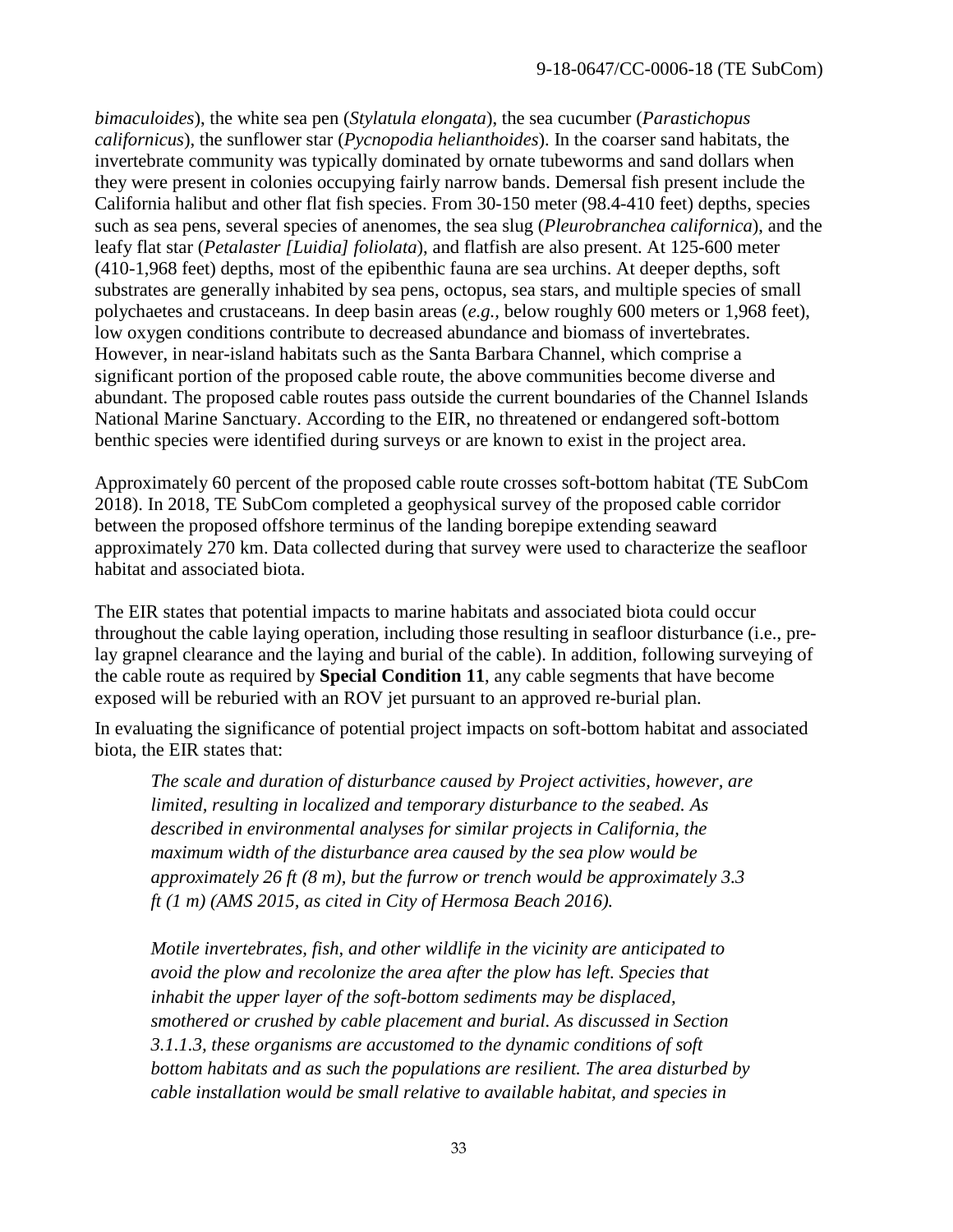*the soft bottom habitats are expected to repopulate rapidly. In addition to being a relatively small area of disturbance, the benthic infauna that would be impacted in the soft-bottom areas are common species that would readily repopulate the disturbed area after the cable is laid (City of Hermosa Beach 2016). An example of this recovery was observed during a routine ROV survey of a fiber optic cable along the central coast of California in 2007. Several other buried fiber optic cables were crossed, and there were no detectable differences in benthic macrofauna observed at these locations (AMS 2015).*

Studies have shown that additional factors, including the fact that the disturbance to benthic habitat does not involve the removal of sediment, and the proximity of the disturbed sediments to undisturbed sediments, will also serve to minimize the amount of time needed for benthic organisms to recover (AMS 2015). Thus, impacts to soft bottom habitat from the proposed project would be minor and temporary for the following reasons: (1) the area of impact is relatively small compared to the geographical extent of this habitat type offshore of Dockweiler State Beach; (2) the species that are likely to be impacted are common and will readily repopulate; and (3) studies have shown that recolonization and recovery of most soft-bottom communities is rapid following short-term and localized disturbance.

## **5. Marine Water Quality Impacts**

The proposed project offshore lies in open coastal waters off of Santa Monica Bay and the Southern California Bight. The Dockweiler State Beach landing site is located in Santa Monica Bay, a coastal embayment between Point Dume and the Palos Verdes peninsula, located in one of the most densely populated areas on the California coast. Water quality conditions within the bay are affected by general oceanographic conditions as well as point and non-point sources of pollutants, including wet and dry weather flows through storm drains and urban runoff, and municipal and industrial wastewater discharges, the latter representing the largest source of pollutants to the bay. The Hyperion Treatment Plant alone discharges an average of 352 million gallons per day of treated sewage. Other point sources are the Joint Water Pollution Control Plant with outfalls off the Palos Verdes peninsula, the Chevron Refinery in El Segundo, the El Segundo and Scattergood Generating Stations, and the Redondo Beach L.L.C. Generating Station. According to the EIR, pollutants of concern for the Santa Monica Bay include pesticides (specifically DDT and chlorane), PCBs, PAHs, TBT, metals, pathogenic bacteria and viruses, total suspended solids, nutrients, trash and debris, chlorine, biological oxygen demand, and oil and grease. Dockweiler State Beach and Santa Monica Nearshore and Offshore are considered impaired water bodies under Section 303(d) of the Clean Water Act.

The principal potential impacts on marine water quality due to the proposed project are: (1) impacts to filter-feeding benthic organisms due to increased turbidity during cable installation (including grapnel, burial, re-burial, repair, and water-jetting operations) and the suspension and resettling of contaminated sediments within Santa Monica Bay; (2) the release of fuel, hazardous material, sewage or bilge/ballast water from project vessels; and (3) increased erosion, sedimentation, and other potential water quality impacts related to terrestrial construction activities.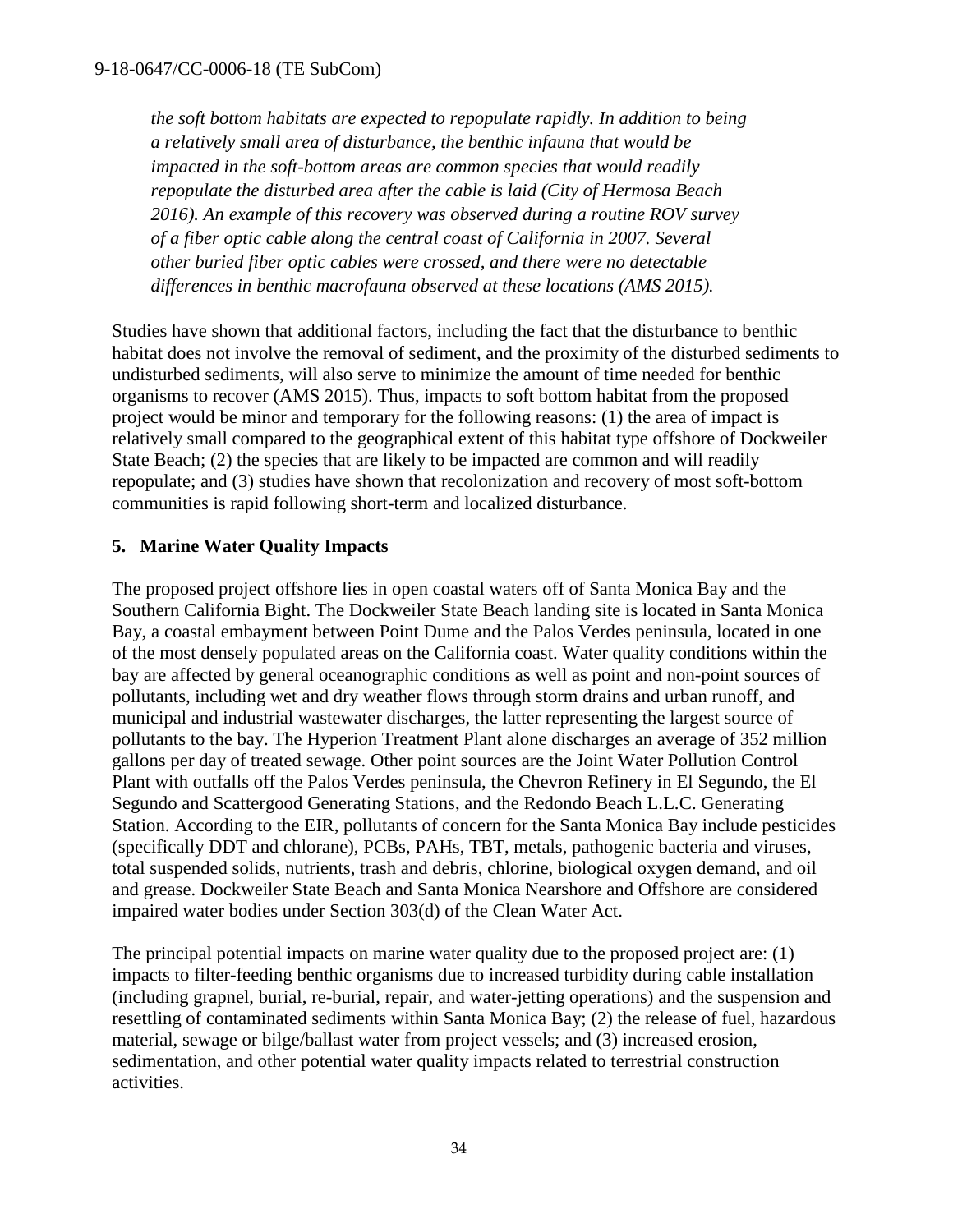#### *Turbidity and Redistribution of Contaminated Sediments*

The size of the turbidity plume caused by cable installation activities (*i.e.*, grapnel, jetting, and burial) depends on the grain size of the bottom sediments, rates at which the suspended particles settle to the bottom or are dispersed by bottom currents, and the energy produced by the trenching equipment. Increases in turbidity can degrade water quality by reducing light penetration, discoloring the ocean surface, or interfering with filter-feeding benthic organisms sensitive to increased turbidity. In addition to impacts associated with turbidity, if suspended sediment is contaminated, it can lead to further impacts associated with increased exposure rates for marine organisms.

At the conduit terminus, water jetting operations to expose the newly installed conduit will result in localized increases in turbidity. Similarly, the pre-lay grapnel run, laying of the cable, jetting of sediments during cable installation, and use of the sea plow farther offshore also will result in local and temporary increases in turbidity. The EIR states that the majority of sediments along the proposed cable route consist largely of clay with some sand and silt. Sand particles are expected to settle rapidly within the immediate area of the impact, whereas clay particles will settle more slowly and have the potential to drift farther from the impact site. The most significant potential turbidity impacts will occur at the bore terminus where water jetting will occur. Because of the predominance of sand particles in this area, suspended sediment is expected to settle rapidly resulting in only minor, short-lived and localized impacts to marine organisms. In areas of the project further offshore, there is a greater potential for suspended particles to remain suspended for longer periods of time. However, the project activities in these areas are less energetic and are expected to result in significantly less suspension of bottom sediments. Thus, the concentration of suspended sediment in the surrounding water column will be small, and any resulting impacts will be minor. Thus, due to the localized, minor and shortterm nature of the increase in turbidity, impacts to filter-feeding and other benthic organisms will not be significant.

As the proposed cable is laid through Santa Monica Bay, there is potential to disturb sediments contaminated with DDT, PCBs, metals, and other contaminants, resulting in dispersal and potential uptake of these contaminants by benthic organisms. The degree of sediment contamination in Santa Monica Bay is dependent on location and depth. The proposed cable route avoids known locations of contaminated sediments. However, sampling conducted in the project area did indicate that sediments in this area contain elevated levels of DDT, PCBs and mercury (CDP Application for 9-17-0389). Specifically, individual soils samples contain contaminant levels above Effects Range Low but do not exceed Effects Range Median. Effects Range Median is defined by NOAA as the "concentration above which effects are frequently or always observed among most species of biota." Thus, concentrations are below levels at which impacts would be expected. Furthermore, studies conducted by the U.S. Coast Guard's Coastal and Marine Group in coordination with the Southern California Water Research Project and the City of Los Angeles, Bureau of Sanitation have found that contaminant levels in Santa Monica Bay sediments are lowest in the surface sediments where project-related disturbance would occur (CDP Application for 9-17-0071). In addition, as discussed above, the proposed construction methods are not likely to result in significant suspension and/or redistribution of sediments. Project activities are confined to a small footprint and would thus be expected to generate small amounts of resuspended sediment, especially compared to natural dispersion through wave action or ocean currents. Thus, water quality impacts associated with resuspension of contaminated sediments would be minor.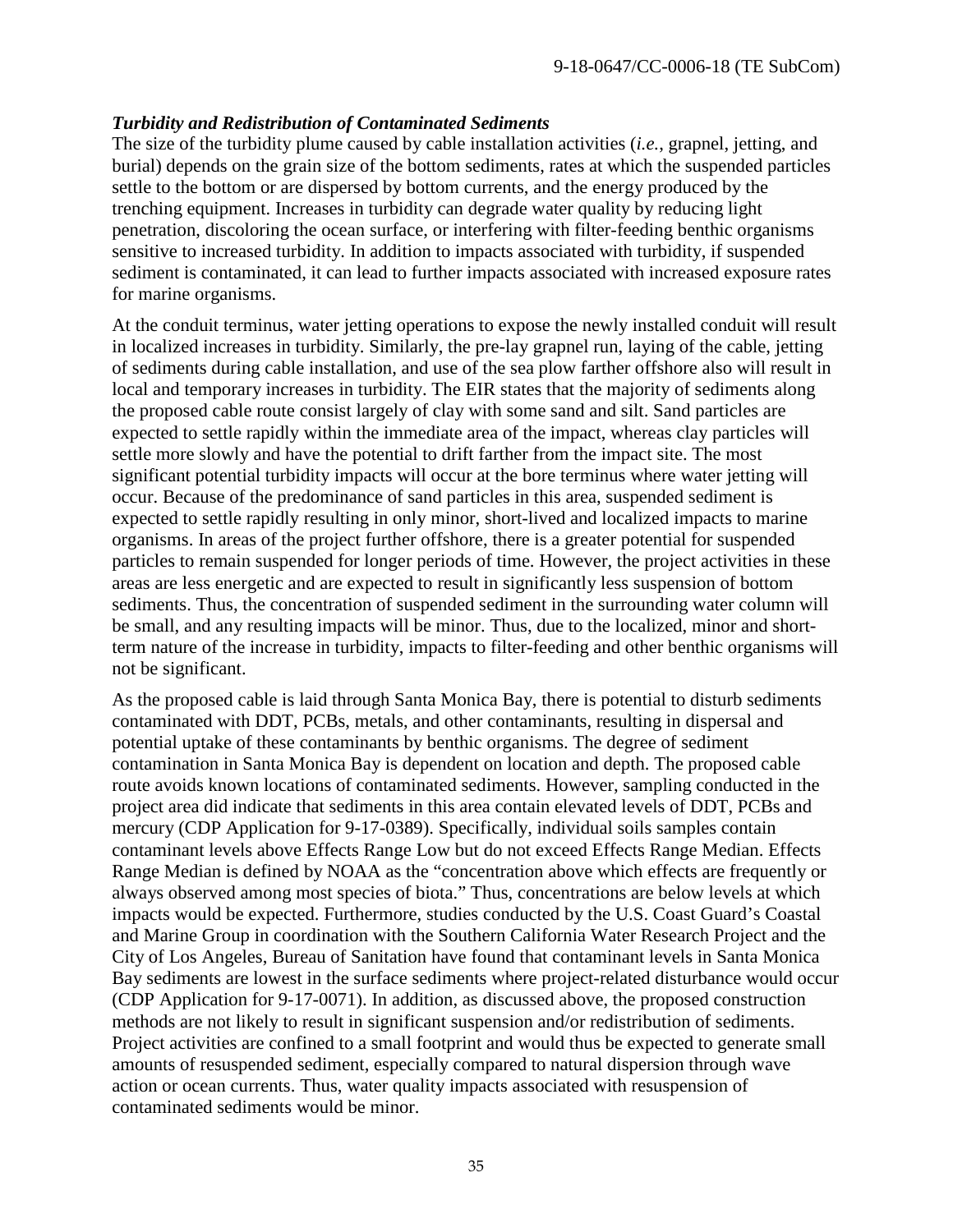#### *Project Vessel Releases*

The proposed project requires the use of several different marine vessels and equipment to support the construction and operation of the proposed cable. It is possible that marine vessels could discharge fuel or other hazardous fluids, sewage water, bilge water, debris, or ballast water into the marine environment. Depending on the size and contents of the release, impacts to marine organisms could be significant. Although the likelihood of a spill occurring is low, the applicant included a measure to develop an Oil Spill Contingency Plan as part of the project. To ensure that this plan is consistent with Coastal Act Requirements, **Special Condition 15** requires TE SubCom to submit a project-specific Spill Prevention and Response Plan to the Executive Director for review and approval. The Plan shall identify the worst-case spill scenario and demonstrate that adequate spill response equipment is available. In addition, the Plan shall clearly identify responsibilities, list and identify the location of oil spill response equipment, and include a plan for conducting training and response drills. Further, **Special Condition 16** requires TE SubCom to implement an Executive Director-approved Critical Operations and Curtailment Plan (COCP). The COCP defines the limiting conditions of sea state, wind, or any other weather conditions that would hinder safe operation of vessels and equipment or a potential spill cleanup. Finally, consistent with previous fiber optic cable projects, **Special Condition 17** requires implementation of a zero discharge policy for all project vessels.

#### *Erosion from Terrestrial Activities*

Terrestrial construction activities at Dockweiler State Beach Parking Lot 3 and terrestrial cable installation activities have the potential to result in water quality impacts due to storm water discharges, accelerated soil erosion, and sedimentation. TE SubCom is in the process of seeking a 401 Certification from the Regional Water Quality Control Board that will address these issues. **Special Condition 2** requires TE SubCom to submit evidence of approval of the 401 Certification to the Executive Director. To further ensure that impacts associated with stormwater runoff and erosion are minimized, **Special Condition 18** requires TE SubCom to submit a Stormwater Management Plan to the Executive Director for review and approval that identifies Best Management Practices to control erosion and stormwater runoff from the project site.

In addition, inadvertent releases of oil or other hazardous material from construction-related vehicles or equipment has the potential to degrade water quality of nearby ground or surface waters. To minimize the likelihood of a spill, **Special Condition 15** requires TE SubCom to develop a Spill Prevention and Contingency Plan for terrestrial construction activities (as well as marine activities as described above). The Plan shall include provisions to identify the worst-case spill scenario and demonstrate that adequate spill response equipment is available. In addition, the Plan shall clearly identify responsibilities, including provisions to conduct worker training related to recognizing and responding to spills, maintain equipment to avoid leaks, and implement safe refueling practices. Implementation of these measures will minimize the potential for an inadvertent release of hazardous materials during terrestrial construction activities.

To summarize, with the inclusion of the Special Conditions described above, the Commission finds the proposed project will minimize the potential for adverse impacts associated with increased turbidity, resuspension of contaminated sediments, inadvertent release of hazardous substances, discharges from project vessels and runoff from terrestrial activities. The project will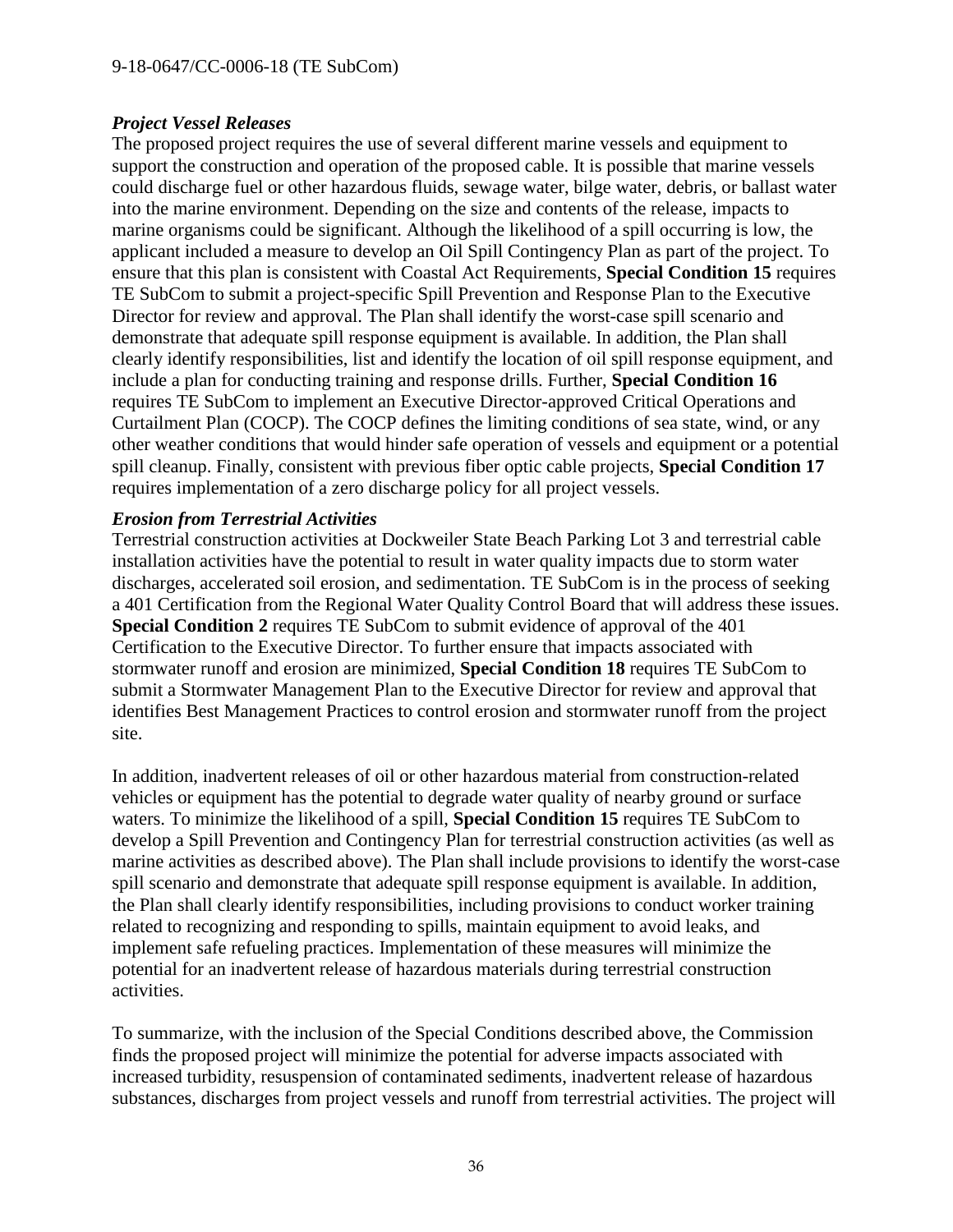therefore maintain the biological productivity and quality of coastal waters and ensure that the project does not adversely impact existing populations of marine organisms.

## **6. Conclusion**

For the reasons discussed above, the Commission finds that the proposed project, as conditioned by **Special Conditions 1, 2, 3, 4, 5, 6, 8,9,11, 12, 13, 14, 15, 16, 17, and 18** will be carried out in a manner that maintains marine resources, sustains the biological productivity and quality of coastal waters, and protects against the spillage of hazardous substances into the marine environment, and is therefore consistent with Coastal Act Sections 30230, 30231 and 30232.

# <span id="page-36-0"></span>**F. ENVIRONMENTALLY SENSITIVE HABITAT**

## Coastal Act Section 30240 states:

*(a) Environmentally sensitive habitat areas shall be protected against any significant disruption of habitat values, and only uses dependent on those resources shall be allowed within those areas.* 

*(b) Development in areas adjacent to environmentally sensitive habitat areas and parks and recreation areas shall be sited and designed to prevent impacts which would significantly degrade those areas, and shall be compatible with the continuance of those habitat and recreation areas.* 

The terrestrial components of the proposed project within the Coastal Zone are located largely in Dockweiler State Beach and the public right-of-ways along South Marine Avenue and West Imperial Highway (see **Exhibit 3**). Land use surrounding the terrestrial conduit routes includes public beach, open space dune habitat, a public utility (Hyperion Water Reclamation Plant) and LAX Airport. The cable landing itself will be located beneath a paved parking lot that is adjacent to southern foredune habitat, and the cable will be pulled along existing roadways that are bordered also by similar habitat. The proposed project has the potential to impact protected habitats and special status species as described in detail below.

# **1. Southern foredune habitat and the El Segundo Blue Butterfly**

Southern foredune habitat is considered a sensitive natural community by CDFW. Dune systems are considered one of the most dynamic habitat types on earth and are dependent upon, and highly influenced by, wind and wave action. These forces cause sand accretion or erosion, depending on their strength, which tends to follow seasonal patterns. Dunes form parallel to the prevailing winds and support an array of native plants and animals uniquely adapted to this transition zone between land and sea. In addition to their habitat and aesthetic values, dune ecosystems provide important protection to inland structures and lands from storm events. The dunes behind Dockweiler Beach are generally characterized by low, often succulent, perennial subshrubs and herbs and can support several species of reptiles, birds and mammals. To the east of the conduit, between Vista Del Mar Rd. and LAX, is approximately 300 acres of disturbed southern foredune habitat that is designated as the El Segundo Dunes ESHA. Small remnants of this habitat exist on the landward edge of Dockweiler Beach, outside of the designated ESHA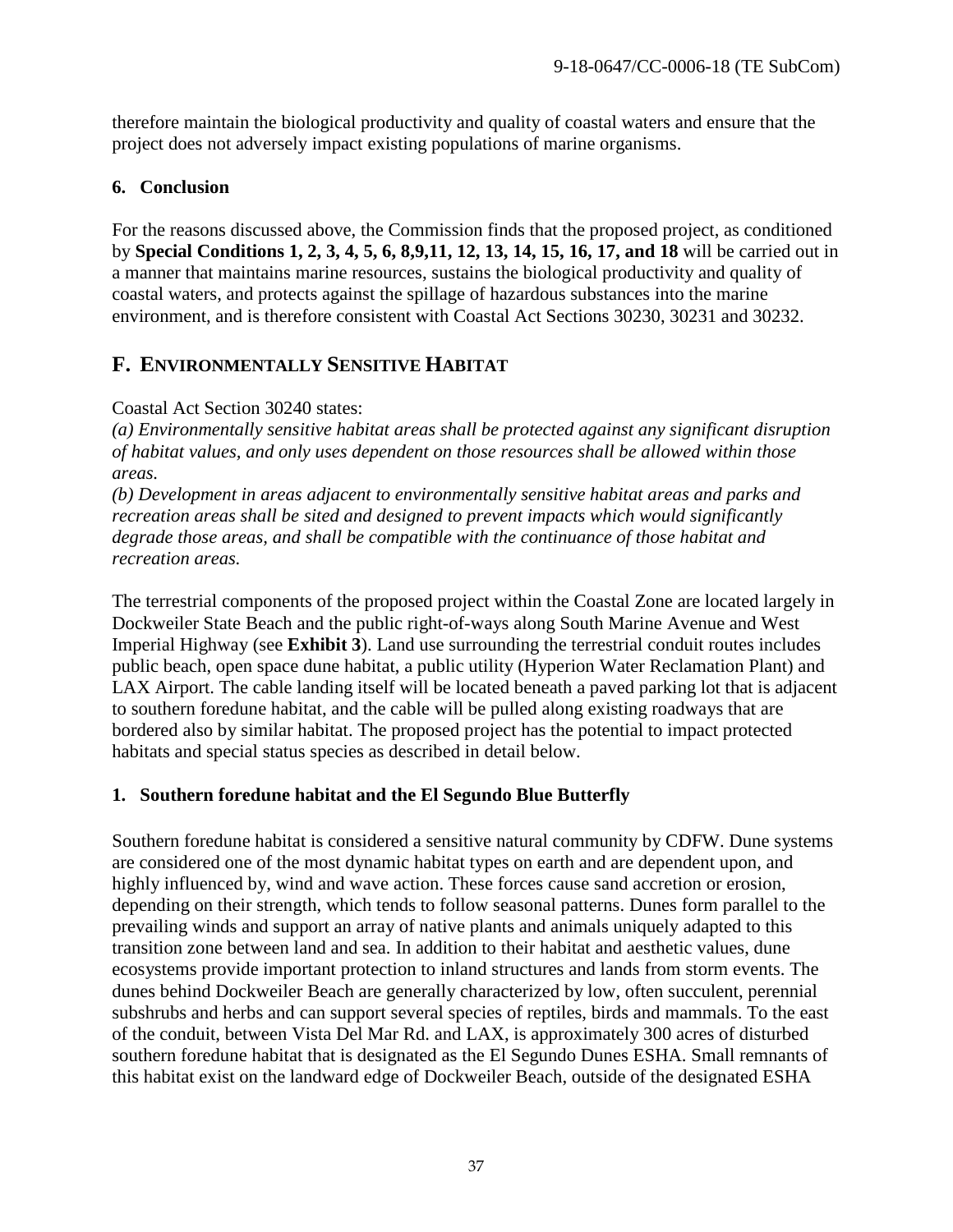area, where the applicant has proposed to install a terrestrial portion of the fiber optic cable. The terrestrial conduit passes under an area of restored southern foredune (**Exhibit 3**).

The Coastal Commission has determined in past actions that southern foredune habitat, regardless of the level of disturbance, is considered Environmentally Sensitive Habitat Area (ESHA). According to a memo on Biological Resources at Broad Beach, written by Commission biologist Dr. Jonna Engel, California dune ecosystems have suffered a disproportionately high amount of human impact because the coast is a highly desirable area for industry, tourism, recreation, and residential settlements. As a result, dune ecosystems are listed as very rare by the CDFW Natural Diversity Database. Section 30107.5 of the Coastal Act defines environmentally sensitive habitat (ESHA) as "*any area in which plant or animal life or their habitats are either rare or especially valuable because of their special nature or role in an ecosystem and which could be easily disturbed or degraded by human activities and developments.*" Consistent with prior Commission action, the vegetated areas of southern foredunes at Dockweiler Beach rise to the level of ESHA because they are rare and are easily disturbed and degraded by human activities and development as shown by the significant loss of dune habitat and the high cover of non-native and invasive species. Non-vegetated areas in the project area do not rise to the level of ESHA; however, these areas would be prime targets for restoration and could develop into ESHA in the future.

As part of Phase I of the project, the applicant conducted biological surveys of the project area to characterize the vegetation communities and identify any special status species. These surveys generally found that the area surrounding the cable route was heavily disturbed by human use and contained little vegetation. Vegetation that was present consisted largely of invasive species, including iceplant, crystalline ice plant (*Mesembryanthemum crystallinum*), saltgrass, Bermuda grass (*Cynodon dactylon*), Mexican fan palm (*Washingtonia robusta*), tree tobacco (*Nicotiana glauca*), sea lavender (*Limonium perezii*), and other landscaping species. No special status species plant or wildlife species was observed. In the restored southern foredune habitat, field surveys observed several plant species that are both typical and atypical of this vegetation community: ragweed (*Ambrosia artemisiifolia*), mulefat (*Baccharis salicifolia*), dune buckwheat (*Eriogonum parvifolium*), California sagebrush (*Artemisia californica*), brittlebush (*Encelia californica*), lemonade berry (*Rhus integrifolia*), and telegraph weed (*Heterotheca grandiflora*).

Although no special status species were observed in this area during the biological surveys, the El Segundo blue butterfly, federally listed as endangered, has been documented in this area. The butterfly is solely dependent on dune buckwheat at all stages of its lifecycle. Field surveys conducted for the project found several small patches of vegetation including dune buckwheat in the restored habitat area west of South Marine Drive.

The proposed project includes installation of cable adjacent to areas considered both potential and documented El Segundo blue butterfly habitat: vegetated southern foredune habitat and unvegetated sandy beach areas. Potential impacts include both direct impacts to critical habitat for the butterfly (i.e., individual plants or patches of dune buckwheat) and vegetated foredune habitat, and indirect impacts from dust, noise and other disturbance associated with construction vehicles, terrestrial cable installation, and equipment staging. To minimize the potential for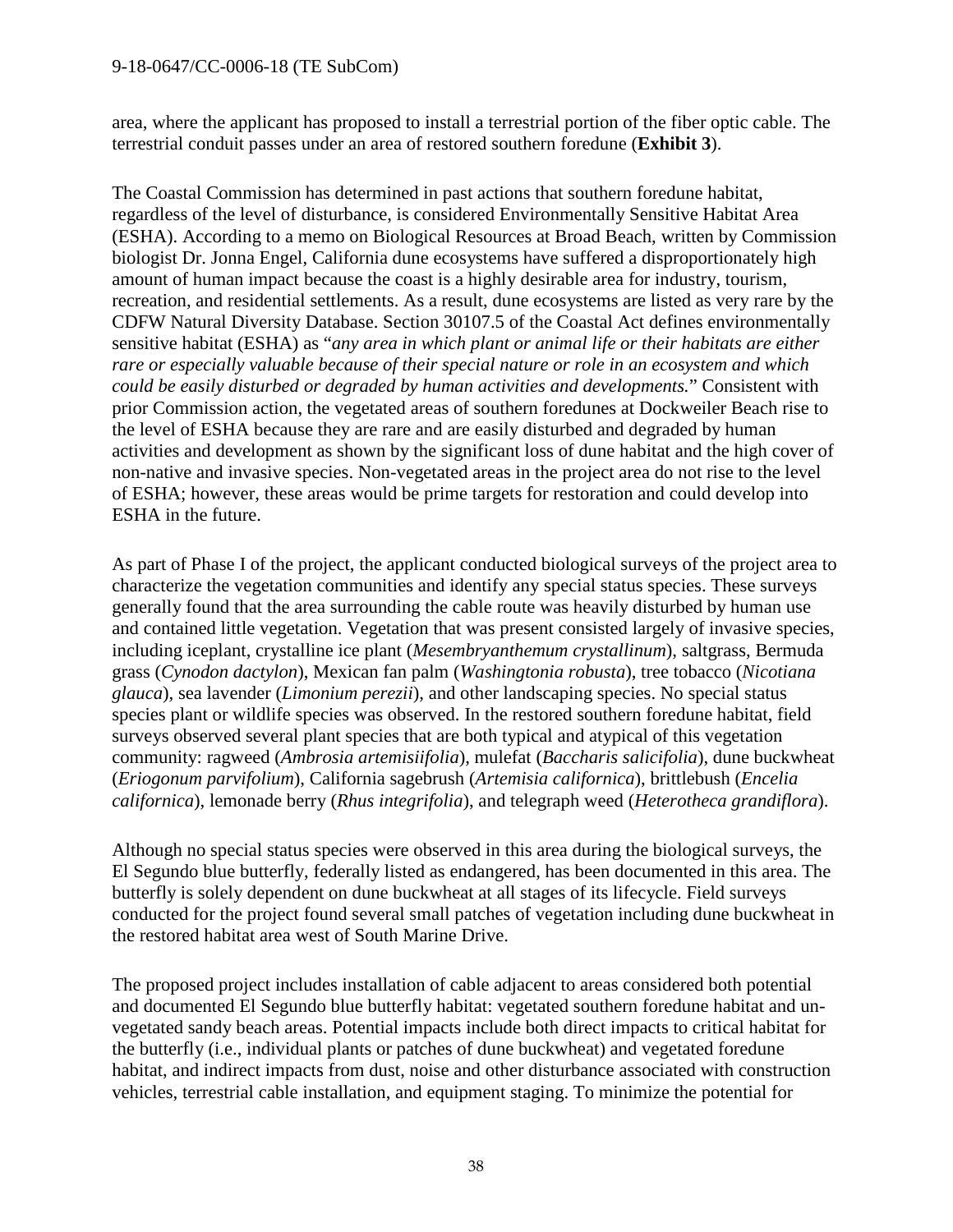impacts to the El Segundo blue butterfly, the EIR requires Mitigation Measure TBIO-1 that requires the applicant to retain a qualified biologist to conduct pre-construction presence/absence protocol survey of the conduit alignment including a 300 foot buffer. The biologist would map all areas where dune buckwheat is present and project-related activities including parking, staging, storage and access would occur outside this buffered area. The measure also states that where feasible, installation of terrestrial conduit within 300 feet of suitable butterfly habitat should occur between September and June, outside the flight period of adult El Segundo blue butterflies. Mitigation measure TBIO-2 requires that the applicant provide environmental awareness training for all project personnel that includes the location of all sensitive biological resources, identification of special status species that could be present, and how to avoid impacts to these resources.

Mitigation measures included in the EIR will be important in minimizing impacts to the El Segundo butterfly, but these measures do not go far enough to ensure that impacts to this species and the surrounding habitat are avoided and the project is consistent with Section 30240 of the Coastal Act. The EIR identifies the restored southern foredune habitat as ESHA and the applicant has proposed to avoid direct impacts to this habitat by requiring that certain project activities, including staging, parking, and equipment storage be conducted outside the 300 foot buffer around suitable butterfly habitat.

The Recovery Plan for the El Segundo blue butterfly, developed by the U.S. Fish and Wildlife Service in 1998 (USFWS 1998), states that loss of native dune habitat and the introduction of invasive plant and wildlife species led to the near extinction of the butterfly. However, efforts in the last 40-50 years to preserve remaining dune habitat and expand the population of dune buckwheat have been successful in increasing the butterfly population from a low of approximately 500 in 1984 (Center for Biological Diversity) to 25,000 in 2015 (Watson, 2016). According to the Recovery Plan, the "centerpiece of any effort," to delist the butterfly "…must be the Airport Dunes, as this site contains not only the largest fragment, but the closest approximation to the prehistoric El Segundo Dune ecosystem." Based on this statement, the El Segundo Dunes ESHA adjacent to the project site is ground zero for recovery of the butterfly. Thus, any suitable butterfly habitat in the vicinity of the El Segundo Dunes ESHA should be considered ESHA and should be protected against any significant disruption of habitat values as required by Section 30240 of the Coastal Act. Furthermore, as discussed earlier, the Coastal Commission has, in past actions, determined that any southern foredune habitat is ESHA.

To ensure that ESHA is adequately protected and that the project does not significantly disrupt adjacent ESHA, consistent with the Coastal Act, **Special Condition 19** requires TE SubCom to implement the El Segundo Blue Butterfly Avoidance and Southern Foredune Protection Plan that was approved by the Executive Director for Phase I of the Cable Hub project. This Plan, required as Special Condition 21 of CDP A-5-DRL-17-0071/9-17-0389/CC-0004-17, builds on TBIO-1 but includes several additional measures. Consistent with TBIO-1, the Plan stipulates that a qualified biologist conduct surveys of the terrestrial conduit route on or adjacent to beach or dune habitat and delineate a 300 foot and 100 foot buffer around vegetated areas. Parking, lay down, storage and staging areas, and site access shall not occur within 300 feet of suitable El Segundo blue butterfly habitat, including any individual or patches of dune buckwheat observed by the biologist. These activities shall also avoid any vegetated foredune habitat and maximize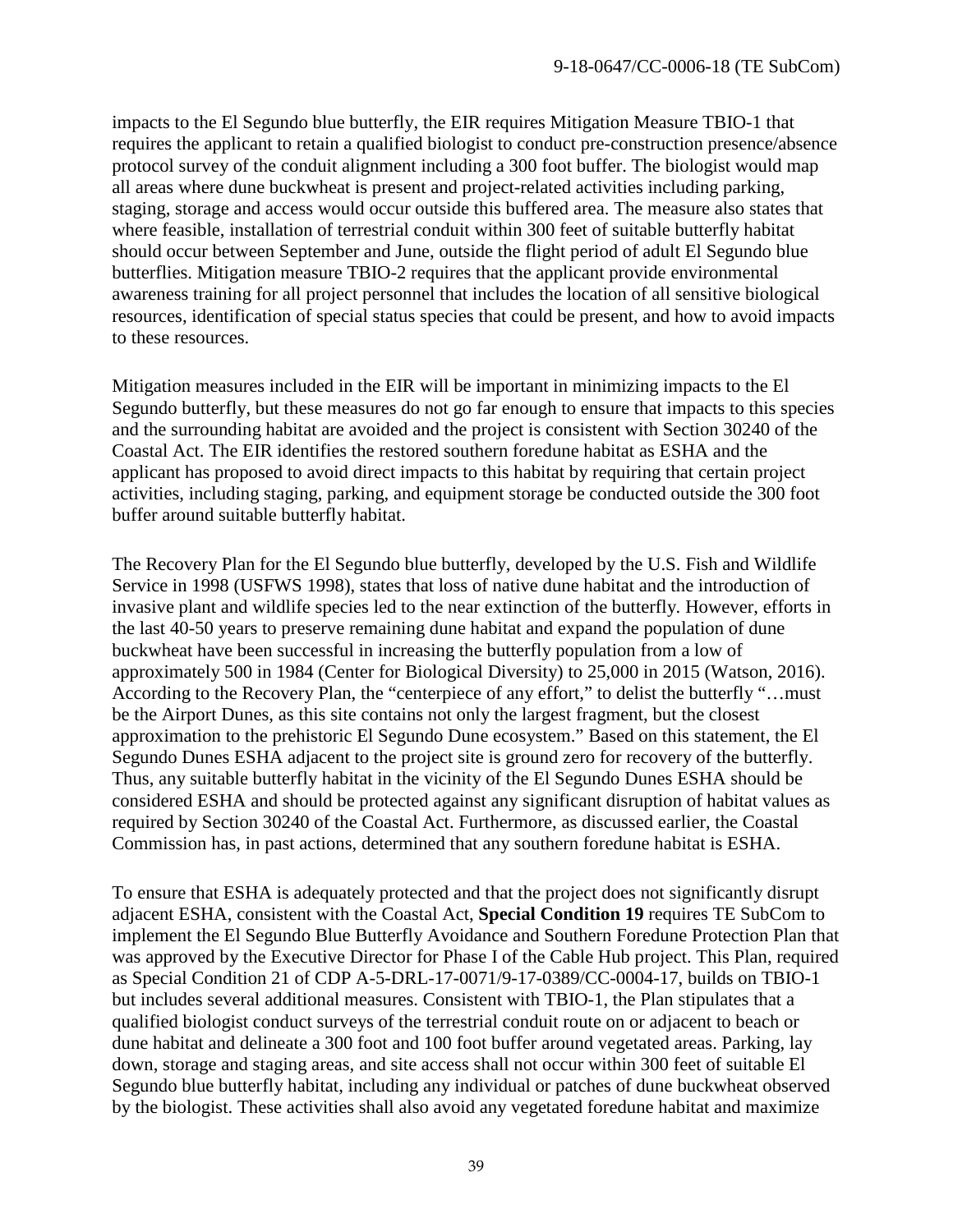the buffer around these areas, as feasible. Project activities related to installation of the terrestrial cable shall be conducted between late September and early June, outside of the active period for adult El Segundo blue butterflies, where feasible, and shall not occur within 100 feet of the mapped butterfly habitat or within 5 feet of vegetated southern foredune habitat, except where project activities will occur in paved areas. Given the high level of regular disturbance and isolated nature of the southern foredune vegetation not associated with the restored butterfly habitat or dune buckwheat plant, the smaller 5 foot buffer around these areas is adequate to ensure impacts to these areas are avoided. This Plan also requires a post-construction biological survey to verify that all identified habitat remains intact after construction has concluded. With the inclusion of **Special Condition 19**, impacts to the El Segundo blue butterfly and southern foredune habitat will be avoided and these ESHAs will be protected against the significant disruption of habitat values.

The proposed project also has the potential to result in indirect impacts to southern foredune ESHA from noise, dust and general disturbance. However, project-related impacts are not expected to be substantially different from impacts associated with the routine use of South Marine Avenue, Vista Del Mar and LAX. Furthermore, according to the EIR, impacts on the El Segundo blue butterfly associated with fugitive dust emissions will be avoided with the implementation of best available control measures, such as site watering, required under SCAQMD Rule 403. In addition, implementation of the Plan as required by **Special Condition 19** mandates that the applicant maintain a 100 to 300 foot buffer around any suitable butterfly habitat. Finally **Special Condition 21** requires that night lighting be minimized to the extent feasible and that any necessary artificial lighting be shielded and directed downward and away from nearby dune and beach habitat which will ensure that indirect impacts to these areas from construction-related activities will be minor.

#### **2. Birds**

In addition to the El Segundo blue butterfly, the area surrounding the terrestrial conduit system has the potential to provide habitat for other special status species and migratory birds, such as the state and federally protected western snowy plover (*Charadrius niviosus nivosus*), California least tern (*Sternula antillarum browni*), loggerhead shrike (*Lanius ludovicianus*) and burrowing owl (*Athene cunicularia*). Approximately 850 feet to the north of the project site on Dockweiler State Beach is an area that has been designated as critical habitat for snowy plovers. This area is called the Dockweiler North Critical Habitat Unit. To the south of the project area, is another area designated as critical habitat for snowy plovers. This area is called the Dockweiler South Critical Habitat Unit. Both of these areas would be avoided during all project-related activities. Least terns generally prefer to nest in undisturbed sandy areas and have been observed in Ballona Wetlands, less than a mile to the north. Loggerhead shrikes nest in dune areas and have been observed in the El Segundo Dunes ESHA. Wintering burrowing owls have also been observed in the El Segundo Dunes ESHA, but not in close proximity to the project area.

Although the proposed project avoids designated critical habitat for western snowy plover, California least terns, loggerhead shrikes, burrowing owls and other migratory birds, the project area does include potentially suitable nesting and/or foraging habitat for these bird species.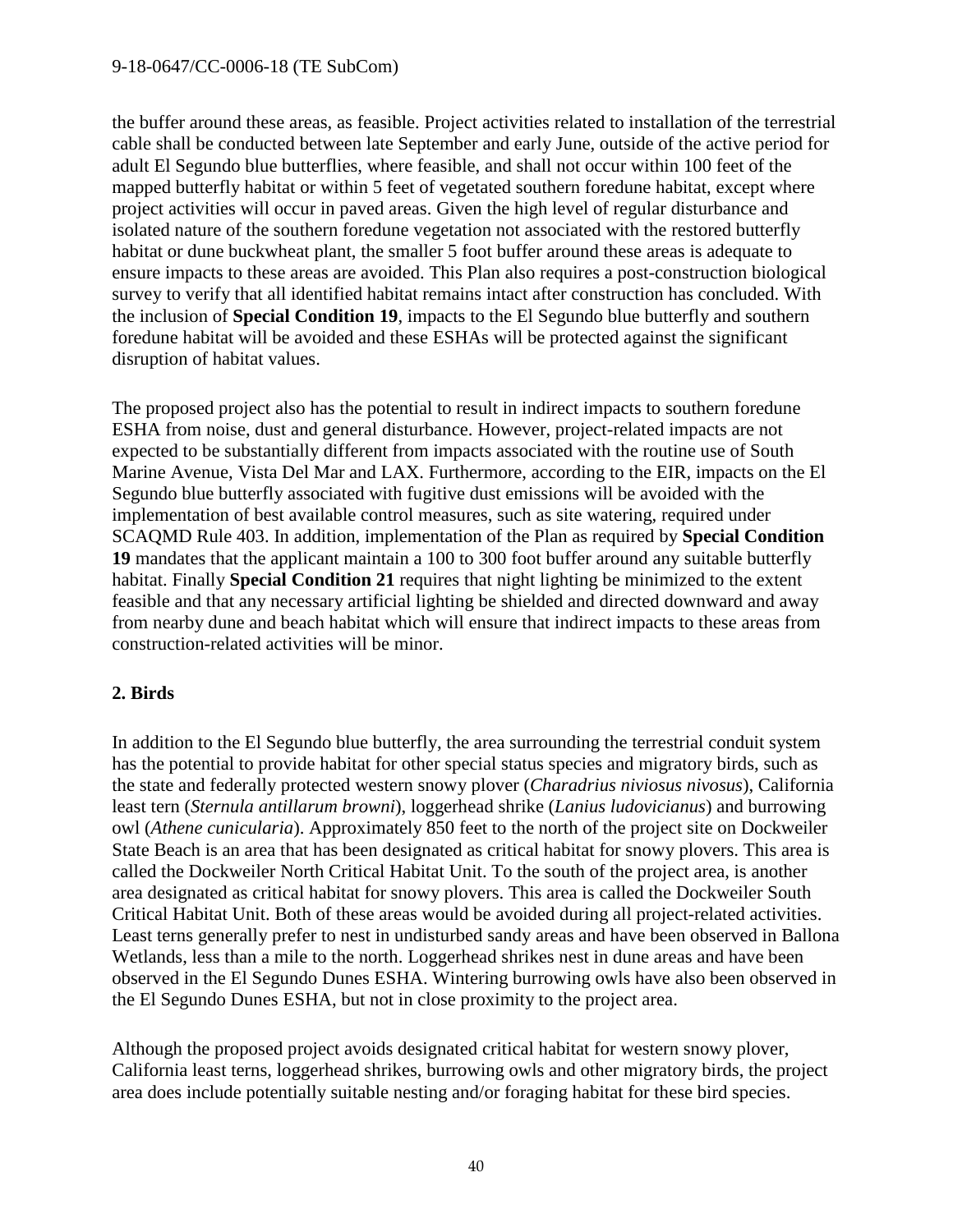Ground disturbance and other construction-related impacts including noise and dust could disturb or displace any nesting birds that are present. To address this concern, the EIR included Mitigation Measure TBIO-5, incorporated into this CDP through **Special Condition 3**, which requires that the applicant conduct pre-construction nesting bird surveys within 500 feet of the project area if project-related activities occur during the migratory bird season (February 1 – August 31). If an active nest is found, the biologist will establish a no-disturbance buffer that cannot be breached until the nest is deemed inactive. The size of the buffer will be determined by the biologist based on the bird's behavior, nest location, landscape features and proposed site activities in the vicinity. To ensure that impacts to western snowy plover, California least tern and other nesting birds are avoided, **Special Condition 20** further requires that pre-construction surveys for nesting birds be conducted year-round to ensure that surveys are also conducted during the western snowy plover roosting season (September through March). If an active nest is found any time during the year, TE SubCom shall notify all appropriate State and Federal agencies and develop an appropriate action plan. If the active nest is located within 300 feet of construction activities (or 500 feet for raptors), TE SubCom shall submit a plan, for review and approval by the Executive Director, describing how construction activities will be modified to avoid impacts to nesting birds.

To further reduce opportunities for disturbance to birds and other wildlife, the EIR included TBIO-6 that requires the applicant to minimize artificial lighting during nighttime hours and to implement glare screening measures and the use of downward cast lighting. **Special Condition 21** further requires TE SubCom to shield any necessary lighting and direct it away from beach and dune areas. With incorporation of **Special Conditions 3, 20 and 21,** the proposed project will avoid impacts to nesting and migratory birds.

## **3. Reptiles**

Other special status species that could be present in the project area are the silvery legless lizard (*Anniella pulchra pulchra*) and coast horned lizard (*Phrynosoma blainvilli*), both designated as CA species of special concern. These species are known to inhabit foredune and vegetated beach communities and have been observed in the nearby El Segundo Dunes ESHA. To avoid impacts to these species, the EIR included Mitigation Measures TBIO-3 and 4. TBIO-3 requires that a qualified biologist survey all potential habitat within 250 feet of the project area for silvery legless lizard and coast horned lizard on a daily basis before the start of construction activities. If either reptile is discovered, the biologist shall actively move or passively encourage the lizard away from the project area. Measure TBIO-4 requires that in the event that a trench is left open overnight, the applicant, under the guidance of the biologist, shall incorporate a ramp to provide an escape route to any trapped wildlife. Both of these measures are incorporated into this CDP through **Special Condition 3**. The El Segundo Blue Butterfly Avoidance and Southern Forefune Protection Plan required by **Special Condition 19** also requires that the applicant maintain buffers around suitable habitat for the El Segundo blue butterfly and vegetated southern foredune habitat. This measure will also provide additional protection to the silvery legless lizard and coast horned lizard. With these measures in place, impacts to silvery legless lizard and coast horned lizard will be avoided.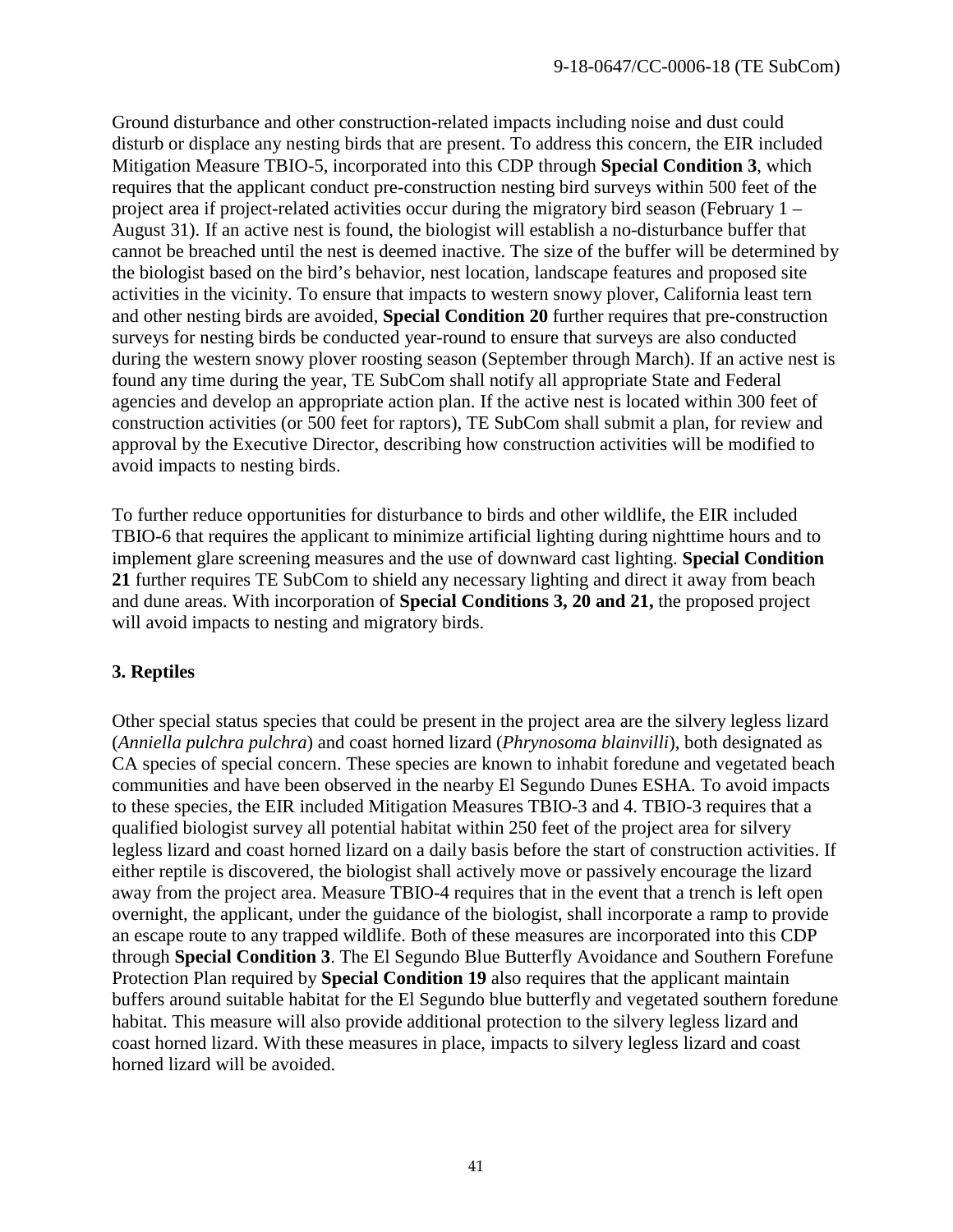With the incorporation of **Special Conditions 3, 19, 20, and 21**, the Commission finds that habitat supporting special-status species and nesting birds will be protected against any disruption of habitat values, and thus the proposed project is consistent with Section 30240 of the Coastal Act.

# <span id="page-41-0"></span>**G. COMMERCIAL AND RECREATIONAL FISHING**

Coastal Act Section 30234.5 states:

*The economic, commercial, and recreational importance of fishing activities shall be recognized and protected.*

Commercial fishing is an important component of the regional economy in southern California. The major fishing ports in the project area are San Pedro and Terminal Island at the Port of Los Angeles near Long Beach, approximately 24 miles southeast of the proposed cable landing site. In 1999, commercial fishery landings at the Port of Los Angeles were ranked 8th by poundage (194.7 million pounds) and  $16<sup>th</sup>$  by dollar value (\$36.1 million) nationwide. In 2016, the Port of Los Angeles's nationwide ranking had dropped to  $23<sup>rd</sup>$  by poundage (36.5 pounds) and 62<sup>nd</sup> by dollar value (\$18.6 million) (CDFW 2016, NOAA 2016). Other nearby fishing ports includes Port Hueneme, Redondo Beach, and Newport Beach. Common fishing gear types used in the project area include nets, trawls, pots and traps, trolling, and hand lines.

Recreational fishing in the area is predominantly by hook-and-line. Rocky headland areas in the Point Buchon area are fished for rockfish, lingcod, and cabezon. Other target species in this area include barracuda, bonito, and white sea bass. Trolling for salmon occurs parallel to shore out to depths just over 300 feet from near Point Sal to Cayucos. Fishers on charter boats also troll for albacore farther offshore.

#### **Potential Project-Related Impacts**

 $\overline{a}$ 

The gear types with the greatest potential for interacting with cables are bottom trawls.<sup>[3](#page-41-1)</sup> Fishing may still occur over the cables, whether buried or unburied, but in areas where the cable is not buried (*e.g.,* over rocky substrates or on steep slopes), is insufficiently buried, or becomes exposed, and where trawling occurs, the gear may be snagged, damaged, or abandoned if the fisherman is forced to cut gear. Fishing will also be temporarily precluded during cable installation and repair operations. The principal impacts to fishing due to the proposed project therefore are: (1) preclusion from the project area during cable installation and repair; (2) fishing gear-cable conflict or entanglement; (3) and economic losses due to fishing-cable conflicts, including preclusion and gear loss.

Commercial fishing will be precluded from the cable installation corridor and safety zone during marine activities associated with cable installation. While the duration of these activities will vary along the cable corridor, in-water activities could take a total of four weeks. Temporary

<span id="page-41-1"></span><sup>3</sup> Bottom longlines also have a high potential for interacting with cables on the seafloor, but this type of fishing gear is now prohibited in California.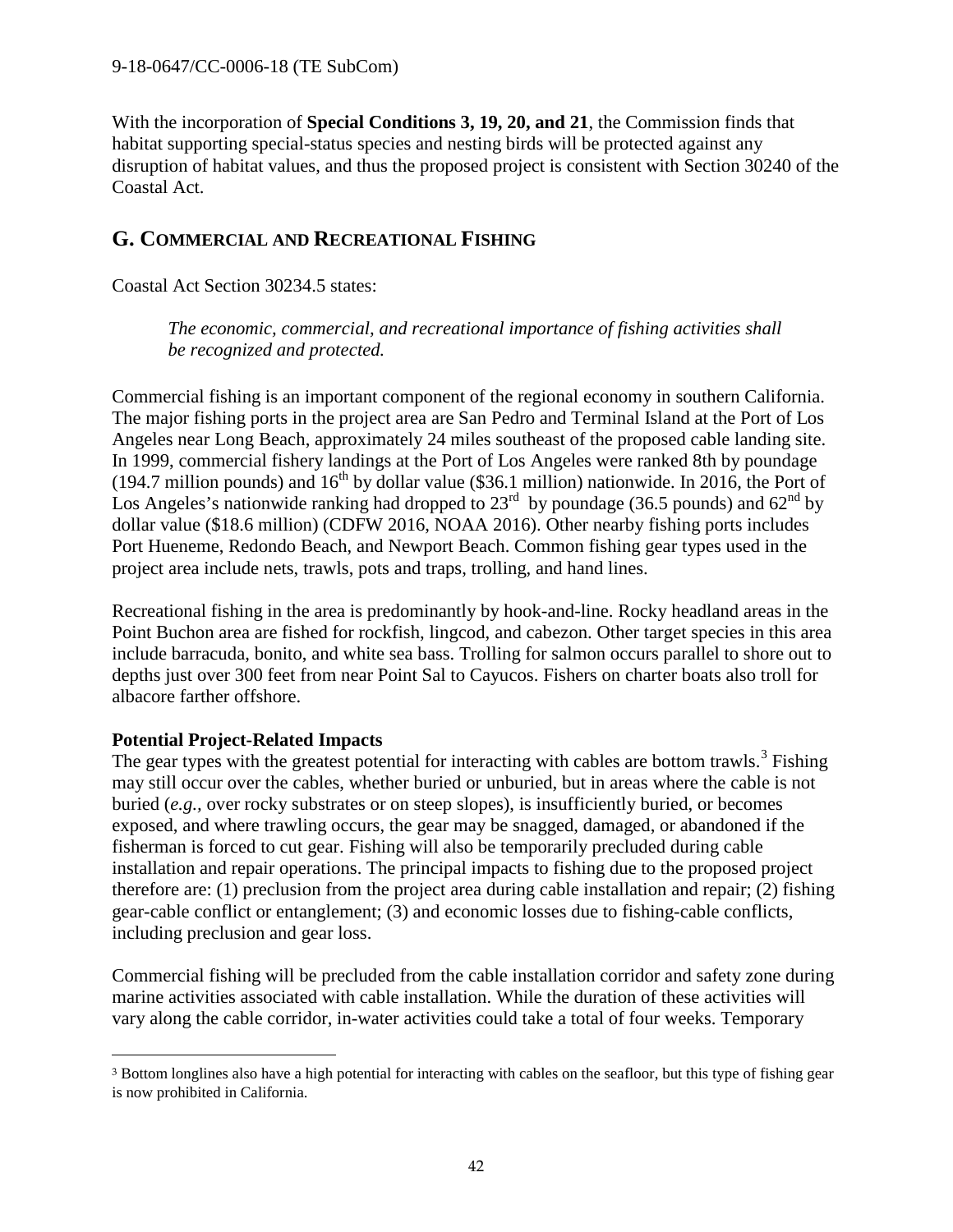economic impacts to fishermen therefore could result during cable installation. Pursuant to the federal Submarine Cable Act (47 U.S.C. 21 §24), all vessels are required to maintain a distance of at least one nautical mile from a vessel laying or repairing a cable and one-quarter mile from the buoy of a vessel intended to mark the position of a cable when being laid or out of order. This de facto fisheries preclusion created by all cable installation activities will be temporary and in constant motion as the cables are being laid and/or buried so there will be sufficient access to other fishing and boating areas in the project area. Moreover, once the cables are buried, there will be unrestricted access to these areas. Fishing could occur at locations within the route, but away from the cable-laying vessel(s), throughout the installation period. Therefore, a temporary fishing preclusion zone should not be a significant impact to commercial and recreational fishermen.

To minimize potential conflicts and impacts to fishing from cable installation, operation, and repair, TE SubCom is a party to an existing agreement called the Southern California Cable & Fishing Agreement dated June 8, 2002 between fiber optic cable companies representing the UNITY (Cable Segment 4), Tata Communications (Cable Segment 4), and SEA-US cables, and the Southern California Trawlers Association, Los Angeles Commercial Fishermen's Association, the Southern California Commercial Fishing Association, and individual fishermen not represented by a fishing association (hereinafter referred to as the "Fishing Agreement" – See **Exhibit 9** for the full text). The Fishing Agreement includes the provisions summarized below:

- Distribute as-built cable installation information in writing, electronically, and on navigational charts of cable location and burial depth after installation to assure that accurate positions and depths are known to fishermen and other interested parties;
- Establish and fund a Cable Committee with fishermen and cable company representatives to "…reduce potential conflicts between the installation, continuation, and maintenance of the Cable Projects and commercial fishing activities along the California Coast";
- Fund and hire, through the Cable Committee, a Cable Committee Liaison Officer to carry out Cable Committee activities;
- Approval by the Cable Committee of all future cable alignments;
- Allow a representative of the fishing community to observe all cable-laying activities;
- Fund a Commercial Fishing Industry Improvement Fund in the amount of \$25,000 annually, for enhancement of commercial fisheries and the commercial fishing industry and support facilities. The funds are intended to be used for fisheries research, education, management, safety, and socioeconomic purposes;
- Establish a 24-hour hotline to take calls from fishermen who believe they have snagged their gear on fiber optic cables;
- Pay 100% of the costs of gear sacrificed by fishermen as a result of snagging cable, provided: 1) the fisherman has informed the 24-hour toll-free telephone hotlines of its situation; and 2) the fisherman's conduct was consistent with the Fishing Vessel Operating Procedures established in the Fishing Agreement; and pay additional claims according to Cable Committee guidelines based on the principle of "making the fisherman whole for his economic loss resulting from the Covered Cable snag";
- Pay "reasonable compensation" to fishermen economically impacted by cable installation or repair activities;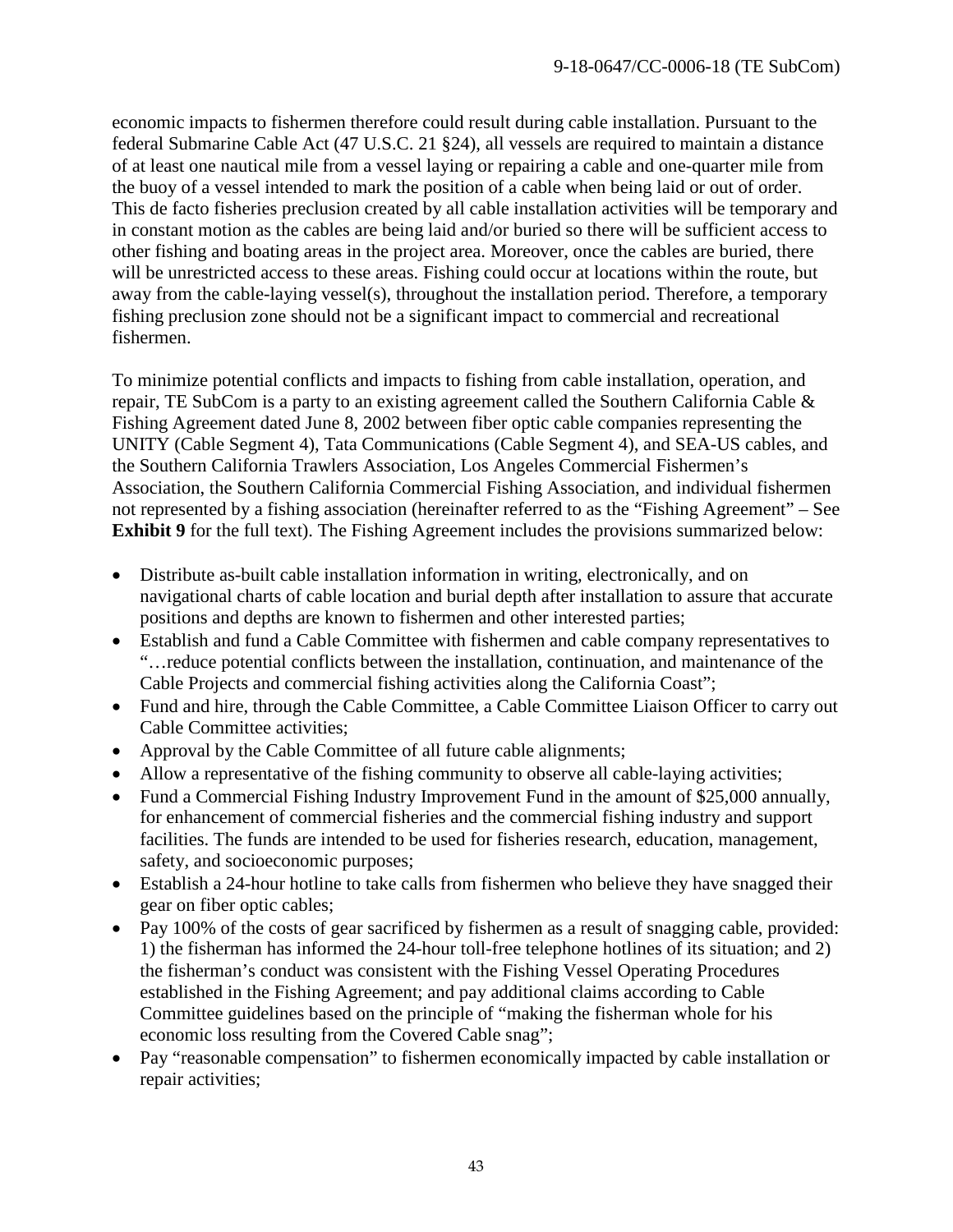- Release any claims they might otherwise have against individual fishermen and refrain from taking any administrative, legal, or other action to sanction and/or recover damages against fishermen who comply with terms and conditions of the Fishing Agreement;
- Assume all liability, responsibility, and risk for any damage which may occur to their cables resulting from their inability to construct, maintain, place, and continue those cables in a manner which does not interfere with traditional fishing operations;
- Pay \$500 for each vessel engaged in trawl fishing in the project area that is owned or operated by a fisherman who signs the Fishing Agreement for use in upgrading communication and navigation equipment; and
- Resolve disputes with fishermen according to Dispute Resolution procedures.

This agreement was amended in November 2017 to acknowledge that the South Bay Cable/Fisheries Liaison Committee, Inc. (SBCFLCI) is the successor to the Southern California Trawlers Association, the Los Angeles Commercial Fishermen's Association and the Southern California Commercial Fishing Association and that SBCFLCI has represented that it has assumed all rights and obligations of the individual fisherman who had signed the original agreement. The amended agreement increases the amount of required funding for the Commercial Fishing Industry and Improvement Fund for cables to \$40,000 annually. **Special Condition 22** requires TE SubCom to abide by the provisions of the Fishing Agreement. To further minimize potential conflicts with fishing during cable repairs, **Special Condition 23** requires TE SubCom to provide notice in writing to the Executive Director and in a U.S. Coast Guard *Notice to Mariners* 15 days prior to any cable repair or maintenance activity, or as soon as possible for emergency repairs.

To address the economic impacts of preclusion from the project area, in Section 1.2(f) of the Fishing Agreement, TE SubCom agrees to "provide reasonable compensation to Fishermen who suffer damage as a result of the acts of installing, repairing, replacing, or maintaining of the Cable Projects, or any incidental activities in connection therewith. The amount of such compensation, as well as those entitled to receive it, shall be determined by the Cable Company, implementing guidelines approved by the Committee prior to installation." This portion of the Fishing Agreement does not specify the amount of compensation to fishermen; it allows for Cable Committee input into the quantity and recipients of the compensation through "guidelines."

Once a cable is laid, fishing gear could snag cable segments that are insufficiently buried or exposed on the seafloor, resulting in gear damage or loss. If gear is snagged and lost, fishermen would incur financial losses from abandoned gear and lost fishing time. TE SubCom will minimize potential fishing conflicts and effects through a number of measures. Most importantly, **Special Condition 5** requires TE SubCom to bury the cable to a depth of 1.0 meter in waters up to 1200 meters, except where precluded by seafloor substrates. Where a 1.0-meter burial depth cannot be achieved, TE SubCom shall bury the cables to the maximum depth feasible. TE SubCom estimates it can bury the cable along 93% of the cable route. Buried cable will minimize the potential for fishing gear entanglement and gear damage or loss. TE SubCom will lay the cable on the seafloor and will not attempt to bury it in waters between 1200 meters and 1800 meters in depth. However, according to local fisherman (pers.com. Halmay and McCorkle, 6/28/16), there is minimal, if any, fishing below a depth of 1200 meters in this area, and the types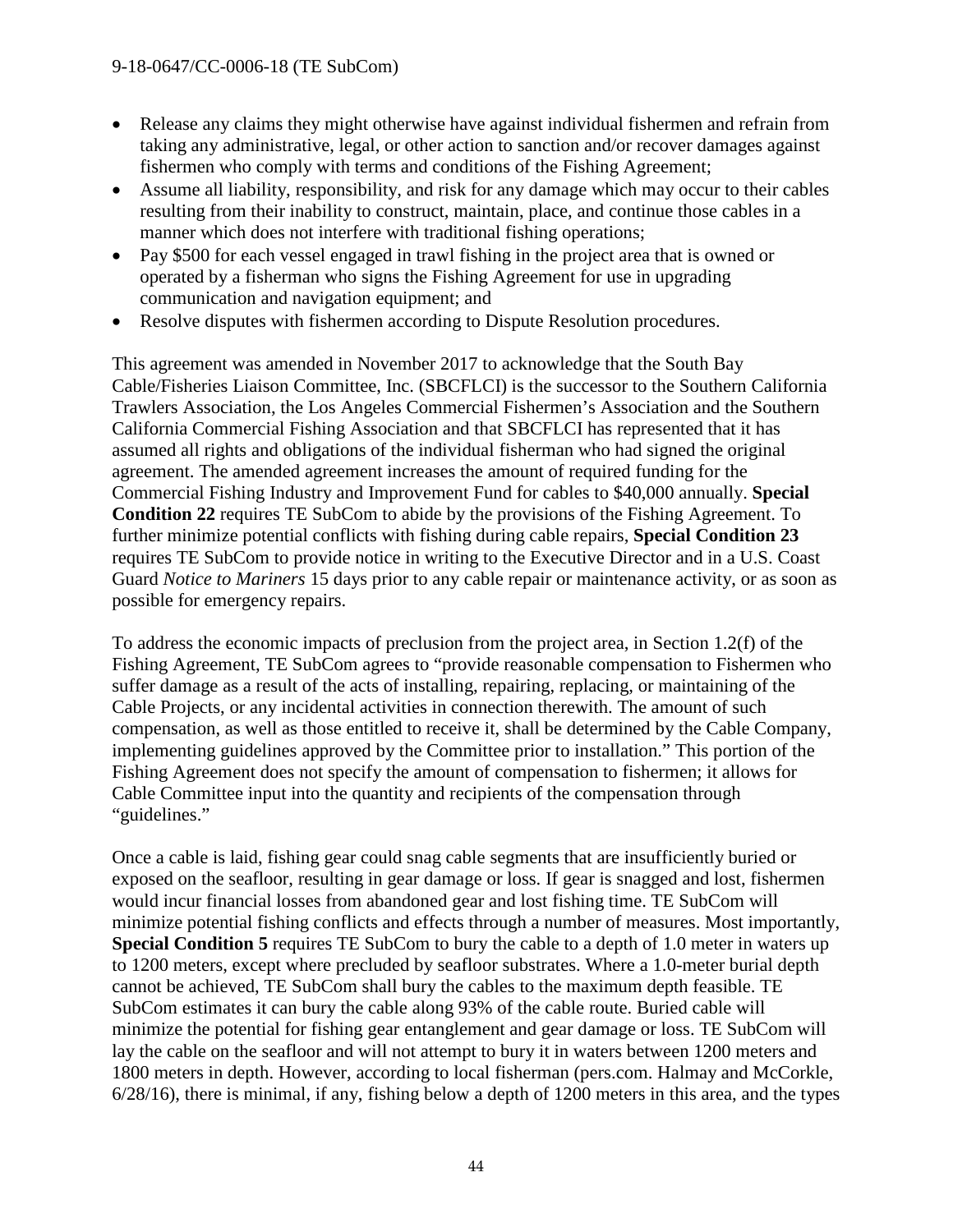of equipment that could be used in areas deeper than 1200 meters are not expected to interact with the cables on the seafloor.

To minimize the potential that that fishing gear is snagged on exposed cable, several conditions have been added to ensure fisherman and other interested parties are notified of the as-built location of the cable as well as the location of exposed sections of the cable. **Special Condition 7** requires TE SubCom to notify fishermen of areas of exposed cable during the marine cable installation phase of the project by submitting to (a) the Executive Director, (b) the U.S. Coast Guard (for publication in a *Notice to Mariners*), and (c) the signatories of Fishing Agreement, weekly notices containing preliminary as-built coordinates of any unburied or exposed sections of cable. TE SubCom is also required to make radio broadcast announcements on the local fishers' emergency radio frequency that provide the current cable installation location and a tollfree number that can be called for additional information. **Special Condition 8** requires TE SubCom to submit to the signatories of the Fishing Agreement electronic and hard copy as-built plans overlaid on NOAA navigation charts. Further, **Special Condition 10** requires TE SubCom to submit to the Executive Director a final cable installation report that includes a summary of cable installation and cable slack methods used; identification of any areas of cable suspension greater than 1.0 meter above the seafloor; an evaluation of the consistency of cable installation with TE SubCom's project description and conditions of this permit; and a description of any observed fishing activity during the pre-lay and cable installation project phases. In addition, **Special Condition 9** requires TE SubCom, within 60 days of completion of cable installation, to submit evidence to the Executive Director that TE SubCom has submitted to NOAA the geographical coordinates of the cable as-built plans using a Differential Geographic Positioning System unit or comparable navigational equipment so that NOAA can update its navigational charts for this area of coast.

In areas where the cable is suspended over the seafloor, there is a greater chance of fishing gear snags and entanglements. To minimize cable suspensions, **Special Condition 6** requires TE SubCom to prepare and implement a Cable Slack Management Plan. The Plan will describe the steps TE SubCom will take during cable installation to identify and eliminate, where feasible, segments of cable that are suspended above the seafloor.

To make sure that the cable remains buried, **Special Condition 11** requires that five years after initial cable installation the applicant shall survey the cable route; thereafter, following any event that has the potential to affect the cables, the applicant shall survey those potentially affected portions of the cable route from the mean high tide line to the seaward limit of the territorial waters of the State of California. The purpose of this survey will be to verify that the cables have remained buried consistent with the as-built cable burial plan required by **Special Condition 8**. An "event" is defined as an incident or activity (such as a gear snag), the circumstances of which indicate the likelihood that previously buried cable has become unburied; an act of God, such as a severe earthquake in the vicinity of the cables that could cause deformation of the sea floor or underwater landslides; or any other significant event that could cause excessive ocean floor scouring. The survey shall be conducted with a remotely operated vehicle (ROV) equipped with video and still cameras and by a third party approved by the Executive Director. Within 30 days of survey completion, the applicant shall submit to the Executive Director a report describing the results of the survey. If the survey indicates that there has been significant change to the burial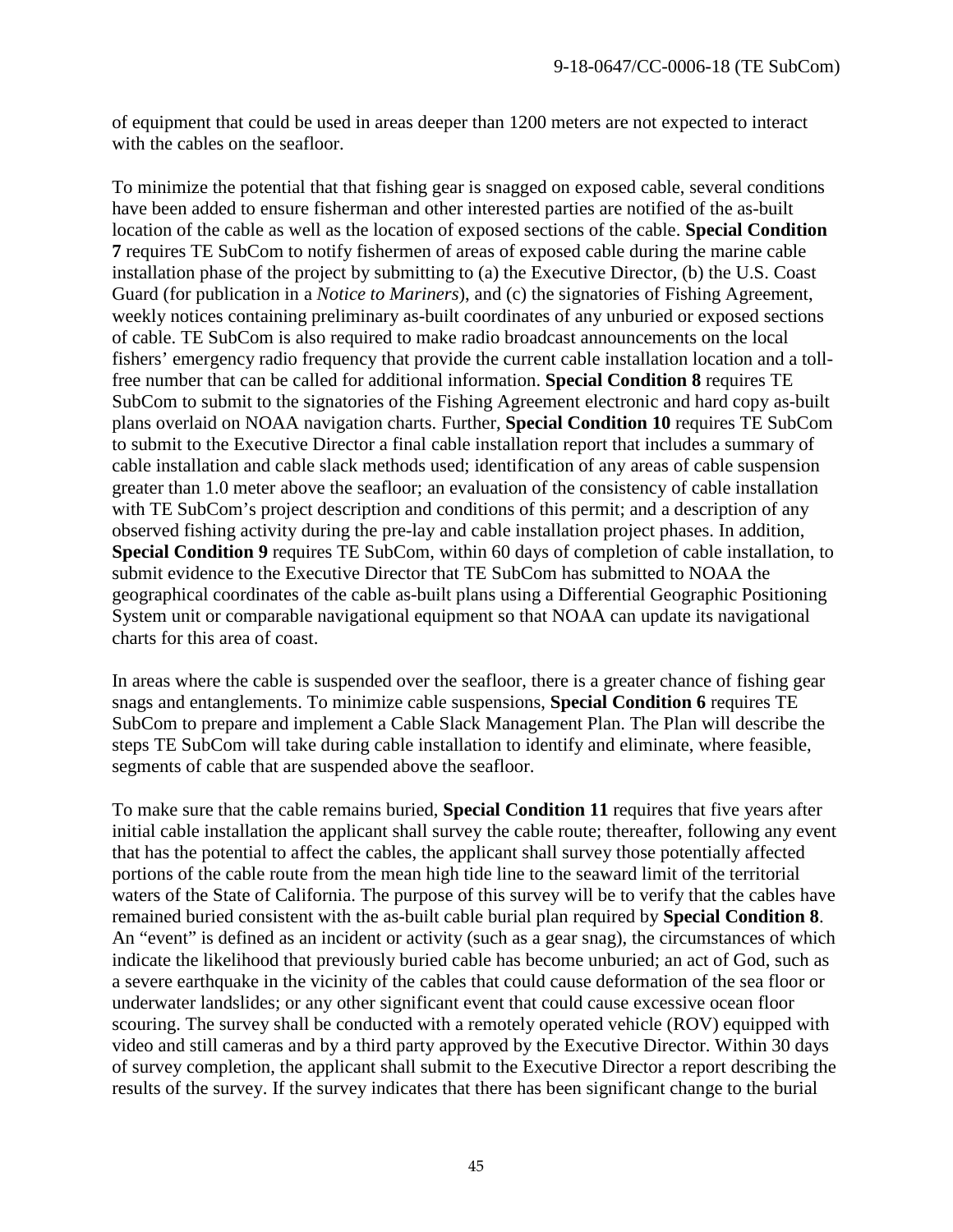status of the cable, TE SubCom shall submit to the Executive Director a plan to re-bury those cable segments.

To address potential impacts during cable repairs or cable re-burial, **Special Condition 23** requires TE SubCom to provide notice of such proposed repair or re-burial to the Executive Director and in a US Coast Guard Notice to Mariners 15 days prior to any cable repair or maintenance activity, or as soon as possible for any emergency repairs. In addition, within 90 days of either taking a cable out of service or after the expiration or termination of TE SubCom's lease agreement with the City, **Special Condition 12** requires TE SubCom to apply for an amendment to this permit to remove the cables from the seafloor.

In order to ensure compliance with these and other conditions, **Special Condition 1** requires TE SubCom to post a performance bond in the amount of \$500,000 to cover its cable operations in State and federal waters out to the 1,200-meter water depth

With implementation of **Special Conditions 1, 5, 6, 7, 8, 9, 10, 11, 12, 22, and 23** the Commission finds that project-related impacts to commercial and recreational fishermen will be minimized, and the proposed project is consistent with Section 30234.5 of the Coastal Act.

# <span id="page-45-0"></span>**H. PUBLIC ACCESS AND RECREATION**

#### Coastal Act Section 30210 states:

*In carrying out the requirement of Section 4 of Article X of the California Constitution, maximum access, which shall be conspicuously posted, and recreational opportunities shall be provided for all the people consistent with public safety needs and the need to protect public rights, rights of private property owners, and natural resource areas from overuse.*

#### Coastal Act Section 30220 states:

*Coastal areas suited for water-oriented recreational activities that cannot readily be provided at inland water areas shall be protected for such uses.*

Proposed project activities may result in short-term disruption to recreational boaters and beach users. During marine cable installation, recreational fishers and other boaters must avoid the cable installation ship. Pursuant to the federal Submarine Cable Act (47 U.S.C. 21), the master of any vessel must maintain a distance of at least one nautical mile from a vessel engaged in laying or repairing a cable and at least 0.25 mile from buoys intended to mark the position of a cable when it is being laid. Therefore, the project may cause recreational vessels to change their course. However, the preclusion zones created by cable installation and repair activities will be temporary or in constant motion as the cables are being laid and/or buried so there will be sufficient access to other fishing and boating areas in the project area. Moreover, once the cables are laid, full access will be restored. Because of the short-term nature of the preclusion zones, the disruption of fishing and boating is not significant.

Project related activities would temporarily occupy a portion of one of the Dockweiler State Beach Parking Lots as well as a small area of beach during cable tie-in to existing infrastructure. Project staging and construction would occupy approximately 58 parking spaces in Dockweiler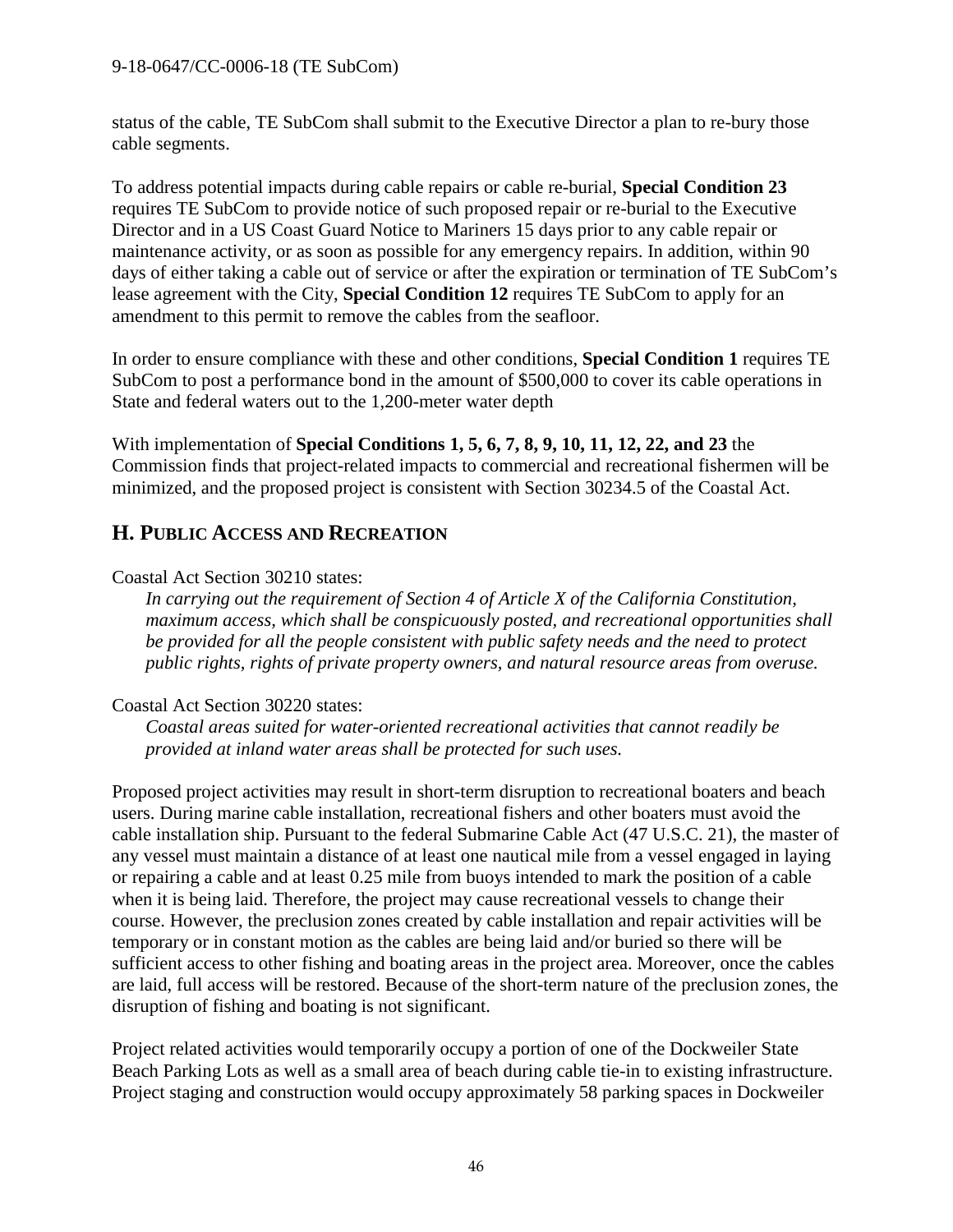State Beach Parking Lot #3 for approximately one week. This represents 4.5 percent of the parking spaces available from the three closest parking lots at Dockweiler State Beach (the farthest lot located approximately a third of a mile away from the project site). In addition, construction and security personnel working on the project may take up additional parking spaces in Lot #3. Beach access would be maintained at all times.

Although project activities would occupy some parking spaces available to Dockweiler State Beach users, impacts to public access would be minor. Approximately 87 percent of the parking spaces, or 374 spots, would remain available in Parking Lot #3. Additional beach parking is available in Lots #1 and #2 (approximately 846 spaces) and along Vista Del Mar Avenue just to the east of the beach. Furthermore, project-related activities are expected to occur outside of the peak summer months. In the event that construction activities do extend into peak beach use season, the EIR included Mitigation Measure LU-1 requiring TE SubCom to coordinate with the County of Los Angeles, Department of Beaches and Harbors to arrange for a shuttle to transport construction workers onto the project site from a location away from the beach, to avoid use of additional parking spaces in the Dockweiler State Beach parking lot, if needed. This measure is incorporated into this CDP by **Special Condition 3**. Incorporation of this measure ensures that impacts on beach parking from project-related activities will be minor.

With these above-described measures in place, the Commission finds that any project-related impacts to public access and beach users will be minimal and temporary and therefore concludes the project is consistent with Sections 30210 and 30220 of the Coastal Act.

# <span id="page-46-0"></span>**I. CUTURAL RESOURCES**

#### Coastal Act Section 30244 states:

*Where development would adversely impact archaeological or paleontological resources as identified by the State Historic Preservation Officer, reasonable mitigation measures shall be required.* 

Historic and cultural resources are places or objects that possess historical, cultural, archaeological or paleontological significance and include sites, structures, or objects significantly associated with, or representative of earlier people, cultures and human activities and events. Project-related activities have the potential to disturb or damage Native American artifacts and shipwrecks of potential cultural resources value. Disturbance of surface and subsurface soils both in the onshore and offshore environment could directly destroy a previously unrecorded historic or archaeological resource, including human remains, or disrupt the site such that the historic or archaeological context of the resource is altered adversely.

#### **1. Onshore Resources**

The EIR documents several potential cultural resources within the Project vicinity. A cultural resources record search, archival research and a pedestrian survey identified no known historic or archeological resources within the Project vicinity. The EIR also documents a consultation with the Native American Heritage Commission that failed to identify any Native American cultural resources. TE SubCom also contacted five Native American individuals and groups that the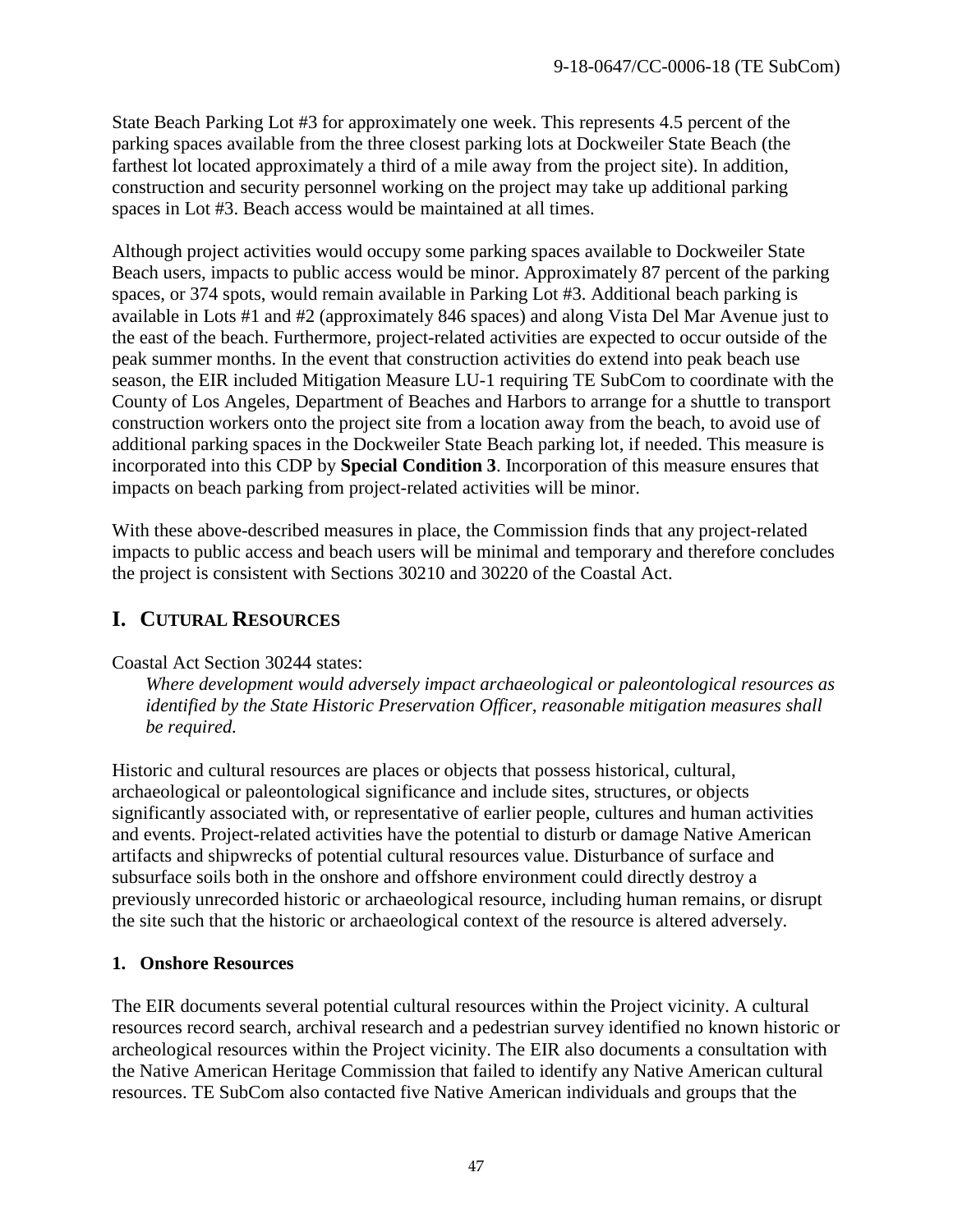NAHC identified as potentially interested parties. TE SubCom received two responses, one from Andrew Salas representing the Gabrieleno Band of Mission Indians – Kizh Nation and the second from Robert Dorame, representing the Gabrielino Tongva California Indians of California Tribal Council. Both commenters requested the presence of a Native American monitor and an archeological monitor during any ground disturbing activities. Mr. Dorame also stated that he had grown up in the area and was aware of cultural artifacts that may not be included in the South Central Cultural Resources Information Center database. In addition, a paleontological resources records search and analysis revealed that the likelihood of encountering buried paleontological deposits is considered low in this area.

The proposed project includes ground disturbing activities associated with installation of the cable tie-in that could adversely impact buried archeological or paleontological resources. To minimize the potential for damage to these resources, the EIR includes Mitigation Measure CR-1 that requires TE SubCom to develop a Cultural and Paleontological Resource Management Plan that includes provisions for awareness training, monitoring by an archeologist and a Native American monitor, procedures to follow in the event that previously unknown resources are discovered, and a process for collection and reporting of any appropriate artifacts. The EIR also required CR-3 that describes procedures to follow if human remains are recovered. These mitigation measures were implemented successfully for Phase 1 of the project and are incorporated again into this CDP under **Special Condition 3** (see **Exhibit 8**)**.**

#### **2. Offshore Resources**

In the offshore environment, project-related activities have the potential to disturb, disrupt or degrade prehistoric sites and watercraft and historic shipwrecks found on or within ocean sediments. Impacts from the pre-lay grapnel run and cable installation, burial and repair activities have the potential to displace or destroy elements of these resources that could result in the loss of important information about the historical or cultural context of the resource. A marine survey employing sidescan sonar and magnetometer technology identified no obstructions within the cable route.

The Commission finds that based on the results of these cultural resource investigations and with the measures described above in place, the proposed project, as conditioned, will not adversely impact cultural resources and is therefore consistent with Section 30244 of the Coastal Act.

# <span id="page-47-0"></span>**J. GEOLOGY**

Coastal Act Section 30253(2) states that:

*New development shall…:*

*(a) Minimize risks to life and property in areas of high geologic, flood, and fire hazard. (b) Assure stability and structural integrity, and neither create nor contribute significantly to erosion, geologic instability, or destruction of the site or surrounding area or in any way require the construction of protective devices that would substantially alter natural landforms along bluffs and cliffs.*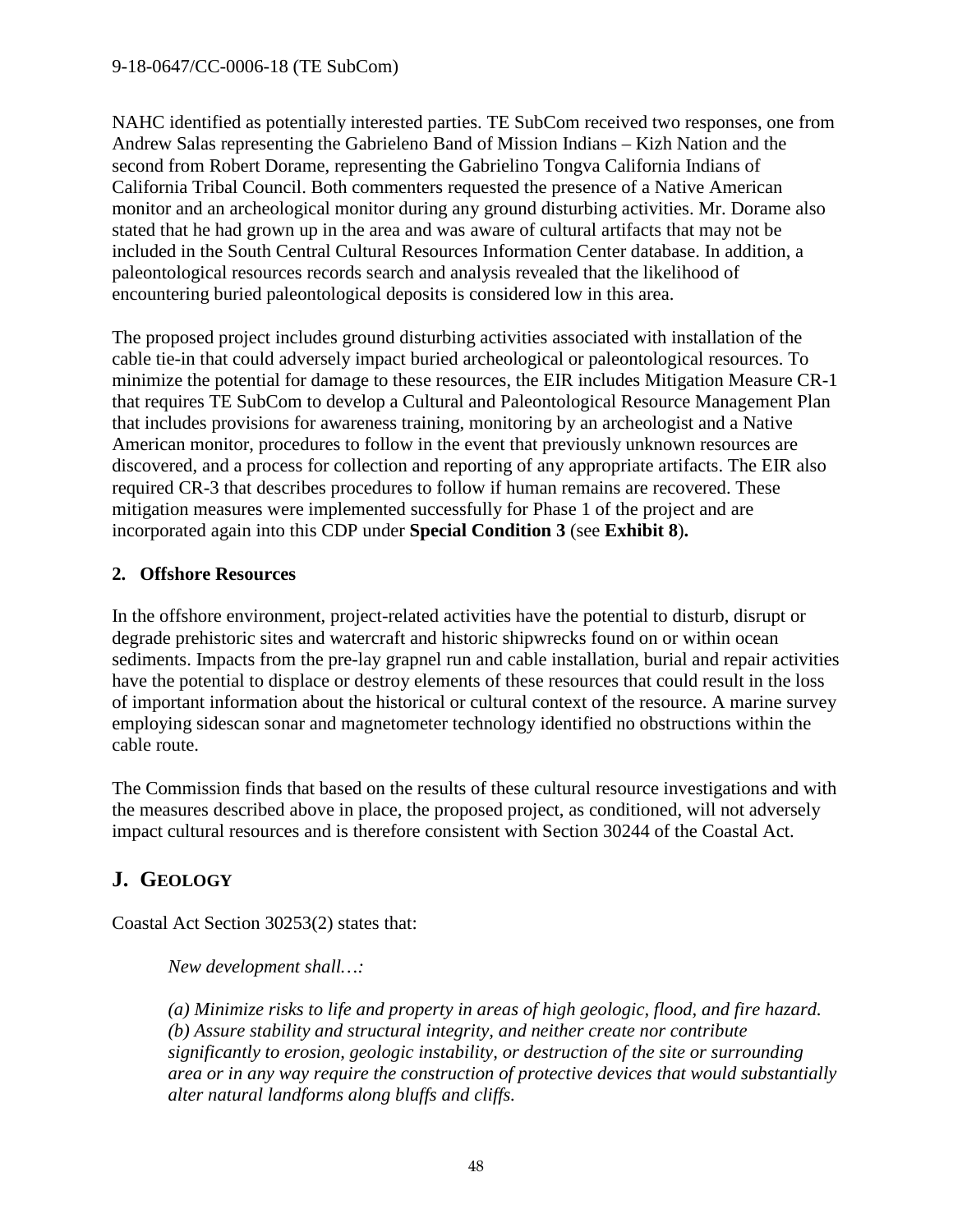Geologic conditions vary widely at Dockweiler State Beach and along the submarine cable routes. The onshore portions of the project do not cross any active fault and are not located in the Alquist-Priolo Earthquake Fault Zone, although the region is subject to strong ground shaking from faults in the region. Liquefaction of the unconsolidated beach sands may be expected during severe ground shaking. The Project itself, however, will not cause or increase the likelihood that liquefaction will occur. Onshore project components will be buried and will not expose people or structures to risk of injury.

In the offshore environment, the marine portion of the project is located in a seismically active area that may experience strong ground shaking due to activity on nearby faults. It is standard practice to cease installation activities, including returning divers to support vessels, in the event of an earthquake. For the most part, the offshore cable will be buried and won't contribute to increased risk of injury. Seismic activity could result in liquefaction of soils, although impacts associated with liquefaction are not expected to be significant.

#### **1. Stability of Landing Site**

There are no significant concerns with the geological stability of the landing site at Dockweiler State Beach in terms of shoreline retreat associated with coastal erosion or sea level rise, since no coastal bluff is present and project-related infrastructure is located outside of the tidal zone. Terrestrial construction activities including excavation and trenching could potentially aggravate erosion by exposing additional volumes of sediment to weather and the tides. However, construction activities are located outside of the tidal range, and should not be exposed to tidal flows. To minimize impacts associated with terrestrial erosion, **Special Condition 18** requires TE SubCom to submit to the Executive Director for review and approval a Stormwater Management Plan which incorporates erosion control measures for all activities.

The EIR for the first phase of the project included a sea level rise analysis prepared by TE SubCom. TE SubCom used the Coastal Storm Modeling System (CoSMos), developed by the USGS to model the effects of a conservative projection of 1.75 meters of sea level rise. This projection constitutes a worst case scenario of potential sea level rise expected by the year 2100 and does not take into account future beach replenishment projects that could be implemented to reverse beach loss. Modeling results indicated that project components seaward of the beach manholes and ocean ground beds would be inundated. All infrastructure at the landing site, including the beach manholes and ocean ground beds, are designed to withstand seawater. However, as sea level rises, wind and wave action under normal and extreme conditions will reach farther inland, leaving open the potential for increased erosion and deposition of beach sand on the landward edge of Dockweiler State Beach. Under these future ocean and weather conditions, there is a potential that project components buried under the beach could become unburied, resulting in a hazard to the public. To address this concern, **Special Condition 25** requires that for as long as the cable and associated infrastructure are present, should any of the project components become unburied, TE SubCom will be responsible for reburying the exposed project components. With **Special Conditions 18 and 25** in place, the proposed landing site will not contribute to erosion and will minimize the potential for future hazards.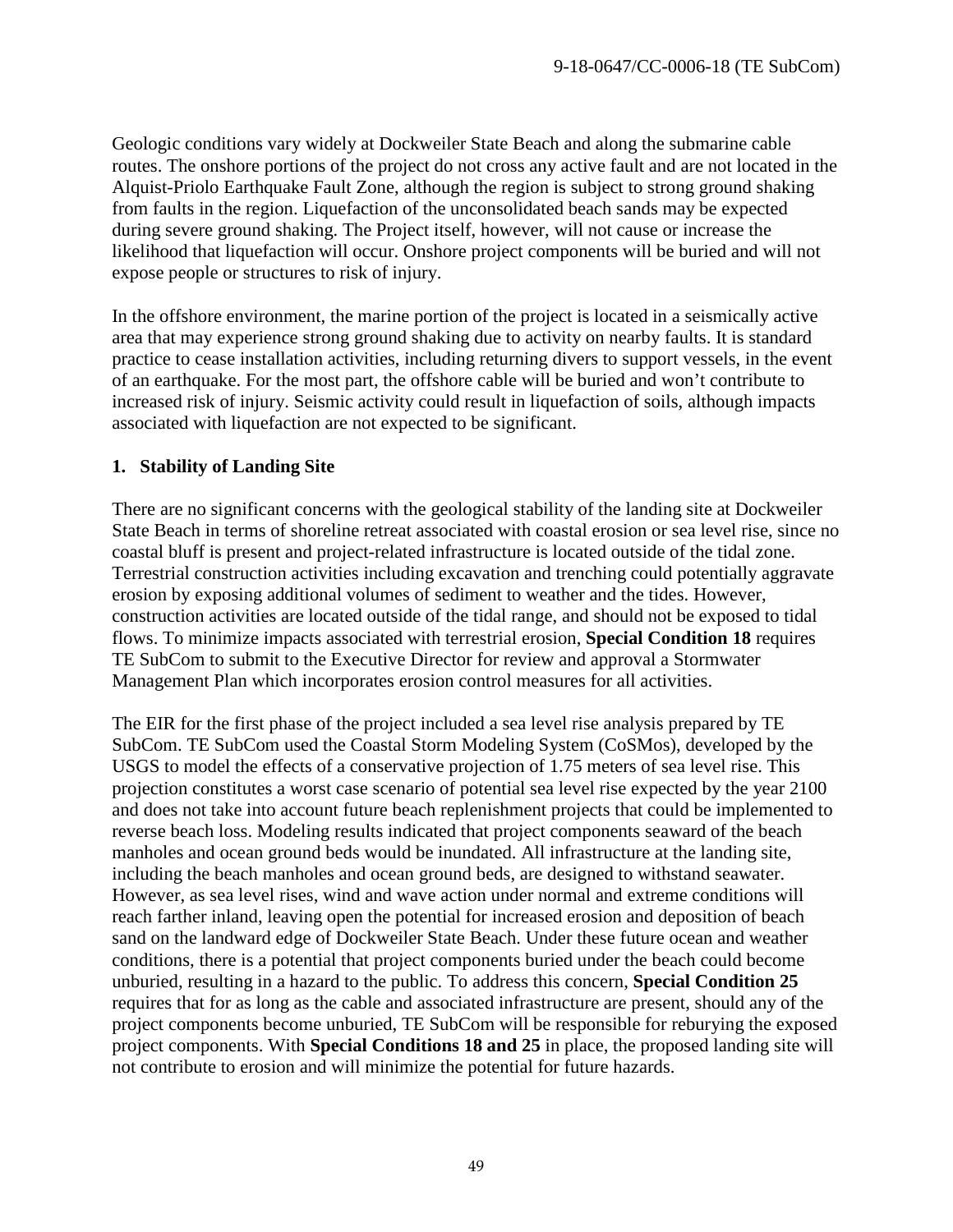#### **2. Geologic Processes and the Submarine Cable**

The safety of the submarine cables along their routes offshore is of concern because, as described in Section E, repair operations have the capacity to adversely impact marine organisms. Accordingly, to limit the need to conduct repair operations, the potential for breaks or damage to the cable related to erosion, scour, unstable soils, seismic activity or other hazards should also be minimized. To address these concerns, **Special Condition 5** requires TE SubCom to bury the cable to a depth of one meter where feasible. Burying the cable will protect it from scour and erosion associated with marine currents and waves. TE SubCom estimates that it can bury the cable along approximately 60% of the route.

Even with these measures in place, it is possible that the cable could sustain impacts associated with geologic processes. Given submarine currents present on the continental shelf, burial to the 1.0-meter depth may not be sufficient in all locations to prevent exposure of the cable by scouring. Further, the relatively steep slopes (up to 15 %) on which the cables are to be installed could be subject to slumping and/or sliding, which could expose or break the cables. Exposure of the cable on the seafloor could subject it to damage by anchoring or trawling operations. To identify areas of cable that may have been exposed, **Special Condition 11** requires that five years following initial cable installation and after any event that has the potential to affect the cables, the applicant shall survey those potentially affected portions of the cable route from the mean high tide line to the seaward limit of the territorial waters of the State of California. The purpose of this survey will be to verify that the cables have remained buried consistent with the as-built cable burial plan required by **Special Condition 8**. An "event" is defined as an incident or activity (such as a gear snag), the circumstances of which indicate the likelihood that previously buried cable has become unburied; an act of God, such as a severe earthquake in the vicinity of the cables that could cause deformation of the sea floor or underwater landslides; or any other significant event that could cause excessive ocean floor scouring. If the survey indicates that there has been significant change to the burial status of the cable, TE SubCom shall submit to the Executive Director a plan to assure re-burial of those cable segments.

With implementation of **Special Conditions 5, 8, 11, 18, and 25**, the Commission finds that the proposed project will minimize risks from geologic hazards to life and property and is therefore consistent with Section 30253 of the Coastal Act.

# <span id="page-49-0"></span>**K. CALIFORNIA ENVIRONMENTAL QUALITY ACT**

Section 13096 of the Commission's Code of Regulations requires Commission approval of Coastal Development Permits to be supported by a finding showing the permit amendment, as conditioned, to be consistent with any applicable requirements of the California Environmental Quality Act (CEQA). Section 21080.5(d)(2)(A) of CEQA prohibits a proposed development from being approved if there are feasible alternatives or feasible mitigation measures available which would substantially lessen any significant adverse effect which the activity may have on the environment.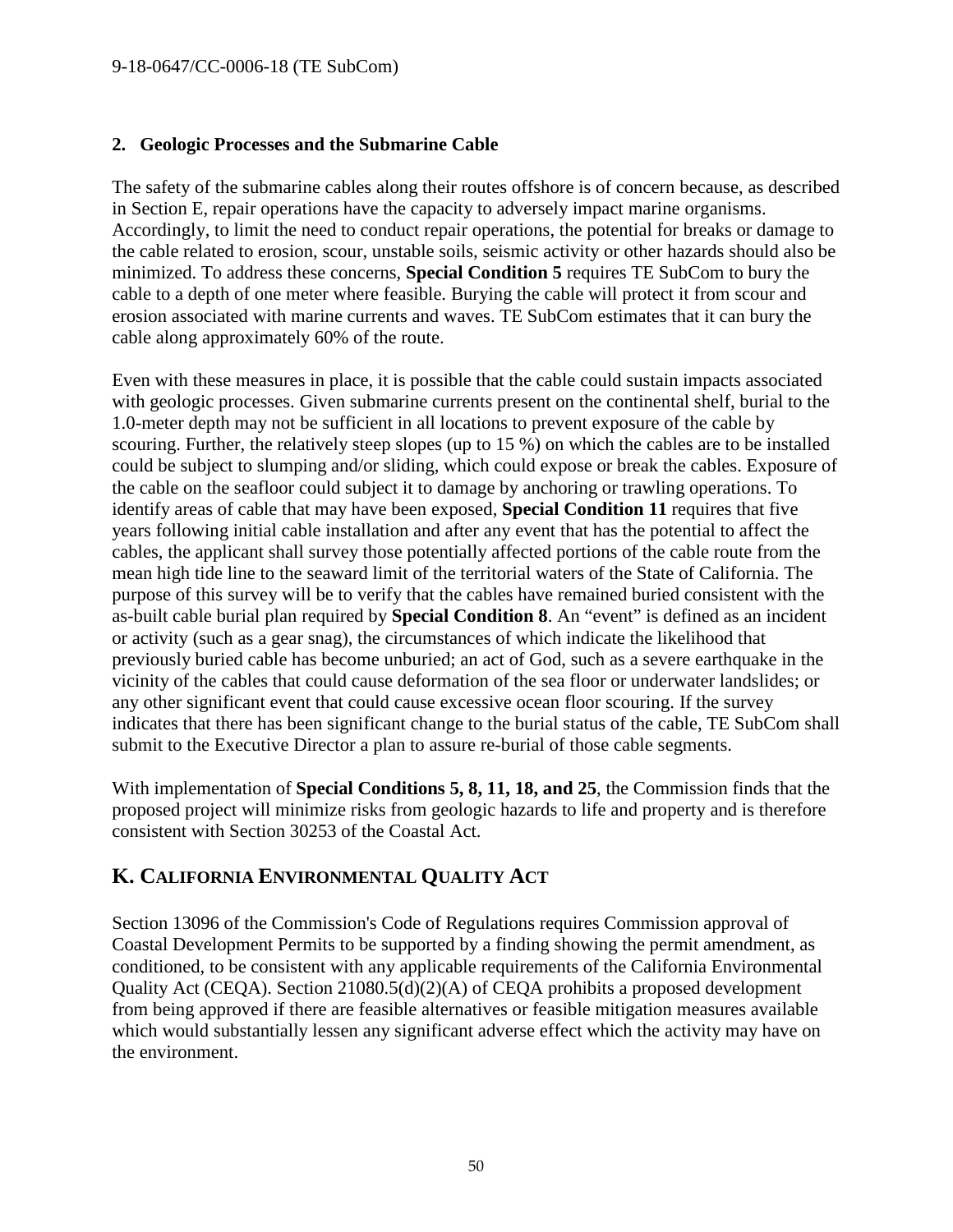The City of Los Angeles, acting as lead CEQA agency, certified an Environmental Impact Report for the proposed project on November 3, 2017. In June, 2018, the City issued an Addendum to the EIR and concluded that Phase II of the project would not result in new significant environmental effects or a substantial increase in the severity of previously identified significant effects.

The proposed development has been conditioned in order to be found consistent with the Chapter 3 policies of the Coastal Act. Mitigation measures, including conditions addressing marine resources, dredge and fill of coastal waters, water quality, ESHA, public access, cultural resources, and hazards will minimize all adverse environmental impacts. As conditioned, there are no feasible alternatives or feasible mitigation measures available which would substantially lessen any significant adverse impact which the activity may have on the environment. Therefore, the Commission finds that the proposed project is the least environmentally-damaging feasible alternative and is consistent with the requirements of the Coastal Act to conform to CEQA.

# <span id="page-50-0"></span>**L. FEDERAL CONSISTENCY**

The Commission's action in this case authorizes both a CDP for the proposed project and results in a conditional concurrence with TE SubCom's federal consistency certification. In the case of a conditional concurrence with a consistency certification, the following procedures are triggered under the federal consistency regulations (15 CFR Part 930):

930.4 Conditional Concurrences.

*(a) Federal agencies, applicants, persons and applicant agencies should cooperate with State agencies to develop conditions that, if agreed to during the State agency's consistency review period and included in a Federal agency's …approval under subparts D [or] E … of this part, would allow the State agency to concur with the federal action. If instead a State agency issues a conditional concurrence:* 

*(1) The State agency shall include in its concurrence letter the conditions which must be satisfied, an explanation of why the conditions are necessary to ensure consistency with specific enforceable policies of the management program, and an identification of the specific enforceable policies. The State agency's concurrence letter shall also inform the parties that if the requirements of paragraphs (a)(1) through (3) of the section are not met, then all parties shall treat the State agency's conditional concurrence letter as an objection pursuant to the applicable Subpart and notify, pursuant to §930.63(e), applicants, persons and applicant agencies of the opportunity to appeal the State agency's objection to the Secretary of Commerce within 30 days after receipt of the State agency's conditional concurrence/objection or 30 days after receiving notice from the Federal agency that the application will not be approved as amended by the State agency's conditions; and*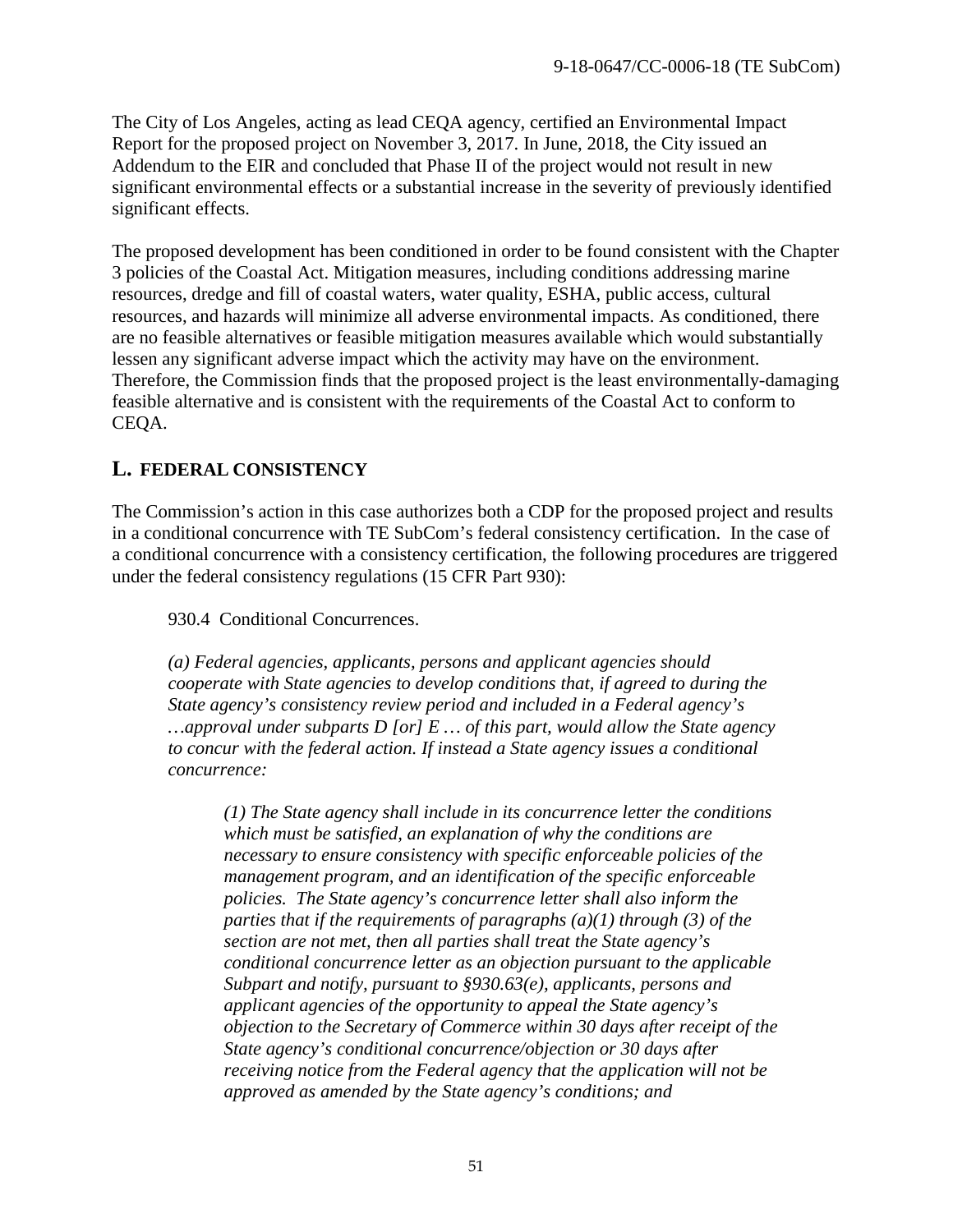*(2) The … applicant (for Subparts D and I), … shall modify the applicable plan, project proposal, or application to the Federal agency pursuant to the State agency's conditions. The Federal agency, applicant, person or applicant agency shall immediately notify the State agency if the State agency's conditions are not acceptable; and*

*(3) The Federal agency (for Subparts D, E, F and I) shall approve the amended application (with the State agency's conditions). The Federal agency shall immediately notify the State agency and applicant or applicant agency if the Federal agency will not approve the application as amended by the State agency's conditions.*

*(b) If the requirements of paragraphs (a)(1) through (3) of this section are not met, then all parties shall treat the State agency's conditional concurrence as an objection pursuant to the applicable Subpart.* 

If the applicant were not to agree to the conditions, the federal consistency regulations require the Commission to notify the applicant as follows:

Right of Appeal.

Pursuant to subsection (a)(1) quoted in the prior section and Subpart H of the federal consistency regulations, within 30 days from receipt of notice of a Commission conditional concurrence to which TE SubCom does not agree, TE SubCom may request that the Secretary of Commerce override this objection. 15 CFR §§ 930.4(a)(1) & 930.125(a). In order to grant an override request, the Secretary must find that the proposed activity for which TE SubCom submitted a consistency certification is consistent with the objectives or purposes of the Coastal Zone Management Act, or is necessary in the interest of national security. A copy of the request and supporting information must be sent to the California Coastal Commission and U.S. Army Corps of Engineers. The Secretary may collect fees from TE SubCom administering and processing its request. [Note: This right of appeal does not apply to the CDP, but only to the activity authorized under the consistency certification.]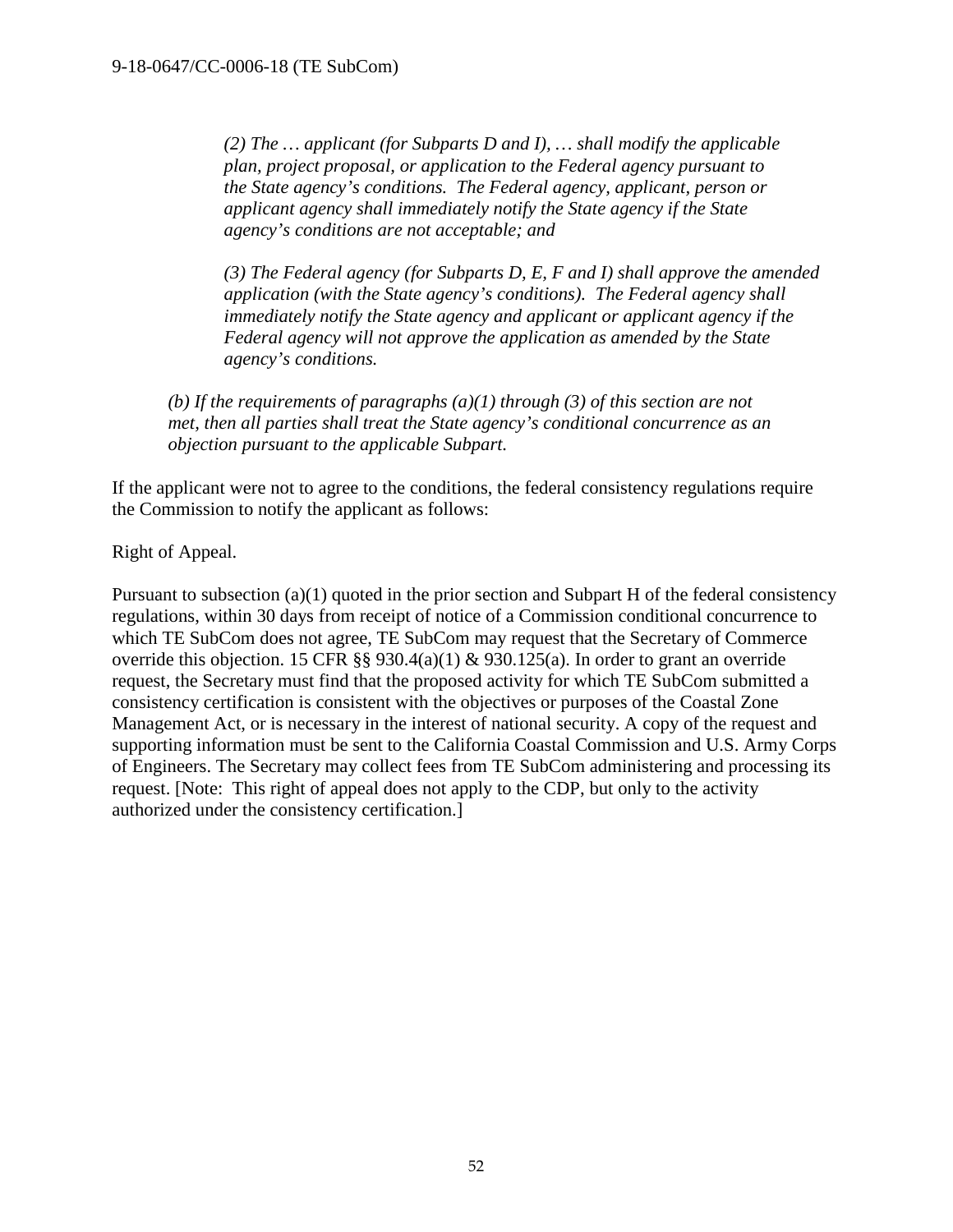## **APPENDIX A: SUBSTANTIVE FILE DOCUMENTS**

#### <span id="page-52-0"></span>**Coastal Development Permit Application and Federal Consistency Certification Materials:**

Application for Coastal Development Permit 9-18-0647, dated June 18, 2018.

ERM on behalf of TE SubCom, Second Response to Notice of Incompleteness, submitted 9/21/2018.

ERM on behalf of TE SubCom, First Response to Notice of Incompleteness, submitted 08/16/2018.

Consistency Certification CC-0006-18, dated August 16, 2018.

Application for Coastal Development Permit 9-17-0389, dated May 2, 2017.

Staff report for Coastal Development Permit 9-17-0389, dated January 25, 2018.

#### **Environmental Documents:**

City of Hermosa Beach, *Final EIR for the Transpacific Fiber Optic Cable Project*, March 2016.

City of Los Angeles. *Final Environmental Impact Report (EIR) for the Los Angeles Trans-Pacific Telecommunications Cable Hub*, November 2017.

City of Los Angeles. *Addendum to the final EIR for the Los Angeles Trans-Pacific Telecommunications Cable Hub*, June 2018.

Ecology and Environment (E&E) for the City of Hermosa Beach. *Final Environmental Impact Report, prepared for the Tycom Transpacific Fiber Optic Cable and Hermosa Beach Landing Project*, November 2001.

#### **Published Articles and Reports:**

Cacchione, Drake, Field, and Tate. "Sea-floor gouges caused by migrating gray whales off northern California," Continental Shelf research, Vol. 7, No. 6, pp. 553-560.

Heezen, B.C. "Whales entangled in deep sea cables." Deep-Sea Research 4:105-115, 1957.

Kogan, Paul, Kuhnz, Burton, Von Thun, Greene, and Barry, 2006. *ATOC/Pioneer Seamount cable after 8 years on the seafloor: Observations, environmental impact*. Continental Shelf Research, Vol. 26, pp. 771-787.